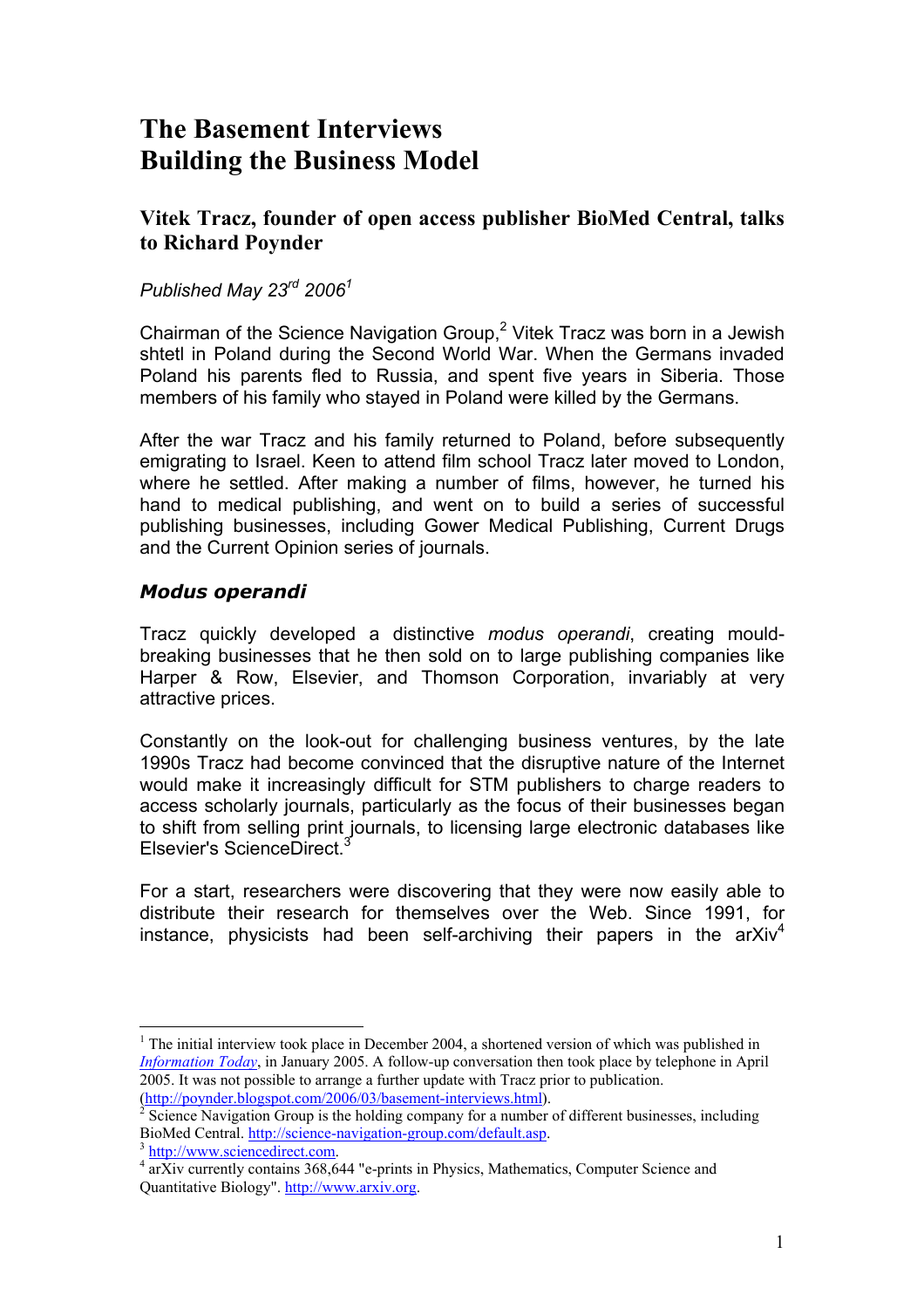repository; and there were growing calls for academics in other disciplines to follow suit.<sup>[5](#page-1-0)</sup>

At the same time, the "serials crisis"<sup>[6](#page-1-1)</sup> had sparked a tide of unrest amongst librarians, who were struggling to pay for all the journals and other scholarly information their faculty demanded; unrest that was beginning to coalesce around the incipient Open Access Movement.<sup>[7](#page-1-2)</sup>

Advocates of Open Access (OA) argue that in a networked world publiclyfunded research should be made freely available, not sold as part of a paid-for online service. Their reasoning is that researchers give their papers to publishers, and do all the essential peer review work, without any payment. Once the print and distribution costs have been removed from the system, therefore, most of the costs of publishing have gone away.<sup>[8](#page-1-3)</sup>

Intrigued by the challenge this posed for STM publishers, in 1998 Tracz created the first open access publisher, BioMed Central (BMC).

What was radical about BMC was not so much that it was an online-only publisher, but that it had turned the traditional publishing model on its head: instead of charging readers to *read* scholarly papers, BMC charged authors (or more usually authors' funders or institutions) to *publish* them — by means of an article processing charge (APC) of \$525.

By front-loading the costs in this way, BMC was able to meet growing demands that publicly-funded research be available outside financial firewalls, while still covering the cost of organising peer review, and marking up and editing the papers.

## **Credibility**

Having acquired a reputation amongst cognoscenti of the scientific, technical and medical (STM) publishing community as a creative entrepreneur with an uncanny knack for turning unlikely ideas into successful businesses (invariably by exploiting innovative technology), in launching BMC Tracz provided the OA Movement with a credibility not unlike that provided to the Open Source Movement when, in the same year as BMC was founded, IBM announced that it would support Apache, the Open Source web server software.<sup>[9](#page-1-4)</sup>

<span id="page-1-0"></span> $\overline{a}$ 5 See for instance Stevan Harnad's 1994 *Subversive Proposal*. [http://www.arl.org/scomm/subversive/sub01.html.](http://www.arl.org/scomm/subversive/sub01.html)

<span id="page-1-1"></span>Between 1986 and 2003, the price per subscription of serials rose by 215%, compared to a rise in the Consumer Price Index of only 68%. [http://en.wikipedia.org/wiki/Serials\\_crisis](http://en.wikipedia.org/wiki/Serials_crisis).<sup>7</sup> [http://en.wikipedia.org/wiki/Open\\_access.](http://en.wikipedia.org/wiki/Open_access)

<span id="page-1-2"></span>

<span id="page-1-3"></span><sup>&</sup>lt;sup>8</sup> STM publishers generally insist that researchers assign to them the copyright in all the papers published, thereby handing over exclusive rights to the publisher. In effect, argue open access advocates, researchers freely give to publishers research that has been publicly funded, and the publishers then sell that research back to researchers' institutions in the form of journal subscriptions. As such, they say, publishers are profiting unduly from the taxpayer.<br><sup>9</sup> <http://www.opensource.org/docs/history.php>.

<span id="page-1-4"></span>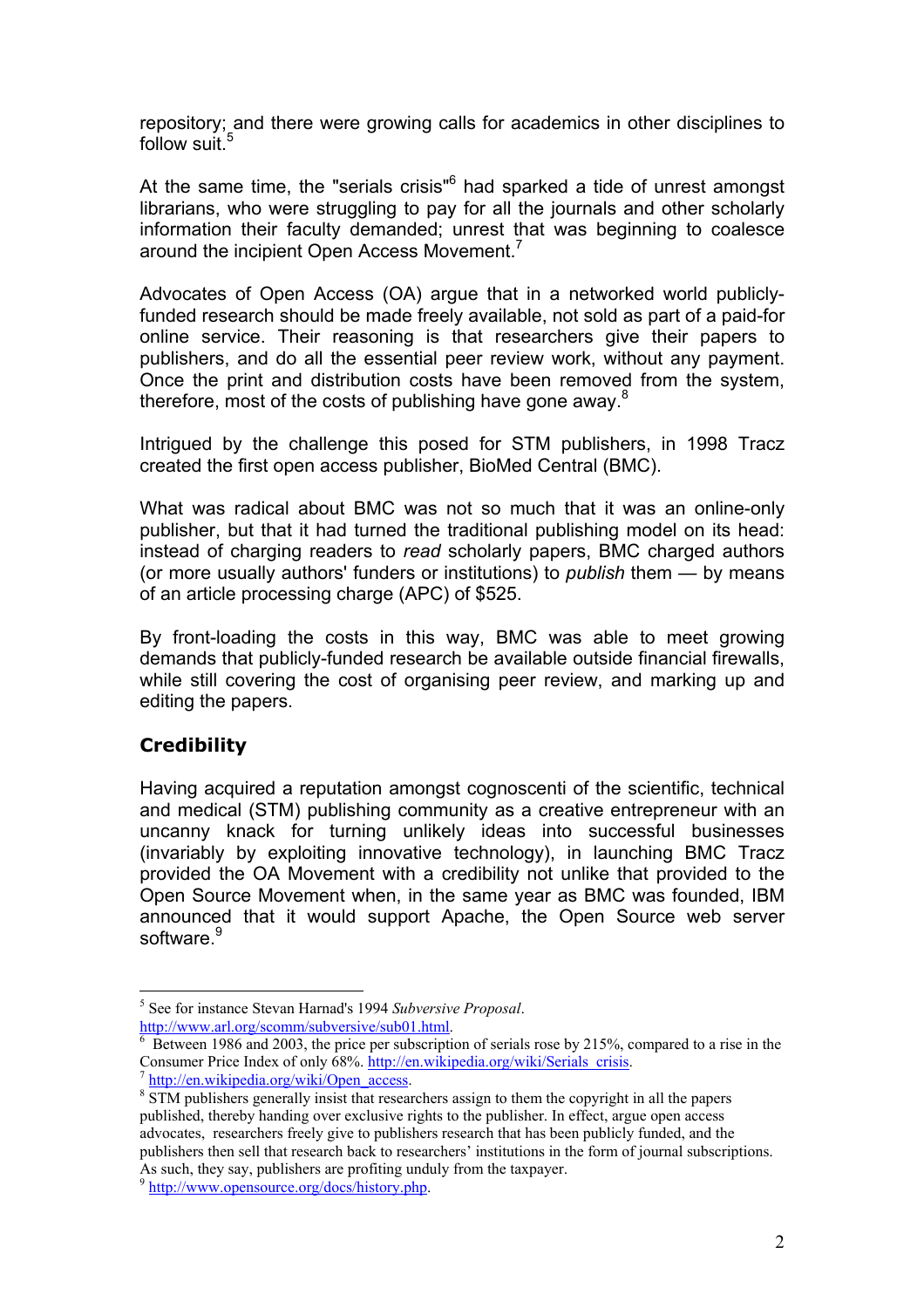Importantly, Tracz had developed a plausible business model — one that was later also to encourage a number of traditional publishers to experiment with Open Access themselves.<sup>[10](#page-2-0)</sup>

In addition, by appointing the articulate and widely respected publisher Jan Velterop to manage BMC, Tracz was able to position the company as a spokes-organisation for the OA Movement, and thus an ally of those who believed that scientific research should be freely available.

With the assistance of Velterop, Tracz also became an effective behind-thescenes advocate, encouraging, for instance, the then director of the US National Institutes of Health,<sup>11</sup> Harold Varmus, to create the free literature repository PubMed Central,<sup>12</sup> and recruiting researchers, librarians and key decision-makers to the OA cause.

It was quickly apparent however that, whatever its merits, OA publishing would never be the pot of gold that STM publishers were accustomed to. By insisting that authors assign copyright as a condition of publishing their papers, scholarly publishers had, since the war, managed to acquire exclusive ownership of a great deal of the world's research output — thereby enabling them to earn profits that most industries would give their eye teeth for.

Moreover, as publishers moved to electronic delivery it seemed that profit levels could be even greater, since publishers were increasingly no longer selling print journals that libraries could own in perpetuity, but temporary access to single papers in vast electronic databases containing millions of individual scholarly papers. Since libraries would never actually "own" copies of these papers, publishers could, in theory, charge users every time a paper was accessed.<sup>[13](#page-2-3)</sup>

Unsurprisingly therefore, rather than embracing OA, publishers were more inclined to conduct aggressive lobbying campaigns aimed at neutralising OA initiatives. As a result of publisher lobbying, for instance, PubMed Central was effectively emasculated before it even saw the light of day.<sup>14</sup>

While Tracz believed that in time publishers would have no choice but to accept OA, it became clear that they were not prepared to give up the benefits of the subscription-based model without a fight. In short, it was going to require more than an interesting new business model to recruit them to the cause.

<span id="page-2-0"></span><sup>&</sup>lt;sup>10</sup> Most notably, in July 2004 the world's second largest STM publisher, Springer, announced the launch of Open Choice. [http://www.springer.com/west/home/media/company+news?SGWID=4-109-2-](http://www.springer.com/west/home/media/company+news?SGWID=4-109-2-116805-0&referer=www.springeronline.com&referer=www.springeronline.com)  $\frac{116805-0&\text{reference}+www.springeronline.com&\text{reference}+www.springeronline.com}{\frac{11}{11}\frac{http://www.nih.gov}{http://www.nih.gov}}$  $\frac{116805-0&\text{reference}+www.springeronline.com&\text{reference}+www.springeronline.com}{\frac{11}{11}\frac{http://www.nih.gov}{http://www.nih.gov}}$  $\frac{116805-0&\text{reference}+www.springeronline.com&\text{reference}+www.springeronline.com}{\frac{11}{11}\frac{http://www.nih.gov}{http://www.nih.gov}}$ <br>  $\frac{12}{11}\frac{http://www.nih.gov}{http://www.nubmedcentral.nih.gov}.$ 

<span id="page-2-1"></span>

<span id="page-2-2"></span>

<span id="page-2-3"></span><sup>&</sup>quot;The Big Deal"). These, however, turned out to be even more controversial. See for instance: <http://dlib.anu.edu.au/dlib/march01/frazier/03frazier.html>.<br><sup>[14](http://dlib.anu.edu.au/dlib/march01/frazier/03frazier.html)</sup> Originally conceived as a way of engineering a "radical transformation of the way biomedical

<span id="page-2-4"></span>research is published" called E-Biomed, by the time the service was launched as PubMed Central it had become a pale shadow of Varmus's original vision.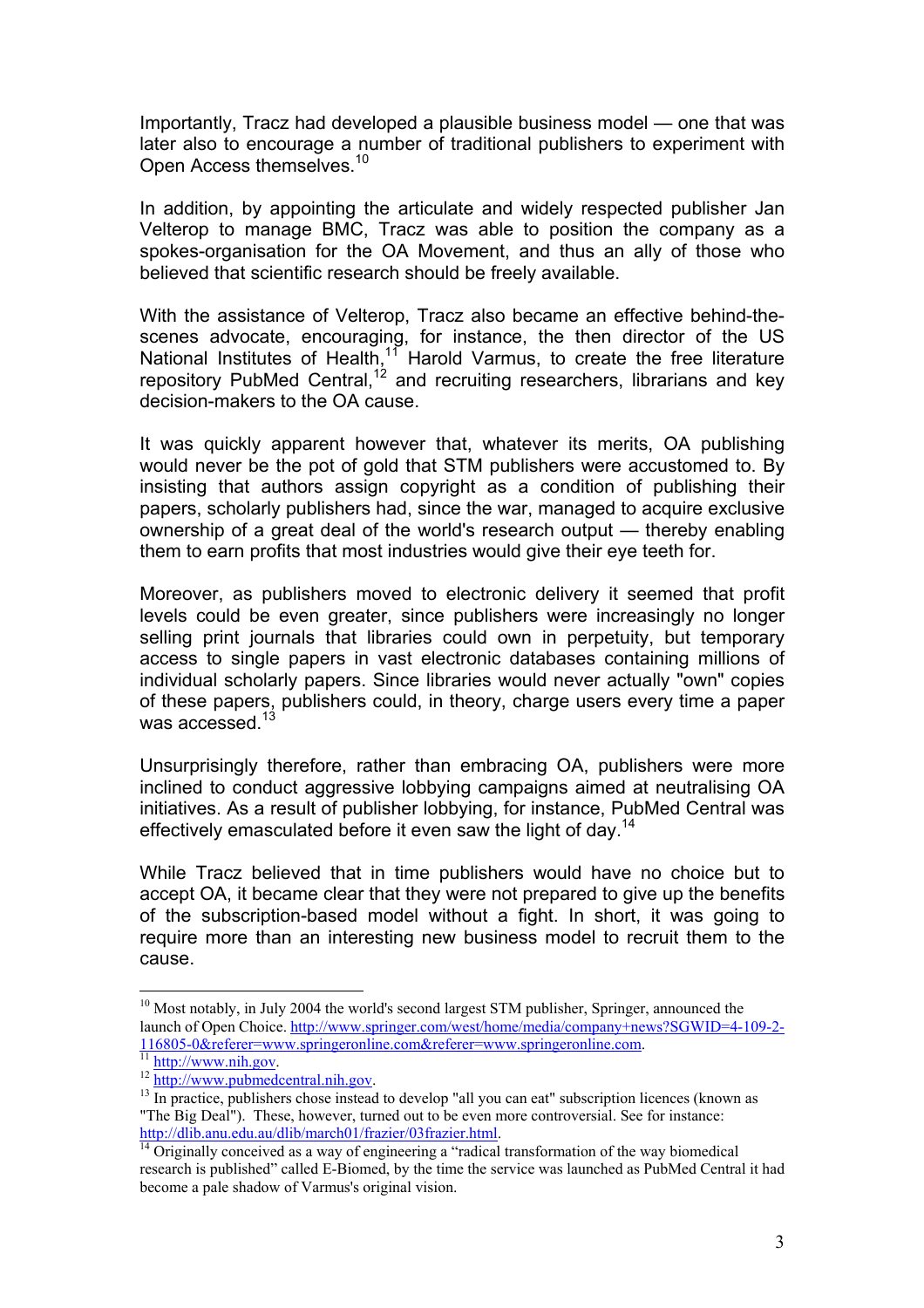## **Publicity coup**

Concluding that the OA movement would therefore need to persuade funders and politicians to force OA on the world, in 2003 Tracz (with Velterop) set out to convince the then Chair of the UK House of Commons Science and Technology Committee,<sup>15</sup> Ian Gibson,<sup>16</sup> to conduct an enquiry<sup>17</sup> into scientific publishing. After some serious wining and dining of Gibson this they succeeded in doing.

The resulting enquiry provided a publicity coup for the OA movement, and attracted the attention of politicians and research funders around the world. It also sparked a steady stream of further reports, declarations and, in some cases, firm commitments to OA.

In October 2005, for instance, the Wellcome Trust introduced a mandate requiring that all papers resulting from research that it funded were to be made open access.<sup>18</sup> And in April 2006 the European Commission published a report urging European science funders to guarantee open access to research outputs.<sup>19</sup> The Select Committee enquiry also undoubtedly influenced the growing number of US proposals.

When, in July 2004, the Select Committee report<sup>20</sup> was published, however, it was a mixed blessing for Tracz. For while it endorsed the principle of OA, it placed a greater stress on mandating researchers to self-archive papers they published in traditional subscription-based journals, than it did on trying to insist that they publish in new-style OA journals.

Comments one publisher, speaking on condition of anonymity, "The Select Committee didn't give OA the mandate that Tracz was expecting, because late on in its enquiry it found out about the practice of self-archiving, and realised that an awful lot of Open Access can be achieved in that way."[21](#page-3-6)

## **Growing frustration**

 $\overline{a}$ 

Evidently the Select Committee concluded that, rather than make the politically-charged recommendation that authors be instructed to choose one business model over another when publishing their papers, it was enough simply to mandate them to self-archive their papers regardless of the type of journal in which they had been published.

<span id="page-3-1"></span><span id="page-3-0"></span><sup>&</sup>lt;sup>15</sup>http://www.parliament.uk/parliamentary\_committees/science\_and\_technology\_committee.cfm. 1[6](http://www.parliament.uk/parliamentary_committees/science_and_technology_committee.cfm) [http://www.iangibsonmp.co.uk.](http://www.iangibsonmp.co.uk/)1[7http://www.parliament.uk/parliamentary\\_committees/science\\_and\\_technology\\_committee/scitech111](http://www.parliament.uk/parliamentary_committees/science_and_technology_committee/scitech111203a.cfm)

<span id="page-3-2"></span>[<sup>203</sup>a.cfm.](http://www.parliament.uk/parliamentary_committees/science_and_technology_committee/scitech111203a.cfm)<br><sup>[18](http://www.parliament.uk/parliamentary_committees/science_and_technology_committee/scitech111203a.cfm)</sup> [http://www.wellcome.ac.uk/doc\\_wtx025191.html](http://www.wellcome.ac.uk/doc_wtx025191.html).<br><sup>19</sup> <http://www.the-scientist.com/news/display/23341>.<br><sup>20</sup>*Scientific Publications: Free for All?* 

<span id="page-3-3"></span>

<span id="page-3-4"></span>

<span id="page-3-5"></span>

<span id="page-3-6"></span>

[http://www.publications.parliament.uk/pa/cm200304/cmselect/cmsctech/399/39902.htm.](http://www.publications.parliament.uk/pa/cm200304/cmselect/cmsctech/399/39902.htm)<br><sup>21</sup> In any case, the British Government declined to intervene, passing the decision on to the Research Councils UK (which has yet to finalise its policy on OA). See footnote 87.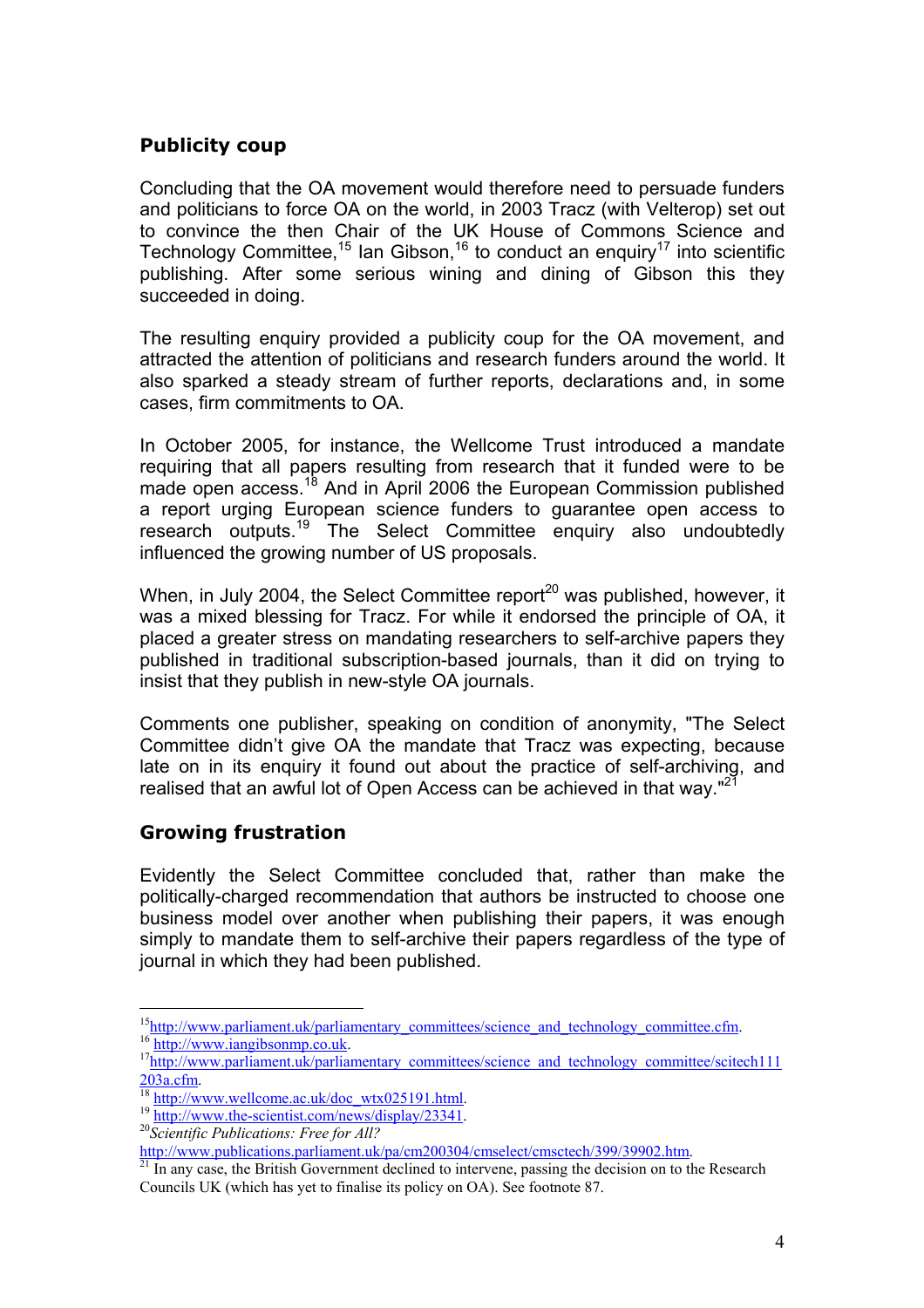No doubt to Tracz's growing frustration, subsequent OA initiatives have tended to follow suit, placing a greater emphasis on self-archiving than on OA publishing. This, for instance, was the thrust of the voluntary NIH Policy on public access to research introduced in May 2005, $^{22}$  as it was of the American Center for CURES Act of 2005.<sup>23</sup>

It is also the logical consequence of the recently proposed Federal Research Public Access Act of 2006 (FRPAA). The most radical US bill in support of OA to date, if enacted the FRPAA would introduce a mandate requiring publicly funded papers to be made freely available on the Web within six months of publication.[24](#page-4-2) 

Moreover, unlike earlier US proposals, the FRPAA would not insist that papers are archived in a central repository like PubMed Central. Since this is likely to encourage federal agencies to mandate deposit in institutional repositories, it would increase the emphasis on self-archiving. [25](#page-4-3)

In short, while the many OA proposals are all potentially beneficial to BMC, they have increasingly tended to prioritise self-archiving over OA publishing.

In retrospect, this is not surprising. What has become increasingly clear is that researchers, their institutions, and research funders have more to gain — at

<span id="page-4-3"></span>

<span id="page-4-0"></span> $22$  The NIH policy is known formally as the "Policy on Enhancing Public Access to Archived Publications Resulting from NIH-Funded Research". The policy "requests" scientists to voluntarily deposit electronic copies of their final, peer-reviewed manuscripts in NIH's PubMed Central database, "as soon as possible" after acceptance for publication. Authors can specify when their manuscripts will be publicly released, anywhere from immediately to 12 months after publication. The policy places the burden on scientists to resolve copyright disputes with journal publishers, which many have argued is a major disincentive. Certainly, in a January 2006 report to Congress NIH Director Elias Zerhouni said that less than 4% of eligible articles were added to PubMed Central during the first eight months of the policy enactment. It is for this reason that new initiatives like the CURES Act and the FRPAA have been introduced.<http://grants.nih.gov/grants/guide/notice-files/NOT-OD-05-022.html>.<br><sup>23</sup> The CURES Act, which is currently "in committee", would create a new agency within the NIH, the

<span id="page-4-1"></span>American Center for Cures, whose primary mission would be to translate fundamental research into therapies. Its aims are not limited to OA, but it would "require" deposit of research papers at the time of publication. CURES also extends the OA policy beyond the NIH to the other agencies within the Department of Health and Human Services, including the Centers for Disease Control and Prevention and the Agency for Healthcare Research. [http://www.earlham.edu/~peters/fos/newsletter/01-02-](http://www.earlham.edu/~peters/fos/newsletter/01-02-06.htm)  $\frac{06. \text{htm}\# \text{curcs}}{24}$  $\frac{06. \text{htm}\# \text{curcs}}{24}$  $\frac{06. \text{htm}\# \text{curcs}}{24}$  More specifically the FRPAA — introduced on May 2<sup>nd</sup> 2006, by Senators John Cornyn (R-TX) and

<span id="page-4-2"></span>Joe Lieberman (D-CT) — would require that US Government agencies with annual extramural research expenditures of over \$100 million make manuscripts of journal articles stemming from research funded by that agency publicly available via the Internet. The manuscripts would need to be maintained and preserved in a digital archive maintained by the agency concerned, or in another suitable repository that permitted free public access, interoperability, and long-term preservation. Each manuscript would need to be freely available to users without charge within six months of being published in a peer-reviewed journal. In embracing 11 federal funding agencies it is considerably wider than medicine alone, and so broader in scope than CURES.<br>http://www.arl.org/sparc/resources/frpaa.html.

[http://www.arl.org/sparc/resources/frpaa.html.](http://www.arl.org/sparc/resources/frpaa.html)<br><sup>[25](http://www.arl.org/sparc/resources/frpaa.html)</sup> The proposal has seen one supporter of OA publishing — professor <u>Gunther Eysenbach</u>, from the department of health policy at the University of Toronto — complain that the FRPAA "would force authors who have already published their work in open access journals, like the family of journals published by the Public Library of Science (PLoS), to go through the motions of republishing in the federal repositories."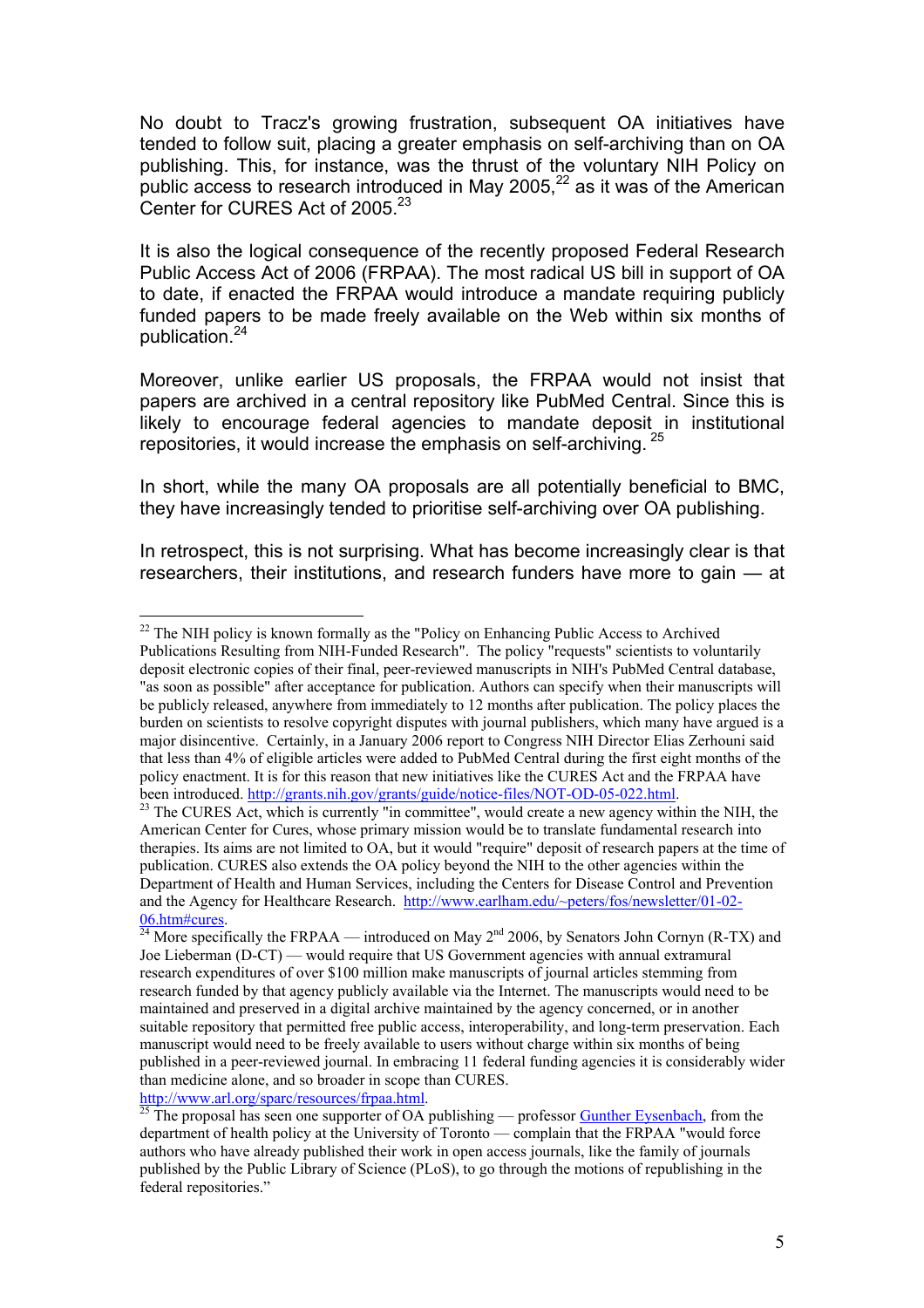least in the short term — from researchers continuing to publish in highimpact established subscription-based journals and then self-archiving their papers, than they do from researchers restricting themselves to publishing in low-impact OA journals, even though in the latter case responsibility for making the research available on the Web is taken on by the publisher.<sup>[26](#page-5-0)</sup>

More importantly, perhaps, there has been a growing feeling that wresting proprietary control from the grasp of large monopolistic publishers should take precedence over supporting new journals that, many frequently worry, rely on an "untested business model."

## **Important questions**

 $\overline{a}$ 

For Tracz this has raised two important questions. First, can a small private company hope to compete against a large multinational industry now worth around \$8.5 billion when its very *raison d'être*[27](#page-5-1) is viewed by that industry as a serious threat to the *status quo* — particularly when that industry is canny enough to make concessions when necessary,<sup>28</sup> and powerful enough to mount huge lobbying campaigns to defang  $OA$  initiatives?<sup>29</sup>

What is indisputable is that the STM publishing industry has (to date) proved itself capable of hamstringing every single OA initiative proposed.

Second, can the publishing model pioneered by Tracz truly provide long-term sustainability? More specifically, can BMC attract and retain a sufficient number of customers to keep the company afloat — bearing in mind that in the world of OA publishing the customers are no longer academic librarians charged with buying traditional journal subscriptions, but the researchers who generate the content in those scholarly journals, and who do the peer review essential for maintaining quality control.<sup>3</sup>

When he gave evidence to the Select Committee Enquiry in 2004, Tracz predicted that BMC would achieve profitability in 2006. This, he told British politicians, was based on the assumption that the company would need article

<span id="page-5-0"></span><sup>&</sup>lt;sup>26</sup> Both BMC and the other major OA publisher, Public Library of Science ( $P$ loS) make their papers available on their web sites from the day of publication. They also deposit them in PubMed Central.  $^{27}$  <http://www.epsltd.com/press/pr.28.10.2004.asp>.<br><sup>28</sup> 93% of scholarly publishers now permit their authors to self-archive their papers.

<span id="page-5-2"></span><span id="page-5-1"></span><http://romeo.eprints.org/stats.php>. Many traditional publishers have also introduced OA "choices" for authors willing to pay to have their papers openly available, including [Springer,](http://www.springer.com/uk/home/open+choice?SGWID=3-40359-2-115277-0) [Oxford University](http://www.oxfordjournals.org/oxfordopen)   $\frac{\text{Press}}{29}$  $\frac{\text{Press}}{29}$  $\frac{\text{Press}}{29}$  $\frac{\text{Press}}{29}$  $\frac{\text{Press}}{29}$  Elsevier has spent \$12.5 million on lobbying in the US since 1998, the fourth largest amount of any

<span id="page-5-3"></span>UK company. A key piece of Elsevier lobbying took place in the fall of 2004. In July, Congress directed the NIH to adopt an OA policy, in July and August the agency hammered out its first draft, and from September  $2<sup>nd</sup>$  to November 16<sup>th</sup> it collected public comments on the result.<br>http://www.earlham.edu/~peters/fos/2006 01 22 fosblogarchive.html#113776724686230221.

<span id="page-5-4"></span> $\frac{30}{30}$  $\frac{30}{30}$  $\frac{30}{30}$  BMC does also operate an institutional membership scheme that allows libraries to buy a variety of bulk payments schemes on behalf of researchers, but this is viewed (by librarians at least) only as a way of supporting Open Access until it is more firmly established.

[http://www.biomedcentral.com/info/about/instmembership.](http://www.biomedcentral.com/info/about/instmembership) In March 2004, BMC also attracted criticism from librarians when it changed the basis of payment for its institutional membership fees. [http://www.libraryjournal.com/article/CA386750.html.](http://www.libraryjournal.com/article/CA386750.html)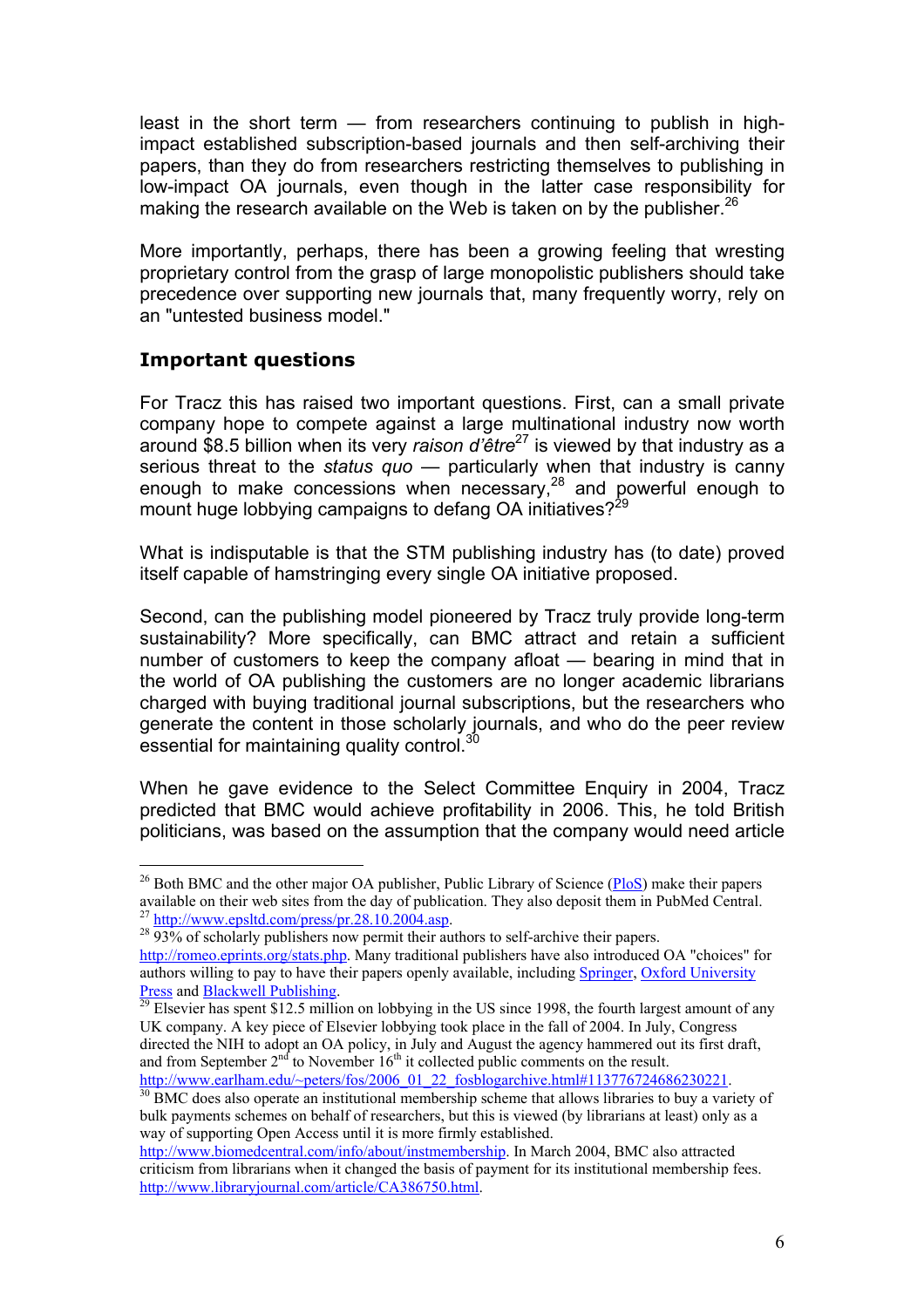submission levels to reach 2,000 a month before it became self-supporting. At that point in time, he added, BMC was receiving 500 to 600 papers a month.

How does the situation look today? Unfortunately, while the number of journals has grown to 158, submissions have reached only 1,200 papers a month.<sup>[31](#page-6-0)</sup>

In short, it appears that Tracz overestimated potential growth rates. Moreover, says an industry insider familiar with the BMC business, he also underestimated how much it would cost to produce peer-reviewed journals, even after print and distribution costs have been removed from the equation.

"Managing a peer review process demands a lot of man-hours," he explains, adding that since the number of papers submitted to BMC has grown more slowly than expected the company has also been unable to exploit anticipated economies of scale.

## **Rebelled**

 $\overline{a}$ 

In short, Tracz made the strategic mistake of entering a new market with a significantly under-priced product. In an attempt to rectify the situation, therefore, in July 2005 BMC more than doubled its APC rate, from \$525 to  $$1,400$  (£750).<sup>32</sup>

Clearly this was a risky thing to do, and around 60 BMC editors immediately rebelled, with many refusing to implement the rise. "Currently we charge authors £330 per article. Under the new contract this would rise to £750," complains Richard Feinman, co-editor-in-chief of *Nutrition and Metabolism*, [33](#page-6-2) and one of the editors refusing to sign the new contract.

Events came to a head in May 2006 when, without any consultation, BMC issued a new Code of Conduct for Editors. In discussing the document on a listserv, 43 dissident editors realised that they all shared a number of grievances, and so formed a committee to negotiate with BMC. This in its turn led to a bruising news story in *The Scientist*. [34](#page-6-3) 

BMC editors, *The Scientist* reported, were not only angry about the price rise, but upset that the new contract would mean reducing the number of fee waivers that they would be able to offer contributors from developing countries.[35](#page-6-4) It would also require some editors of BMC's independent journals to sign over ownership of their journal to BMC.

<span id="page-6-1"></span><span id="page-6-0"></span>

<sup>&</sup>lt;sup>31</sup> Information provided by BMC's Matt Cockerill in an e-mail on  $15<sup>th</sup>$  May 2006.<br><sup>32</sup> By contrast Public Library of Science has always charged \$1,500, and Springer's Open Choice charges \$3,000. For a comparative APC chart see:<br>http://www.biomedcentral.com/info/authors/apccomparison.

<span id="page-6-2"></span>

<span id="page-6-4"></span><span id="page-6-3"></span>

 $\frac{33 \text{ http://www.nutritionandmetabolism.com}}{34 \text{ http://www.nutritionandmetabolism.com}}$  $\frac{33 \text{ http://www.nutritionandmetabolism.com}}{34 \text{ http://www.nutritionandmetabolism.com}}$  $\frac{33 \text{ http://www.nutritionandmetabolism.com}}{34 \text{ http://www.nutritionandmetabolism.com}}$ <br>34 <http://www.the-scientist.com/news/display/23352>. pay the APC, particularly researchers in the developing world, should be able to have their fees waived. Currently Feinman can waive around 35% of the papers in *Nutrition and Metabolism*, on a discretionary basis. Under the new contract, BMC editors argue, the waiver rate will be reduced.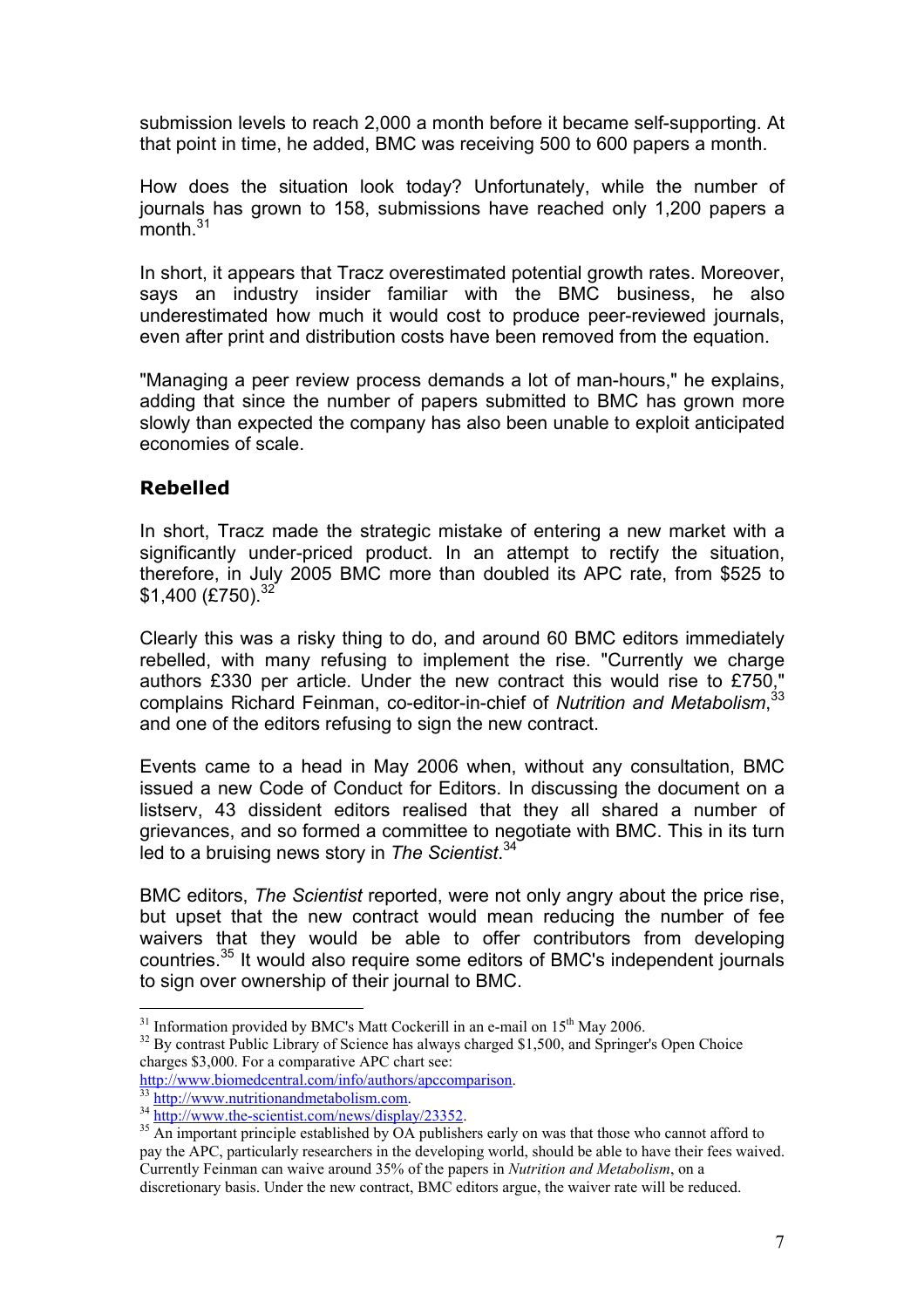"In the e-mails I have been receiving from other editors a common complaint I am hearing is that they feel they have to some extent been swindled," says Feinman. "We may be naïve, but we agreed to run journals with BMC that had certain characteristics, including an acceptable APC."

Other BMC editors, however, have been quick to brand the dissidents as idealists with little understanding of how publishing really works.

"I have always been, and remain, a strong supporter of Open Access, but I have always also stressed that someone must pay the bill, and that for OA to survive and fulfil its promises, it must adopt a financially viable business model to cover its costs," says Maged Kamel Boulos, editor-in-chief of the *International Journal of Health Geographics.*[36](#page-7-0)

David Lipman, director of the US National Center for Biotechnology Information, and co-editor-in-chief of BMC's *Biology Direct,[37](#page-7-1)* is also critical of the dissidents. Speaking to *The Scientist* he characterised their actions as "bizarrely emotional."

As the dispute spread to the Liblicense mailing list,  $38$  however, it was also revealed that under the new contract editors would be paid a 20% share of revenues. This, argued critics, would create a conflict of interest issue for editors, and so breach the ethical standards of scholarly publishing.

To add to BMC's difficulties, Velterop had by now left the company, taking a new position as "internal champion" of OA at the STM publisher Springer in August 2005<sup>39</sup> Deprived of his authority and considerable negotiating skills the company has struggled to appease the irascible editors.

## **Growing pains**

When the history of OA is written, the current contretemps will doubtless be viewed as little more than (as Velterop's successor at BMC Matt Cockerill expressed it to *The Scientist*) the inevitable "growing pains" of OA. Indeed, Feinman himself is keen to stress that the issues raised by the editors "are points of discussions, not bed-rock disagreement."

Adds Feinman, "I suspect most of the editors would be willing to accept the APC (at least tentatively) if there were no change in the waivers. The waivers are the life blood of the freedom we have as editors, and some journals such as the *International Journal for Equity in Healt[h40](#page-7-4)* exist primarily on contributions from developing countries."

<span id="page-7-0"></span><sup>&</sup>lt;sup>36</sup> http://www.ij-healthgeographics.com.

<span id="page-7-1"></span>

<span id="page-7-3"></span><span id="page-7-2"></span>

<sup>&</sup>lt;sup>37</sup><br>[http://www.biology-direct.com.](http://www.biology-direct.com/)<br><sup>38</sup> [http://www.library.yale.edu/~llicense/ListArchives/0605/msg00073.html.](http://www.library.yale.edu/~llicense/ListArchives/0605/msg00073.html)<br><sup>39</sup> [http://www.springer-sbm.com/index.php?id=291&backPID=11954&L=0&tx\\_tnc\\_news=1978](http://www.springer-sbm.com/index.php?id=291&backPID=11954&L=0&tx_tnc_news=1978).<br><sup>40</sup> http://www.equityhe

<span id="page-7-4"></span>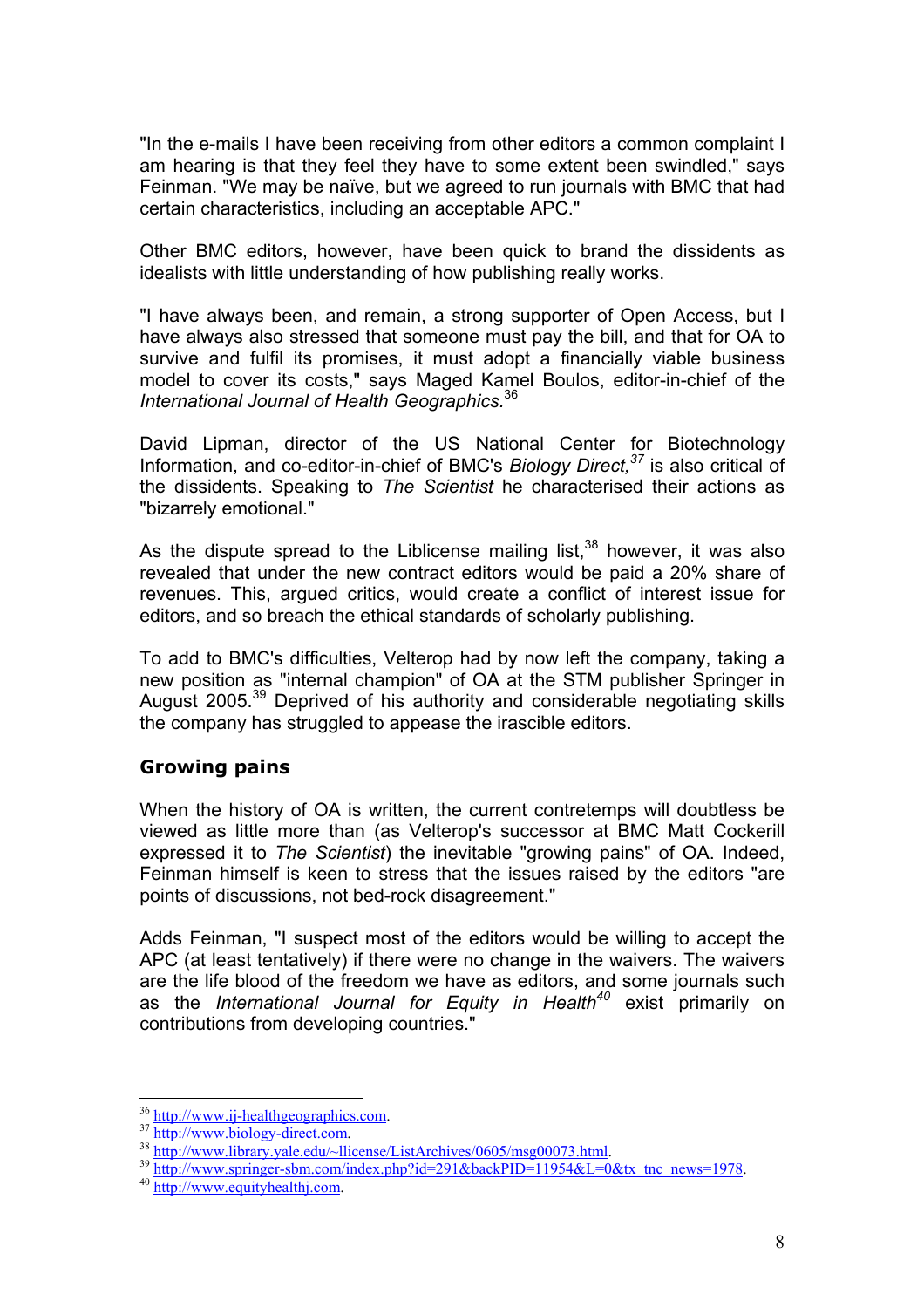Nevertheless, the event has served to draw attention to the inevitable tension between the idealism of many in the OA movement and the financial realities of scholarly publishing.

It has also led to some suspicion about Tracz's motives. "Most scientists are fed up with publishers making increasingly large profits out of the work of (largely) unpaid scientists as authors, reviewers and editors," says Neville Punchard, co-editor-in-chief of the *Journal of Inflammation.*[41](#page-8-0) "I think those scientists involved as editors hoped that BMC would not allow this to happen, but are now beginning to realise that BMC is just like any other publisher when it comes down to it, and has to make a profit."

What BMC has yet to achieve, he concludes, is a workable formula that can provide a "balance between OA (to keep editors and other scientists happy) and profit (to keep the owners happy)."

In other words, it has underlined the importance of creating an acceptable and sustainable business model for OA.

#### **Secrecy**

What has surely exacerbated the situation is that like many small private companies, BMC is not very accomplished at PR. And by appearing reluctant to consult and work with the editors it has tended to fan the flames of suspicion.

As Feinman complains, "In being asked to sign the new contracts we are being asked to do something that we don't want to, but it was presented as if we apparently have no choice. BMC is treating it as though it were just a formality."

At times the company also appears a little paranoid about sharing information with those outside the company — as I discovered when I tried to update this interview, and when I tried to obtain a comment on the dispute with editors.

Unfortunately, this tends to give the impression that BMC prefers secrecy over transparency — an unfortunate public image for a company founded on the principle of openness. And it has come to seem all the more impenetrable and unresponsive to the outside world since Velterop left.

What this no doubt reflects is the character of the company's founder. For Tracz has always preferred working behind the scenes, and likes to maintain a very low public profile. As the industry insider, puts it "Essentially, I think he is a shy person, or at least a private one. He has a reluctance to personally take his ideas into the public arena. This is a pity because they would really benefit from being presented by him in public."

<span id="page-8-0"></span><sup>&</sup>lt;sup>41</sup> [http://www.journal-inflammation.com.](http://www.journal-inflammation.com/)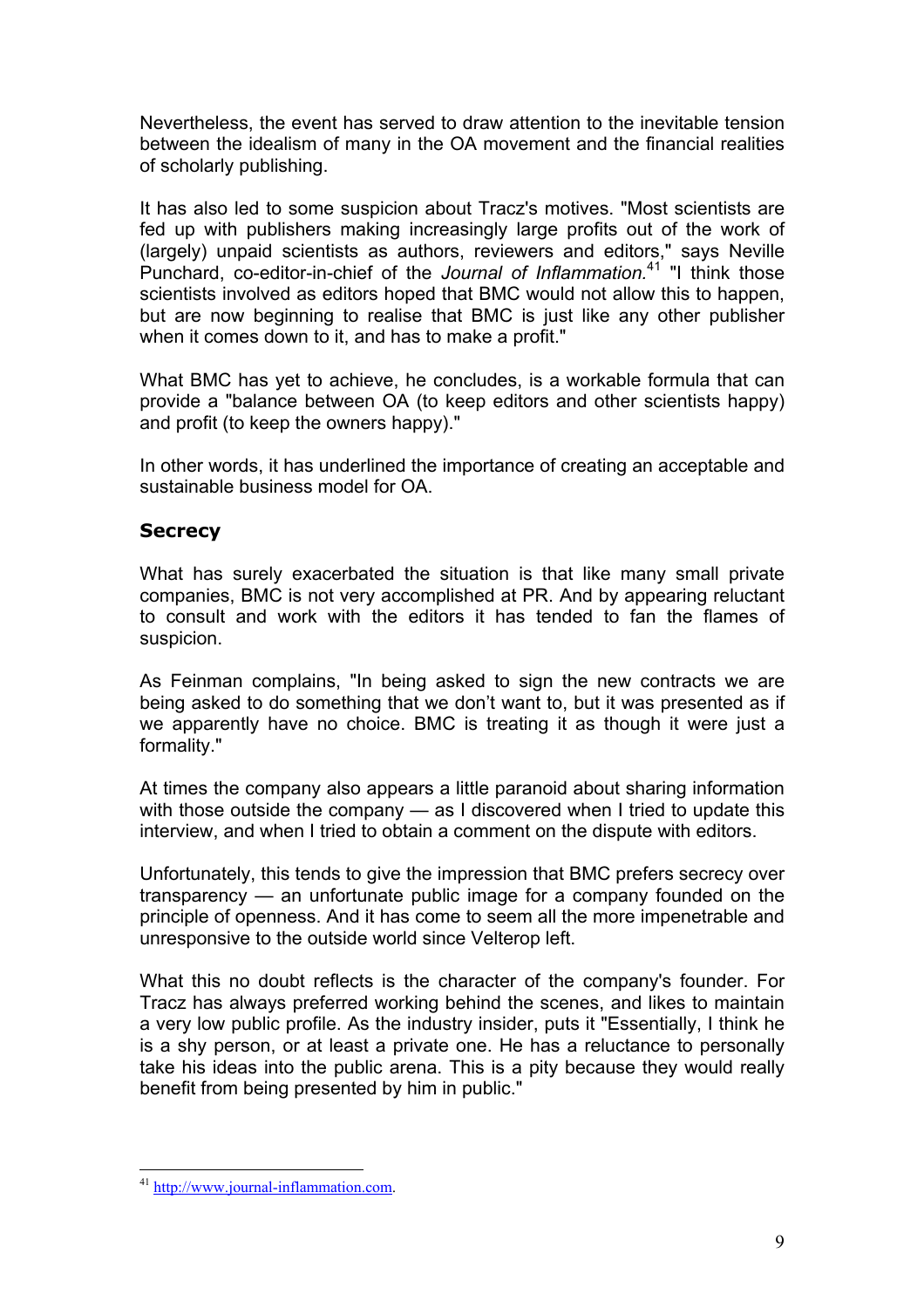He adds, "I think more could perhaps be done on the diplomatic front, and BMC should involve the people who will be affected by its decisions, and who otherwise might misunderstand its intentions."

The need for a more user-friendly approach is likely to intensify as the company struggles to reach profitability. "I think BMC will need about \$2,000 per article before it begins to make a profit," says the industry insider. "So I think it is inevitable that the article processing charges will have to increase [again]."

Cockerill, however, remains keen to project an upbeat picture of the situation. "We anticipate breaking even soon," he insists, "though not necessarily in 2006."

#### **Instinctive emotional objection**

But what happens if the APC does indeed have to rise to \$2,000, and profitability still remains elusive?

This will, no doubt, depend on how Tracz views the company: is it a cause that he intends to see through to the bitter end, or just another business venture, intended — like his other businesses — to make him a lot of money?

Tim Hailstone, co-founder of Gower Medical (who has known Tracz for many years), believes that his adoption of OA was essentially "an instinctive emotional objection to the power of Elsevier."

The temptation, therefore, is to view his motivation as being on a par with IBM's decision to support the Open Source Movement: where the computer giant saw Open Source as a competitive stick with which to beat archrival Microsoft, Tracz perhaps viewed Open Access as a tool to subvert large STM publishers like Elsevier — although clearly in more of a David and Goliath way!

But is that right? What is it that really motivates Vitek Tracz?

"He is difficult to read sometimes, and so it can be hard to know what he is thinking," comments the industry insider. "Sometimes you think he just likes big ideas and is driven to realise them; at other times you feel he is evangelising not from a conviction, but because he is looking for an opportunity to make money."

Ask Tracz directly, and he denies that money has ever been a significant motivation. "I am perfectly happy not to have money," he says, "although it is nice to have it."

The publisher I spoke to, however, dismisses such claims with a wave of the hand. "Vitek can be very seductive, but under his charm he's pretty ruthless. He can absolutely judge his prey and adapt accordingly. So behind this charming dinner companion expressing interest in your work, and in your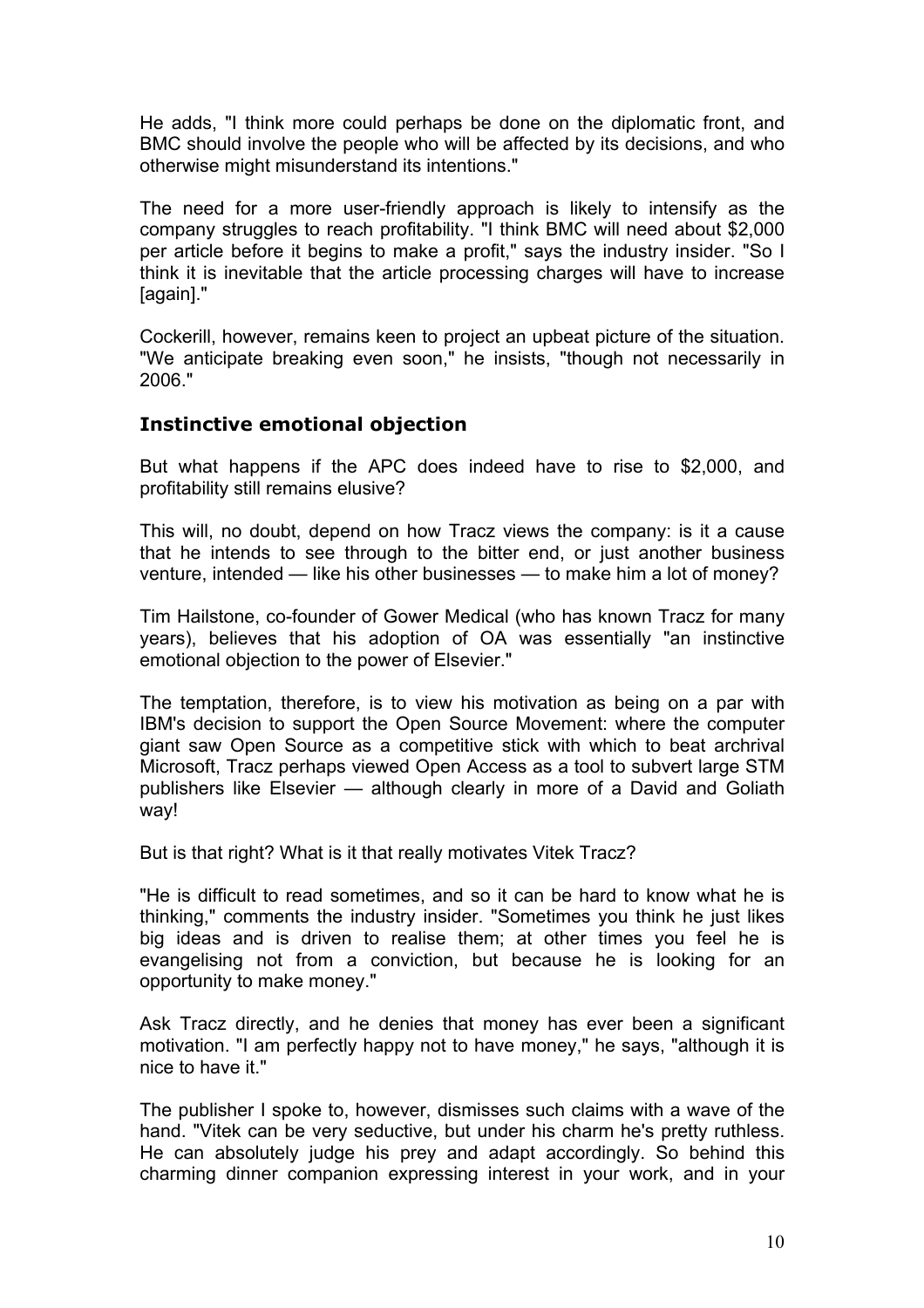thoughts, you sense a calculator working away in the background, trying to establish whether there is any money to be made from talking to you."

Moreover, he adds, Tracz's complex corporate structure, and the elaborate financial arrangements he puts in place in order to maximise his financial gains when selling a company, belie any claim that money is not important to him. "His wealth is ultimately completely offshore; so when he sells a business, some of it will go to paying off a loan, and the rest will disappear overseas, to a bank in Switzerland, or wherever. It seems to be part of some amazing tax planning strategy."

## **Got religion**

 $\overline{a}$ 

Yet during his rare public appearances it is hard not to believe that Tracz is a man who has got religion.

When giving evidence to the UK Select Committee Enquiry, for instance, he spoke so quickly, so excitedly, and at such length that the chair Ian Gibson, pleaded: "May I ask you quite humbly to keep the answers a bit shorter, and answer the question? I understand the enthusiasm and determination, but I do not want to be here at midnight and I am sure you do not either, and we should like to get some more information from you.<sup>"[42](#page-10-0)</sup>

Tracz is also at pains to stress that OA is more than just a commercial issue. While conceding that he is a businessman, and so believes that making profits is a legitimate activity for scholarly publishers, he adds, however, that since OA is plainly beneficial to society "there is an ethical reason for insisting that it happens."

Hailstone thinks that while he may have been powerfully motivated by money when he was younger, nowadays Tracz is more interested in leaving his mark on the world. "Vitek has got a lot of money now. I think he would quite like to be famous for something. He loves the idea that he could be the guy who was responsible for completely changing STM journal publishing. And he loves the idea that BMC is in some ways the spokes-organisation for the OA Movement."

But why does it matter what motivates Tracz? It matters because the danger facing OA today is that if he pulls the plug on BMC, then sceptics' claims that a viable OA business model is not possible will be seen to have been vindicated.

The threat is real. In the past, says Hailstone, Tracz has been happy to drop businesses if he sees no future for them — a fate, for instance, that befell Praxis Press, a clinical medicine web service for practising physicians that Tracz co-founded in 2002, but subsequently walked away from.

<span id="page-10-0"></span> $42 \frac{\text{http://www.publications.parliament.uk/pa/cm200304/cmselect/cmsetech/uc399-ii/uc39902.htm}}{200 \frac{\text{http://www.publications.parliament.uk/pa/cm200304/cmselect/cmsetech/uc399-ii/uc39902.htm}}{200 \frac{\text{http://www.publications.parliament.uk/pa/cm200304/cmsetech/msetech/uc399-ii/uc39902.htm}}{200 \frac{\text{http://www.publications.parliament.uk/pa/cm200304/cmsetech/msetech/msetech/mset}{200 \frac{\text{http://www.pulbincat.com/msetech/msetech/msetech/msetech/m$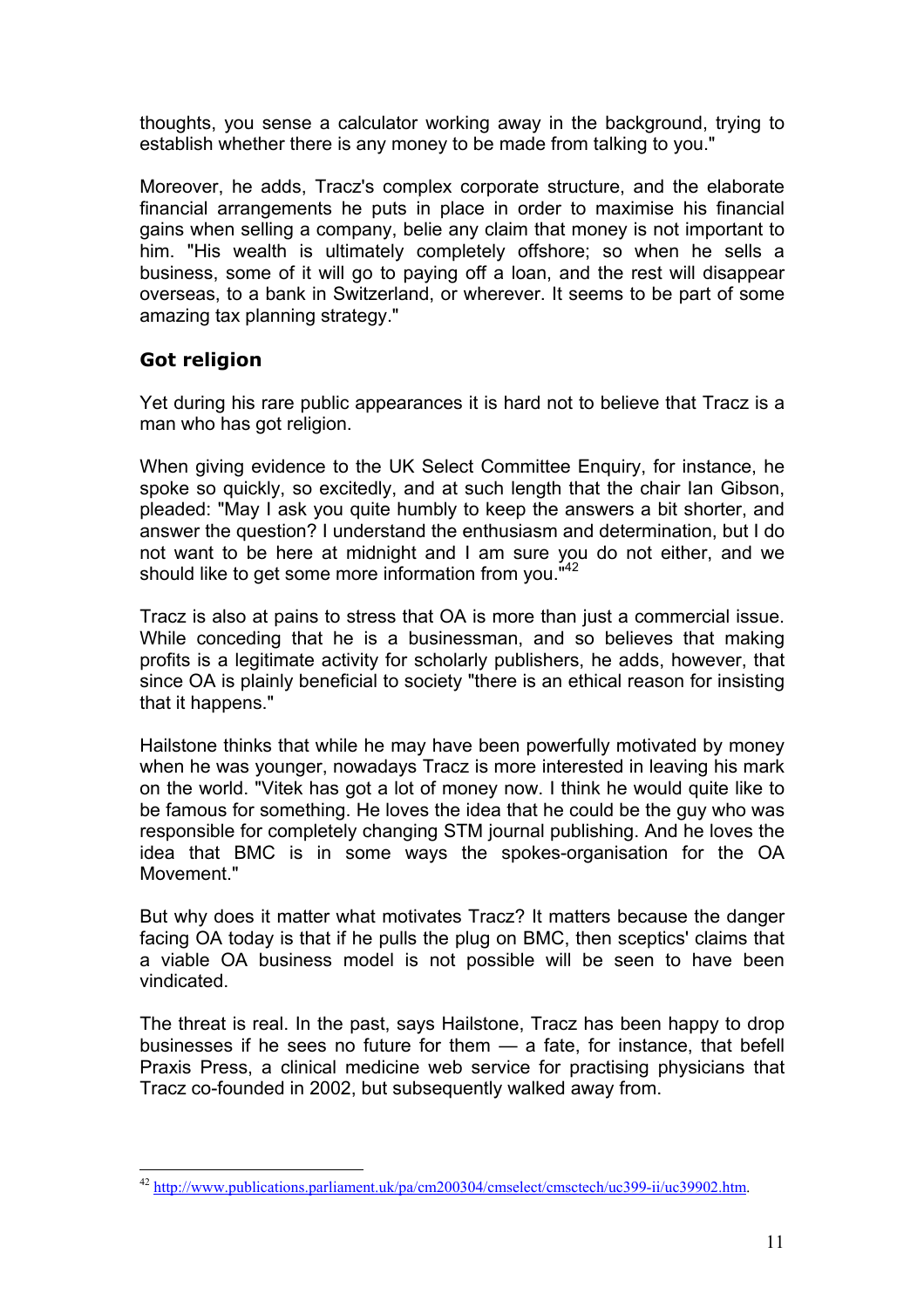The fear therefore is that if Tracz were to abandon BMC, it could inflict serious damage on the OA movement. "Whether it likes it or not BMC, is carrying a lot of open access on its shoulders," says Feinman, "so it should feel an obligation to do things right."

In reality, of course, the logic of OA is sufficiently compelling that it is no longer a matter of if, but when — irrespective of business models. For while today's sanctification of market forces might appear to imply that "the market" will be the only arbiter of OA's fate, anyone with a historical perspective will know that most societies will always find a way of funding something if its social value is perceived to be high enough. The case for OA has now been argued so often, and so well, that it is surely a done deal.

## **New territory**

Nevertheless, the failure, or abandonment, of BMC would certainly slow progress. The challenge for Tracz, therefore, is to keep the show on the road while the larger OA struggle plays out.

The problem, says Hailstone, is that Tracz is not actually very good at the day-to-day task of running a business. "Vitek is better at building businesses to a certain level than he is at running them. So he is very good at spending money on a business, but not actually very good at making money out of it."

The alternative, of course, would be for Tracz to sell BMC. Again, says Hailstone, this may not be possible. "I won't say that Vitek will never be able to unload BMC," he says, "but of all the businesses he has started I think it is the least likely that he will be able to sell."

Certainly eight years after founding the company, Tracz has apparently yet to find someone willing to take it off his hands, despite frequent rumours that a deal is on the cards. Maybe a sale is being negotiated right now. But we don't know.

If not, however, Tracz is surely entering new territory: unable to sell the company, he may have no choice but to soldier on. And without Velterop there is perhaps no one better qualified than Tracz to run the company. On the other hand, he will be increasingly conscious that subsidising BMC indefinitely is not a practical solution, even for a wealthy entrepreneur committed to a worthy cause.

Time will tell what happens. Clearly how history judges Tracz will depend on the way events unfold. "BMC," predicts the industry insider, "is likely to go through a patchy period, both with editors and the market, but these are growing pains, and I think it has a reasonable future. I do hope it succeeds, because it really has introduced a new paradigm."

Either way, he adds, "Vitek should have a star role in the history of Open Access, because he was one of the first to pick up the signals, and to get in touch with Varmus, and the other people who started PLoS (initially as a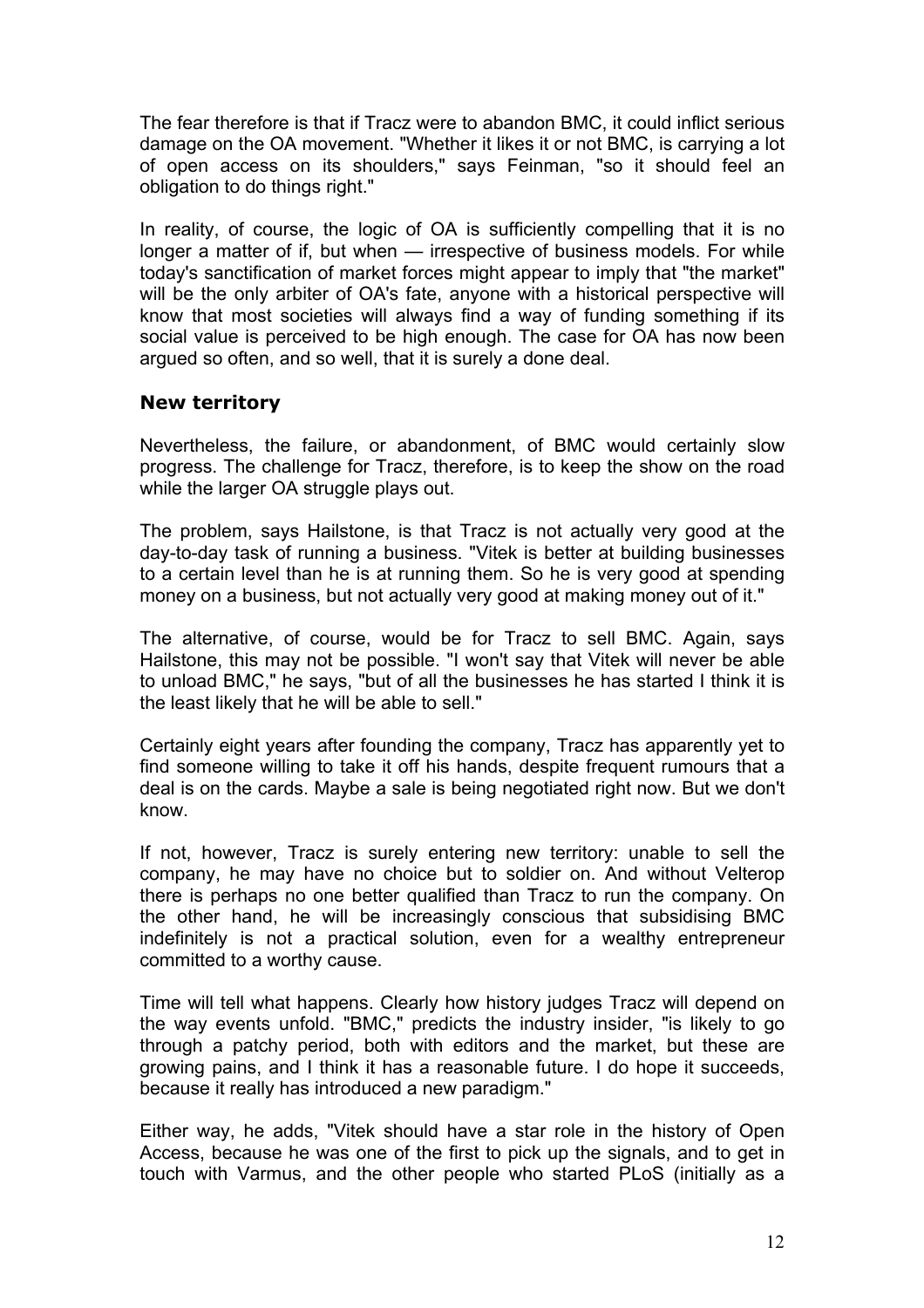pressure group). He has also been talking to NIH for a long time. More importantly, he had the vision and the guts to do something about OA."

## **Not typical**

What is undeniable is that Tracz is not a typical entrepreneur, both in temperament and in style. With a reputation for eccentric dressing, for instance, he is a far cry from the well-groomed entrepreneurs that inhabit Silicon Valley.

Hailstone relates how, when he and Tracz turned up at the oak-panelled City of London solicitors to complete the sale of Gower Medical, Tracz arrived in a leather jacket, with his trousers tucked into a pair of boots. Due to his unconventional dress, says Hailstone, when Tracz asked where the toilet was, "the snooty receptionist thought he was a taxi drive and directed him to the public toilet across the street."

But as Tracz explained to a former employee, "Even if I were to spend lavish amounts of money on my appearance and attire I would always end up looking like a refugee."

To his credit, however, Tracz inspires a degree of loyalty and commitment from those who work for him that most Silicon Valley CEOs would die for.

#### ##

Tracz's various businesses are run out of an office block in Cleveland Street — in an area of London that artists and writers like Dylan Thomas and George Orwell, who between the two world wars frequented the Fitzroy Tavern in neighbouring Charlotte Street, dubbed Fitzrovia.<sup>[43](#page-12-0)</sup>

Across the street from Tracz's office is the Courtauld Institute of Biochemistry, one of the many buildings dotted around Fitzrovia that belong to University College London.<sup>44</sup>

Tracz arrives three minutes late; an insignificant delay that nevertheless elicits solicitous enquiries as to whether I had been waiting long.

Dressed in a plastic macintosh, walking with a slight stoop, and with an air of distraction, Tracz could be mistaken for a down-at-heel civil servant fretting over a lost briefcase. With his mac removed, however, his clothes emit a more luxurious air, particularly the dark shirt with puckered cloth that, to my untutored eye, looks like seersucker.

His large office is sufficiently bare that it is immediately apparent that Tracz conducts his real business elsewhere; perhaps in the triangular house he built for himself with the proceeds from the sale of his first company? The

<span id="page-12-0"></span><sup>&</sup>lt;sup>43</sup> [http://en.wikipedia.org/wiki/Fitzrovia.](http://en.wikipedia.org/wiki/Fitzrovia)<br><sup>44</sup> <http://www.ucl.ac.uk>.

<span id="page-12-1"></span>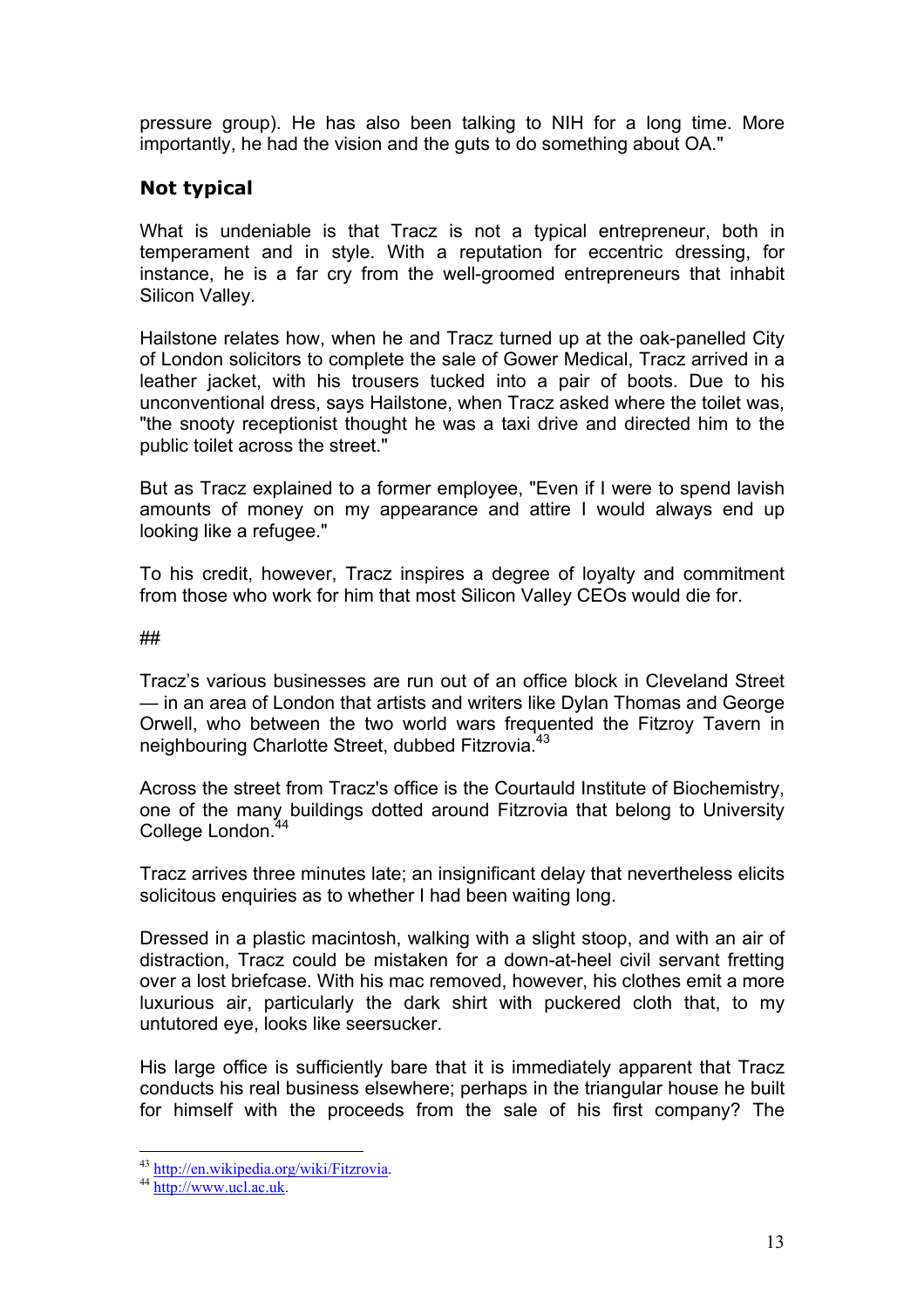regulation plastic furniture and workmanlike bookshelves contrast oddly with the wooden floorboards and tasteful wooden slats on the windows, the latter currently shutting out what travel guides like to call the "neglected charm" of Fitzrovia; neglected charm that today is suffused with the gloomy atmosphere peculiar to late autumnal London afternoons.

Dominating one corner of the room is a wooden architect's desk — the very one perhaps on which Tracz designed his house? Pinned to it is a poster advertising an exhibition of drawings by the Polish graphic artist Andrzej Krauze $45$ 

On the other side of the office is a large desk dominated by an oversized computer screen and a keyboard. Apart from several rows of catalogues from art auctioneers Sotheby's and Christie's, the bookcases house little more than a few maps and a large chrome coffee machine. Tracz's first action on entering the room is to switch on the coffee machine and make a stiff shot of dark espresso.

At first restrained, Tracz becomes increasingly effusive as the interview proceeds. Evidently having concluded that what excites journalists more than anything else are good human-interest stories, practically every answer threatens to balloon into a series of increasingly amusing and fascinating anecdotes and observations. Sadly, it later transpires that many of his stories cannot be published, for reasons of commercial confidentiality.

Two hours later, his face flushed, Tracz's stories are still flowing. My tape, alas, runs out, and I have to rush to catch my train.

<span id="page-13-0"></span> $\overline{a}$ 45 Andrzej Krause is a Polish graphic/poster designer. <http://www.guardian.co.uk/gall/0,8542,575866,00.html>.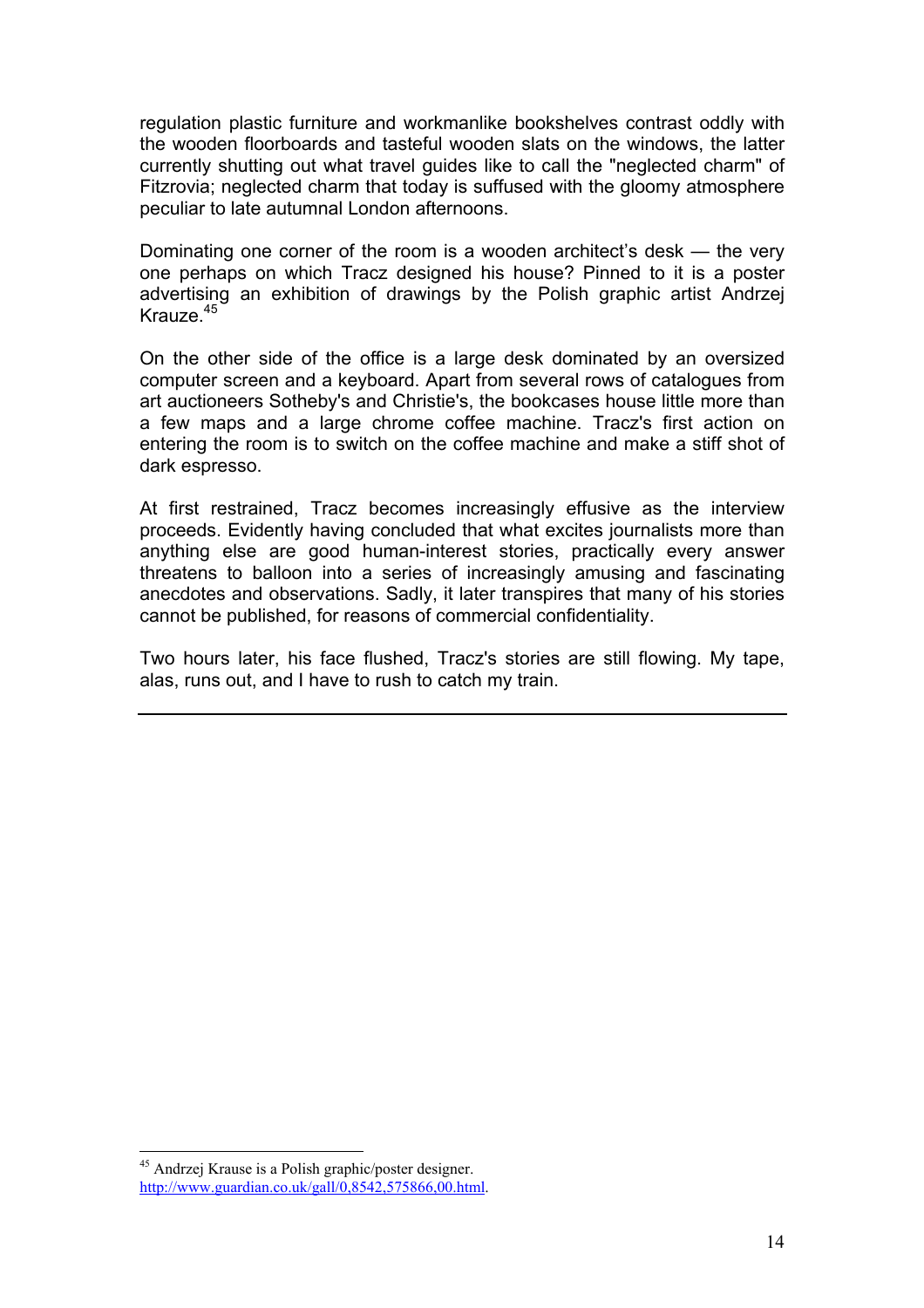<span id="page-14-2"></span>

#### *RP: Can you start by saying something about your background?*

VT: I was born in 1940 in a Jewish shtetl<sup>46</sup> on the border between Poland and Russia. That was when the Russians occupied the area. So you could say I was conceived in Poland and born in Russia without my parents moving; it was the borders that moved. My family then lived in Siberia for several years.

#### **RP:** *Were you relocated to Siberia because your family was Jewish?*

**VT:** It was more complicated than that. We were looking for some members of the family who had moved there, not because they were Jewish but because it was easy to be sent to Siberia in those days. They were out there working in a mine. It wasn't a prison camp, and there were no guards, but they weren't allowed to leave. In any case, the nearest habitation was 150 miles away. When we arrived my father was immediately made to go and work in the mine too, so we got stuck there for a while — not as a result of a sentence; it was just that life was like that then.

#### *RP: Your family were dissidents?*

 $\overline{a}$ 

**VT:** My family were from Poland, they were bourgeois, and they were merchants; but my parents were actually communists. The Polish communist party was considered Trotskyite<sup>47</sup> by the Russians however, and had been thrown out of the Comintern<sup>48</sup> in 1936. All in all, therefore, it was a little problematic to be a Polish communist.

<span id="page-14-0"></span> $^{46}$  A shtetl or shtetele (diminutive form of Yiddish shtot, "town") was typically a small town or village with a large Jewish population in pre-Holocaust Central and Eastern Europe. Shtetls were mainly found in the areas which constituted the 19th century [Pale of Settlement](http://en.wikipedia.org/wiki/Pale_of_settlement) in the Russian Empire, the Congress Kingdom of Poland, Galicia, and Romania. http://en.wikipedia.org/wiki/Shtetl.

<span id="page-14-1"></span> $47$  Trotskyism is the theory of Marxism as advocated by Leon Trotsky. On the political spectrum of Marxism, Trotskyists are considered to be on the left. [http://en.wikipedia.org/wiki/Trotskyite.](http://en.wikipedia.org/wiki/Trotskyite) <sup>48</sup> The Comintern (Communist International), also known as the Third International, was an

international Communist organisation founded in March 1919 by Vladimir Lenin, Leon Trotsky and the Russian Communist Party (Bolshevik), which intended to fight "by all available means, including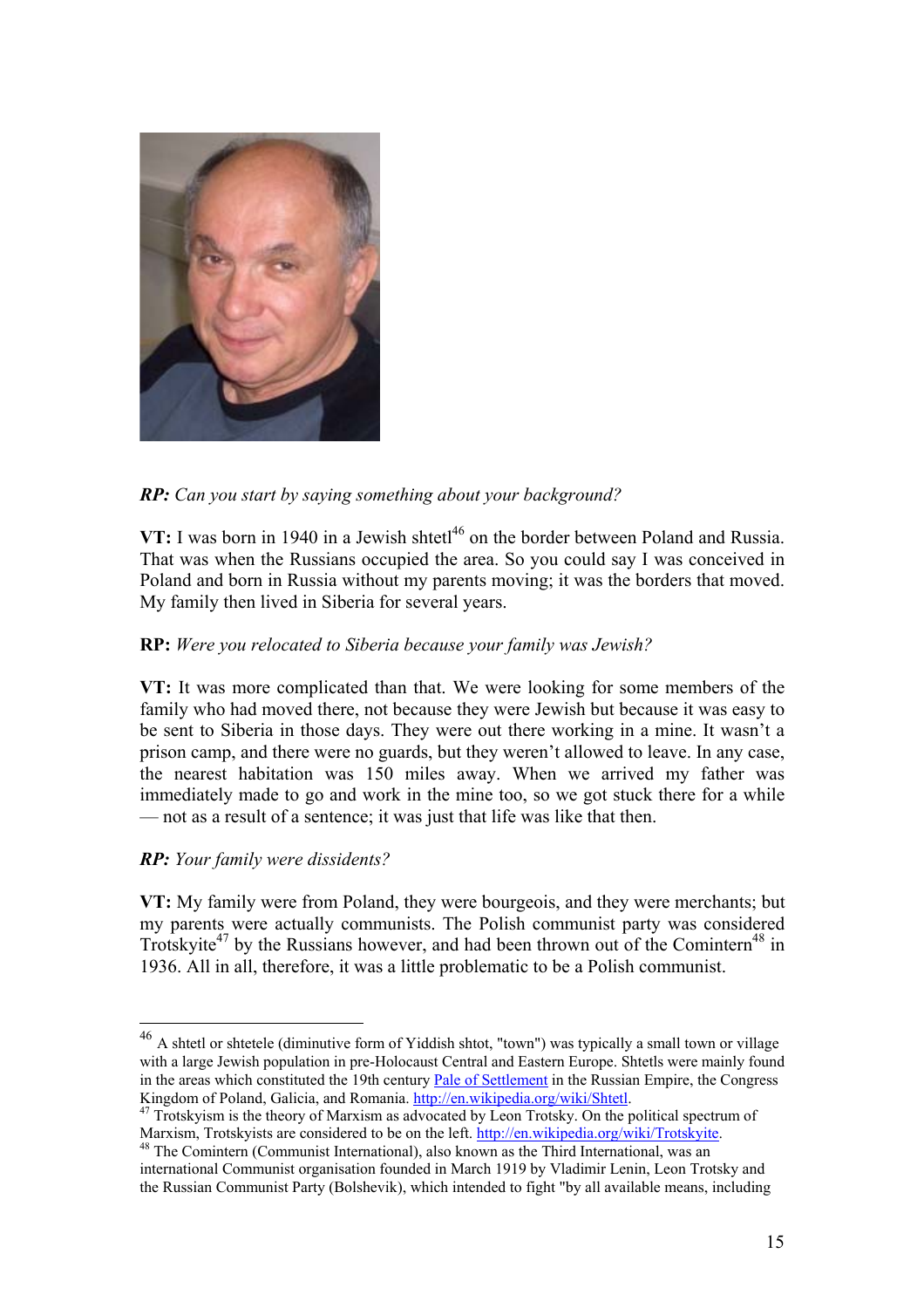#### *RP: Your family subsequently emigrated to Israel?*

**VT:** Later, yes. We returned to Poland in 1945. There my father joined the army, and I grew up in Warsaw, where I studied mathematics. We went to Israel when I was 21.

#### *RP: But you personally didn't stay long in Israel?*

**VT:** No. I continued studying mathematics for a year there, but I wanted to make movies — so I decided to go to Europe to attend a film school. I came to England on my way to France and fell in love with London.

I went to film school at the London Polytechnic<sup>49</sup> and the Slade School of Art,  $50$  and then got a fellowship at the Department of Art History in the University of Essex. All that time I was writing scripts and trying to get into the movie industry. It was a very hard industry to get into.

#### **Gower Medical Publishing**

#### *RP: You made a film about a Queen of Sweden!*

**VT:** Much later I made an allegorical comedy that had a small part about a young Queen of Sweden.<sup>51</sup> Before that I made a lot of medical films, for which I started, with two friends, my first company — Medi-Cine. Some years later, after making my first and only feature film, I decided to stop making films and to become a publisher, and I started Gower Medical Publishing. The aim was to publish high-quality colour medical atlases and slide collections, and to sell them both to drug companies as a marketing giveaway and through bookshops.

#### *RP: Gower was founded with the publisher Tim Hailstone?[52](#page-15-3)*

**VT:** Tim arrived about a year later: I persuaded him to join me from the medical publisher Churchill Livingstone[.53](#page-15-4) I was worried I didn't know enough so I wanted someone working with me who really knew the business.

armed force, for the overthrow of the international bourgeoisie and for the creation of an international Soviet republic as a transition stage to the complete abolition of the State."<br><sup>49</sup> Following the Further and Higher Education Act, 1992 the London Polytechnic was renamed the

<span id="page-15-0"></span>[University of Westminster](http://www.wmin.ac.uk/page-0). [http://en.wikipedia.org/wiki/London\\_Polytechnic.](http://en.wikipedia.org/wiki/London_Polytechnic)  $\frac{50}{50}$  $\frac{50}{50}$  $\frac{50}{50}$  The Slade School of Fine Art is an art school based at University College, London (London

<span id="page-15-1"></span>University) in the UK. The school traces its roots back to 1868 when [Felix Slade](http://en.wikipedia.org/wiki/Felix_Slade) decided to establish three Chairs in Fine Art, to be based at Oxford, Cambridge and London — though with only London offering studentships. Many of the most accomplished and influential British artists have since studied at the Slade, which operates two studios: one for undergraduate students, the other for postgraduates only. [Lucian Freud,](http://en.wikipedia.org/wiki/Lucian_Freud) [Reg Butler](http://en.wikipedia.org/wiki/Reg_Butler) and [Roger Fry](http://en.wikipedia.org/wiki/Roger_Fry) are among the many distinguished past members of the teaching staff. http://en.wikipedia.org/wiki/Slade school of art.

<span id="page-15-3"></span><span id="page-15-2"></span>

 $51$  The film was not about any specific Queen of Sweden, but was an allegory.<br> $52$  Tim Hailstone went on to buy and sell around 20 publishers and businesses and is currently chairman of the UK [The Stationery Office](http://www.tso.co.uk/). http://news.ft.com/cms/s/d5bdc160-fc0a-11d8-bb3a-00000e2511c8 ft acl= html

<span id="page-15-4"></span> $\frac{53}{100}$  $\frac{53}{100}$  $\frac{53}{100}$ Churchill Livingstone is now part of the Reed Elsevier Empire. [http://intl.elsevierhealth.com/cl.](http://intl.elsevierhealth.com/cl)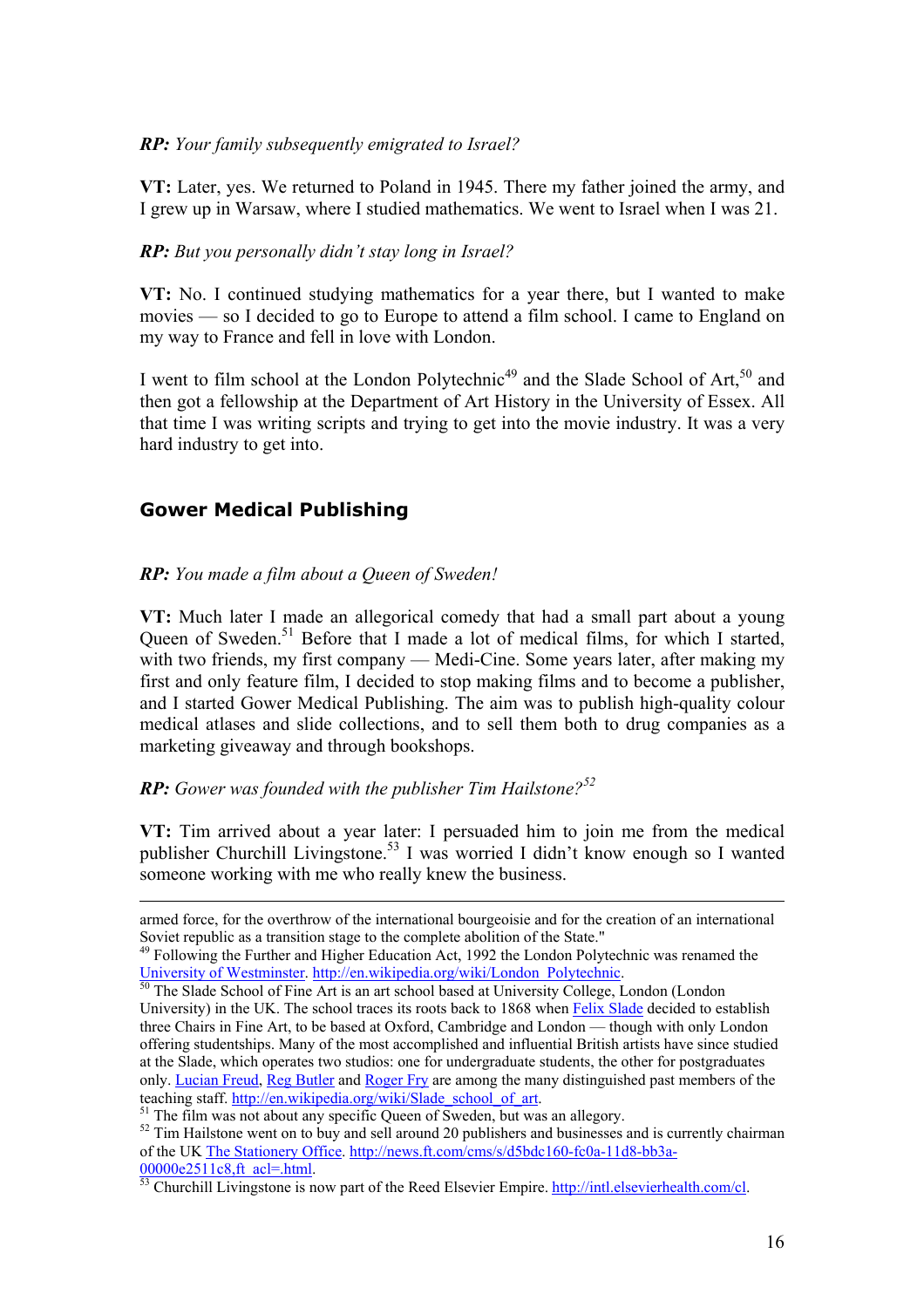Tim is a very special sort of person. The way he responded when I asked him to join me says a lot about the man. "Let me think about it a bit and speak to my wife, and I'll give you an answer tomorrow," he replied. Since it was a big decision to make I was very impressed with this: in England nobody gives you an answer tomorrow.

**RP:** And you got an answer the next day?

**VT:** Sure. He came to see me the next morning. Tim has this wonderful habit, by the way, that when he sits at your desk your desk becomes his desk: by the simple device of moving the telephone this way and positioning himself that way and so on.

So he sat down, picked up my phone, and called his boss at Churchill Livingstone. "I'm sitting at Vitek's desk and I just wanted to tell you that I am resigning," he said. "I'm going to join Vitek's new company and I wanted to discuss with you how long you need me."

When he put the phone down I commented that his wife must have really liked the idea of this new job.

"Actually it's a little bit embarrassing," he replied, "because I didn't have time to talk to her last night. But you know I have a feeling that she will really like it."

Tim and I went on to have a wonderful time together.

#### *RP: How did you fund your early business ventures?*

**VT:** We started Medi-Cine with very little money. We were able to do this by getting early commissions from pharmaceutical companies for educational films for doctors. Later, when we started Gower, we went to visit drug companies, told them we were going to make a fantastic book and showed them a few sample pages. We then sold the books to them a chapter at a time, asking them to pay one third in advance for each chapter. So the whole thing was virtually self-financing. It also became very successful.

#### *RP: You sold Gower to Harper & Row in 1984 right?*

 $\overline{a}$ 

**VT:** Yes. I get bored quickly, and I get particularly bored once things are running smoothly. So when we had the whole Gower machinery working we decided to sell to Harper & Row, which itself was later was bought by Rupert Murdoch.<sup>54</sup> By then I also had an idea for a new type of journal.

<span id="page-16-0"></span><sup>&</sup>lt;sup>54</sup> Harper & Row was bought by Murdoch in 1987. Harper & Row was merged with William Collins to become HarperCollins in 1990, and Gower was sold to Kluwer, and then on to Times-Mirror in 1993. <http://www.gowerpub.com/index2.htm>. Gower was subsequently sold to Lippincott Williams & [Wilkins,](http://www.lww.com/) a unit of Wolters Kluwer Health, which decided not to continue production of Gower's colour atlas products when they went out of print in the 1990s.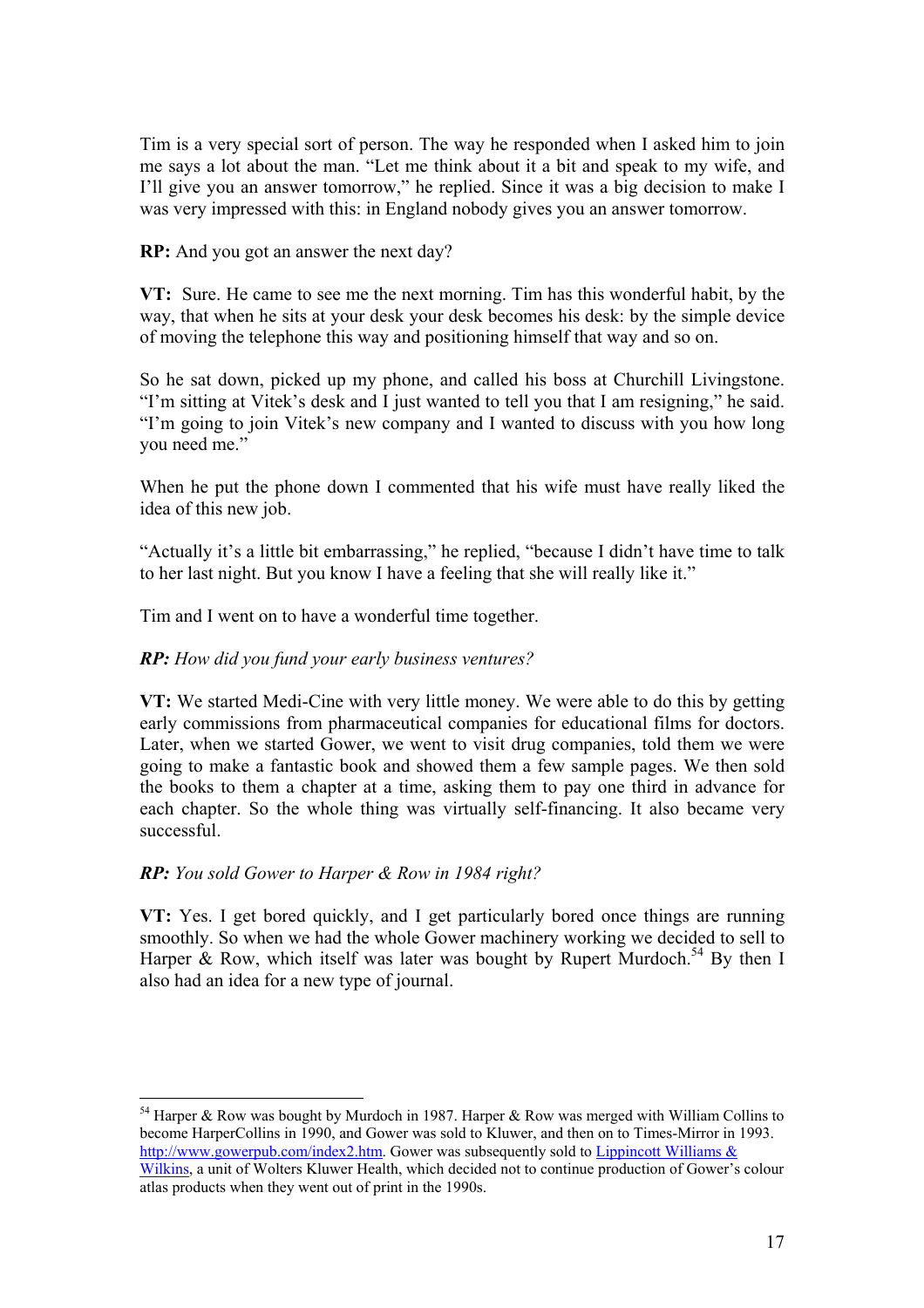## **Current Opinion**

#### *RP: The Current Opinion review journals?*

**VT:** Right. I could see that while there were a lot of scholarly review journals around they were all rather unsystematic in their approach. So I started two new journals aimed at providing a very comprehensive and systematic review of a subject.

#### *RP: How did that work?*

**VT:** We would take a subject and break it up into its major sections — e.g. cardiology would be divided into hypertension, arrhythmias and so on — and then devote each issue of the journal to one or two of those sections.

Among other things we would create a comprehensive bibliography and then have subject editors highlight articles of special interest — providing a kind of Michelin guide to the most important papers.

#### *RP: Quite a complex process I guess?*

**VT:** Indeed. In fact, when I told my publisher friends what I was doing they said: "This is terrible: you have invented the most cumbersome and complicated way to do a review journal. And you will not be able to charge much."

#### *RP: But you persevered?*

**VT:** I did. Certainly it was a very, very expensive and difficult way to produce a journal. But the end result was just so useful that a lot of people subscribed and we went on to develop a range of Current Opinion journals in medicine and biology, which became very successful and are still published.<sup>55</sup>

#### *RP: In 1996 you moved into web publishing and launched BioMedNet. What was the background to this?*

**VT:** By the time we had put the system in place for the Current Opinion journals, and it was all working smoothly, two things had happened. First, doing them had made me much more interested in the biomedical field and I decided I wanted to do some more biology journals. Second, with the arrival of the Web I became very interested in the idea of developing a community for biologists; one that would appeal both to scientists and to doctors. And since we were very computer literate — we had always had programmers working for us, and technology was part of our culture — it seemed only natural for us to become early adopters of the Web.

<span id="page-17-2"></span>So we sold the Current Opinion medical journals to Thomson Corporation<sup>56</sup> but kept the biology ones; and in 1996 we launched BioMedNet. The aim was to create an online publisher built around a community.<sup>57</sup>

<span id="page-17-0"></span><sup>&</sup>lt;sup>55</sup> [http://scientific.thomson.com/products/coddd.](http://scientific.thomson.com/products/coddd)<br><sup>56</sup> [http://www.thomson.com.](http://www.thomson.com/)

<span id="page-17-1"></span>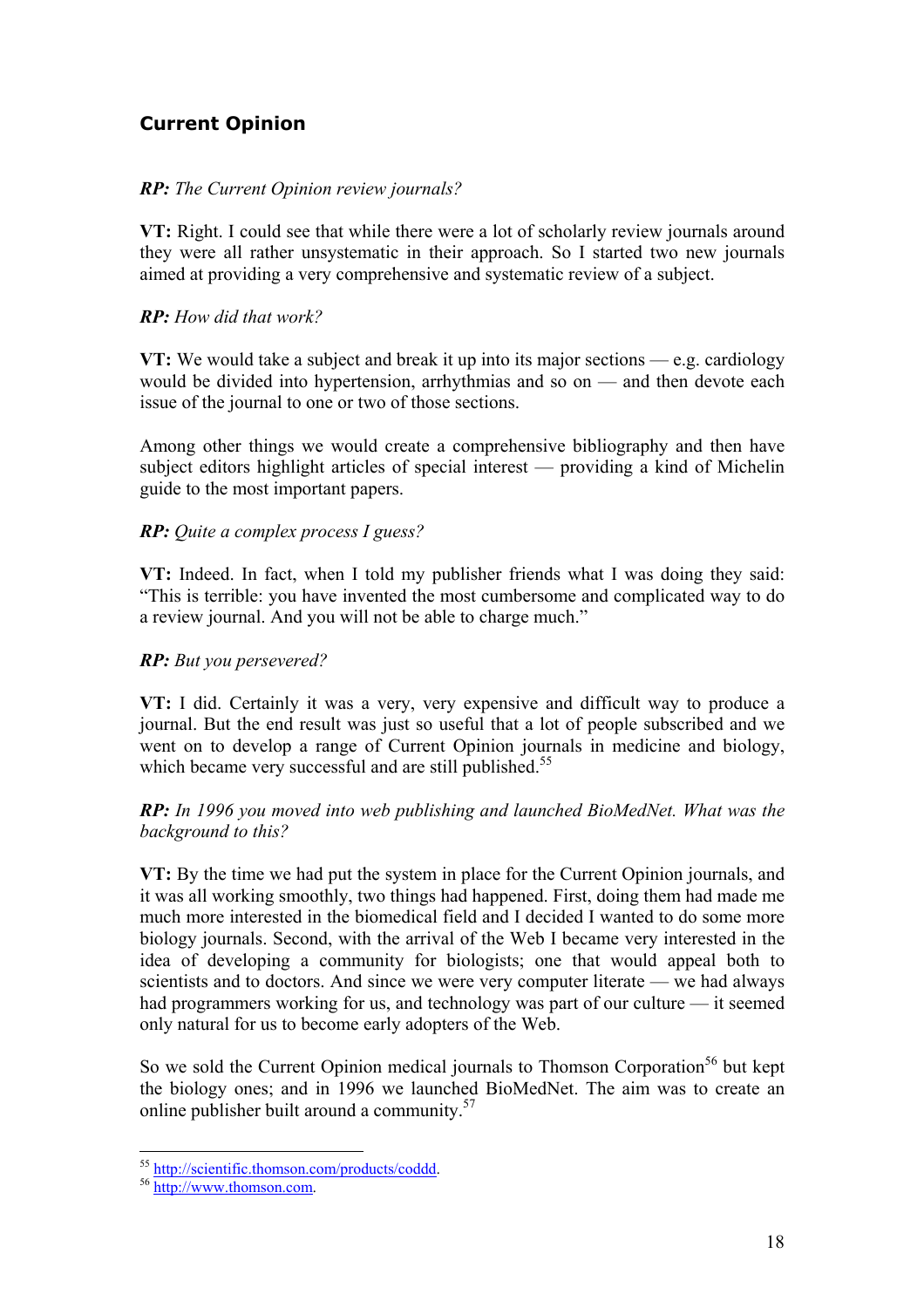*RP: Two years later you sold BioMedNet to Reed Elsevier for a large sum of money.[58](#page-18-0) The service then disappeared from view, and was eventually closed. One publisher I spoke to recently characterised BioMedNet as a good example of how publishers initially misunderstood the Web. "Like the rest of us Vitek got it wrong," he said, but then added: "Unlike the rest of us he made money out of it." Is that accurate?* 

**VT:** I don't agree. We are perfectly capable of getting things wrong, and we do get things wrong all the time. In fact every single thing we do is wrong — but we keep on changing it until it gets better.

There is a culture here that is very tolerant of mistakes: we hit a wall and we find a passage through; we hit another wall and we find another passage; and so it goes.

*RP: So what went wrong with BioMedNet?* 

**VT:** The point about BioMedNet is that it was far from finished when we sold it. Consequently it was never proven whether we got it right or not. And the reason Elsevier closed BioMedNet was not because the idea was wrong but because nonsensically — it did nothing with it.

One of the sad things with selling is that sometimes the buyers don't seem to want to use what they have bought.<sup>59</sup>

## **Patent Information**

*RP: You then turned your attention to patent information. Can you talk me through that?* 

**VT:** Sure. An editor from Academic Press<sup>60</sup> called James Drake approached me and said: "I love the Current Opinion journals. You should do the same with patents." I said: "Ok. Come and help me do it." So we started Current Opinion journals for pharmaceutical patents.

*RP: The idea was to apply the Current Opinion template on patent information?* 

VT: Right. But we soon discovered that it is very hard to create a bibliography of patents. In medicine and biology we were able to extract a bibliography from Current Contents, <sup>61</sup> which lists papers within weeks, and from Medline.<sup>62</sup> With patents

<sup>&</sup>lt;sup>57</sup> http://www.computeractive.co.uk/information-world-review/news/2079875/biomedics-start-<br>purchases-online.

<span id="page-18-1"></span><span id="page-18-0"></span>

<span id="page-18-4"></span> $\frac{58 \text{ http://www.guestel.orbit.com/Piug/piugl}97/0694.html}{59}$  $\frac{58 \text{ http://www.guestel.orbit.com/Piug/piugl}97/0694.html}{59}$  $\frac{58 \text{ http://www.guestel.orbit.com/Piug/piugl}97/0694.html}{59}$  The remnants of BioMedNet are here: http://www.bmn.com[.](http://www.bmn.com/) 60 Now also part of the Elsevier empire.

<span id="page-18-2"></span>

[http://books.elsevier.com/default.asp?imprint=Academic+Press&mscssid=EK1WX92AFR5F9H83ER2](http://books.elsevier.com/default.asp?imprint=Academic+Press&mscssid=EK1WX92AFR5F9H83ER2XUF055MJSE2AC&) [XUF055MJSE2AC&](http://books.elsevier.com/default.asp?imprint=Academic+Press&mscssid=EK1WX92AFR5F9H83ER2XUF055MJSE2AC&).<br>
<sup>61</sup> Current Contents is a current awareness service consisting of the tables of contents of medical,

<span id="page-18-3"></span>pharmaceutical and chemical journals. <http://scientific.thomson.com/products/ccc>.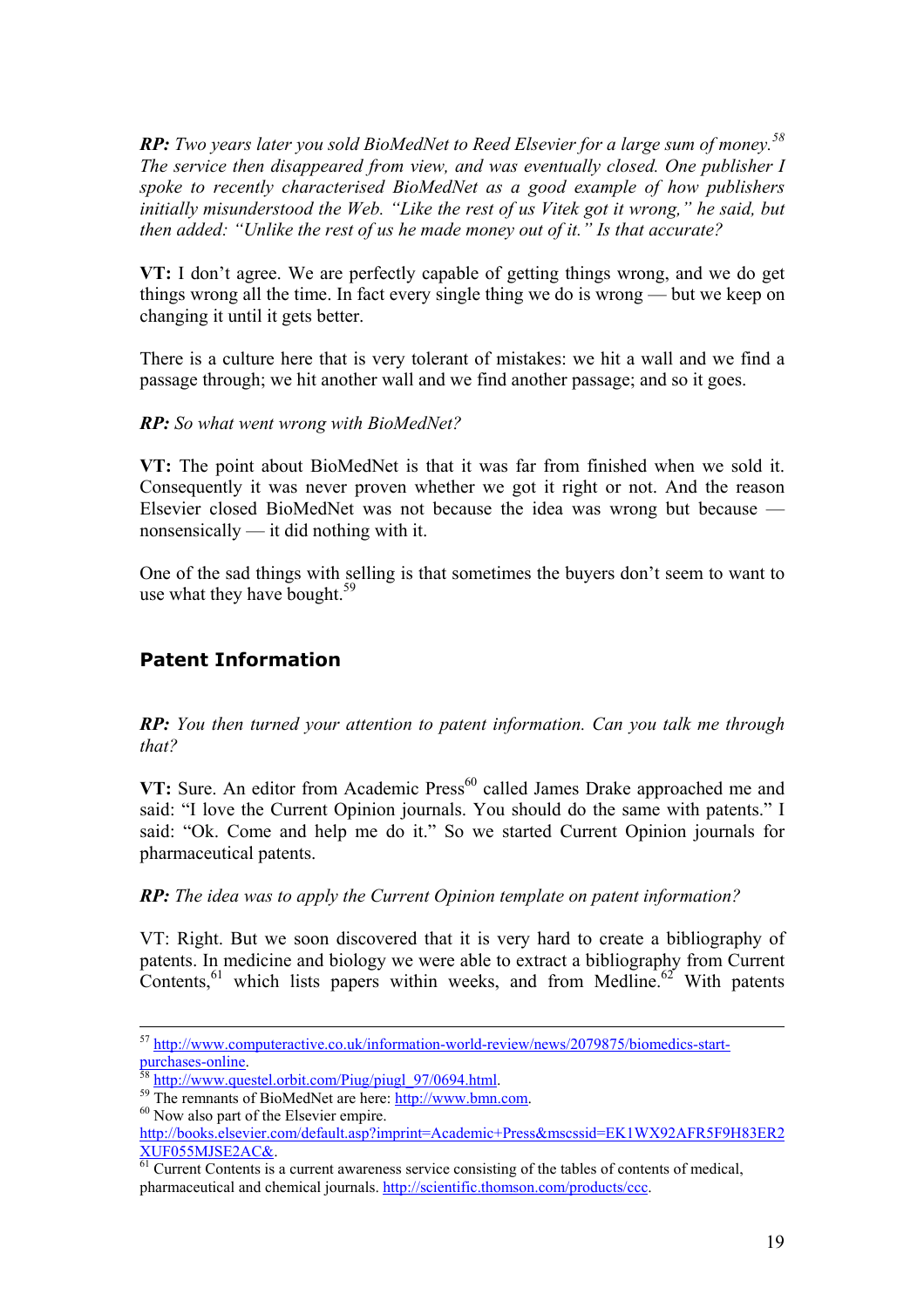Thomson's Derwent division had an indexing service,<sup>63</sup> but its fast version was only published every three months (I think), with a few months delay. The main service took much longer.

#### *RP: So you had to rethink what you were doing?*

**VT:** We did. So we did an exercise: we sent people out to patent libraries and had them physically look through all new patents and identify the 150 or so new pharmaceutical patents published every week.

We soon discovered that we could do in a week what it took Derwent months to do. And so we started six print titles — in different areas like cardiology, neurology etc. — and sold subscriptions at \$1,500 a title. They just flew out of the door and overnight we had a business that was growing really fast.

#### *RP: That of course is how Monty Hyams launched Derwent from his kitchen table in the*  $1940s^{64}$  $1940s^{64}$  $1940s^{64}$

**VT:** Exactly. But Derwent had by then become a big organisation and covered all patents. We were small and only interested in the pharmaceutical patents.

After three months, however, Derwent responded by taking three of the six subjects and copying everything we were doing — but charging just \$300 a title instead of our \$1,500.

#### *RP: How did you respond?*

**VT:** I went to see the CEO of Derwent and said: "I know you are charging to kill us, but you don't need to sell at \$300." He replied: "We so admire what you are doing: you are like we were 15 or 20 years ago. But I have to kill you: you are invading our patch — in fact you are trying to mine our gold seam. We must get rid of you as soon as we can."

So we responded by combining all six titles into one, charged \$1,250 for all of them together, and converted everyone to the single title. Derwent couldn't match it because it was too difficult for them to do six titles. In a short time our business had recovered.

*RP: You then developed the Investigational Drugs Database[65](#page-19-2) and Current Drugs Limited[66 –](#page-19-3) a business you sold to Thomson in 2002 for £85 million?* 

 $62$  Medline is the core content in [PubMed](http://www.ncbi.nlm.nih.gov/entrez/query.fcgi?DB=pubmed), a service of the US [National Library of Medicine](http://www.nlm.nih.gov/) (see

<span id="page-19-0"></span>footnote 69) [http://medline.cos.com.](http://medline.cos.com/)<br><sup>63</sup> A bibliographic database of around 28 million patents called World Patents Index.<br>http://scientific.thomson.com/products/dwpi.

<span id="page-19-1"></span> $\frac{1}{64}$  $\frac{1}{64}$  $\frac{1}{64}$  Chemist Monty Hyams founded Derwent Information in1949. [http://dspace.dial.pipex.com/town/parade/df04/Monty%20Hyams.htm.](http://dspace.dial.pipex.com/town/parade/df04/Monty Hyams.htm) [65](http://dspace.dial.pipex.com/town/parade/df04/Monty Hyams.htm) <http://scientific.thomson.com/products/iddb>. 66 [http://scientific.thomson.com/currentdrugs.](http://scientific.thomson.com/currentdrugs)

<span id="page-19-3"></span><span id="page-19-2"></span>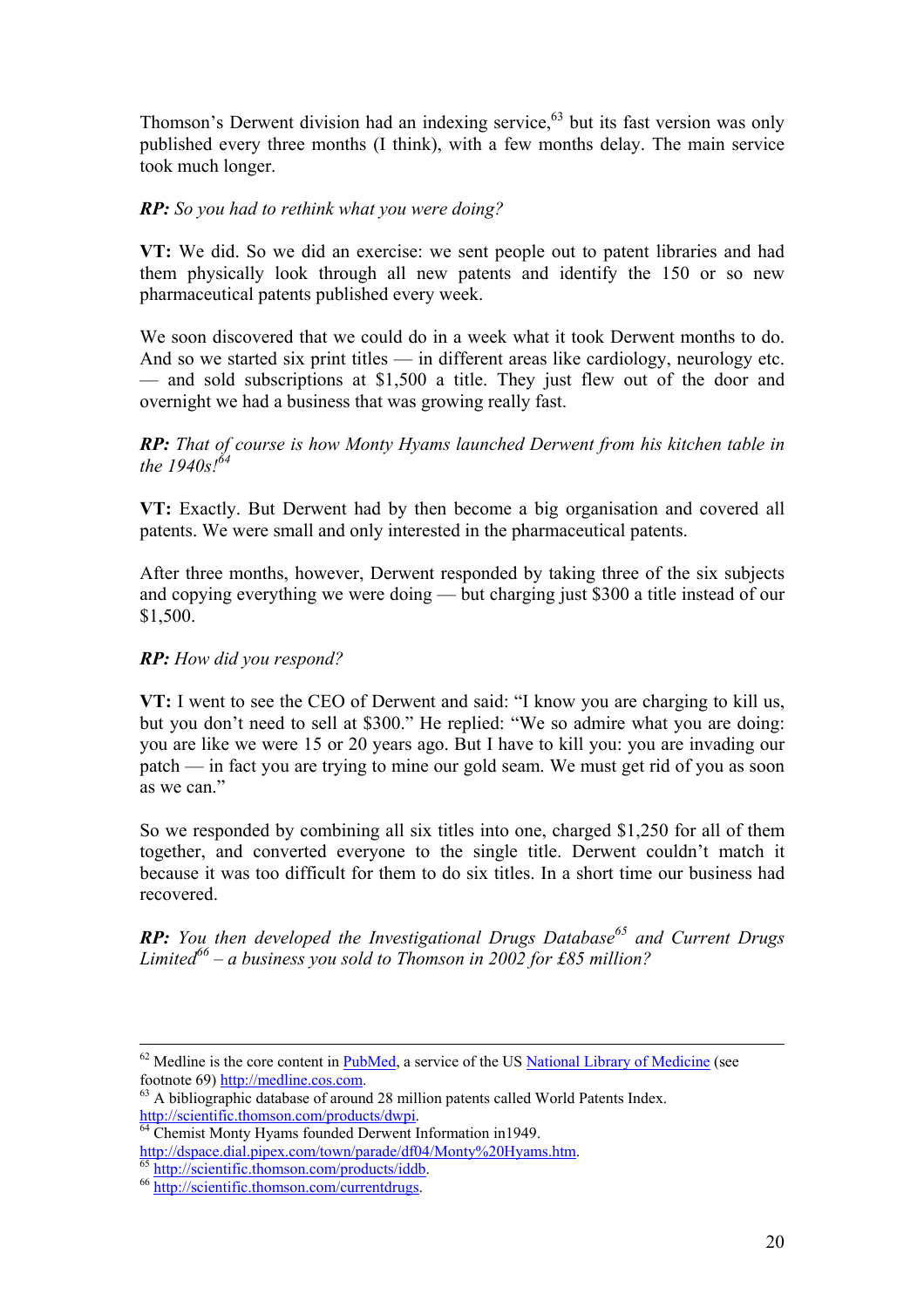**VT:** That's not quite right, but I don't want to talk numbers. The point is that the culture of our place is that we like to do new things. As soon as something works we try to sell it and use the money to do some other new things. We have done quite a lot of new things that way and we are completely self-financing: we don't borrow from banks, and we have no investors.

## **Bean counting**

*RP: The role you have established for yourself in the publishing industry, then, is one of developing new products and then selling them on to larger publishers?* 

**VT:** Right. These large companies make so much money for so little imaginative effort that they don't try to invent anything, or develop new services. They rely on others to create them.

Indeed they no longer see themselves as publishers. I recall once I suggested to Pierre Vinken, when he was head of Elsevier, that as a publisher he ought to do such and such.

He responded: "I am not a publisher: I am a financial institution. I don't work for readers; I work for our shareholders. I have been hired to produce a return."

#### *RP: Bean counting.*

**VT:** Right as Vinken put it: "Today our business happens to be science publishing, but if science publishing stopped producing a good return we would have to move to something else — because our central objective is to make money and produce returns on our investment. So we are a very big organisation and all our focus is on making sure we are efficient. We make money by cutting waste, so for us to create something is very, very difficult.

#### *RP: So perhaps it was no surprise that Elsevier didn't follow through with your plan for BioMedNet? They don't do innovation?*

**VT:** Yes. One of the great problems with science publishing today is not just that these large companies are very profitable, but they have become lazy. They have just one decision to make each year: how big should their annual price increase be? In other words, how much can they get away with?

There is really nothing else to decide. There is no marketing to speak of  $-$  the companies who have a share of the market already have it, and historically have had to do little to keep it. So there is just a little bit of re-jigging here, a little financial tinkering there.

#### *RP: Which is why small innovative companies are so important?*

**VT:** Exactly. Again, as Vinken put it: "That is why we have people like you. You go and start a journal and you are really passionate about it. You think about it a lot, you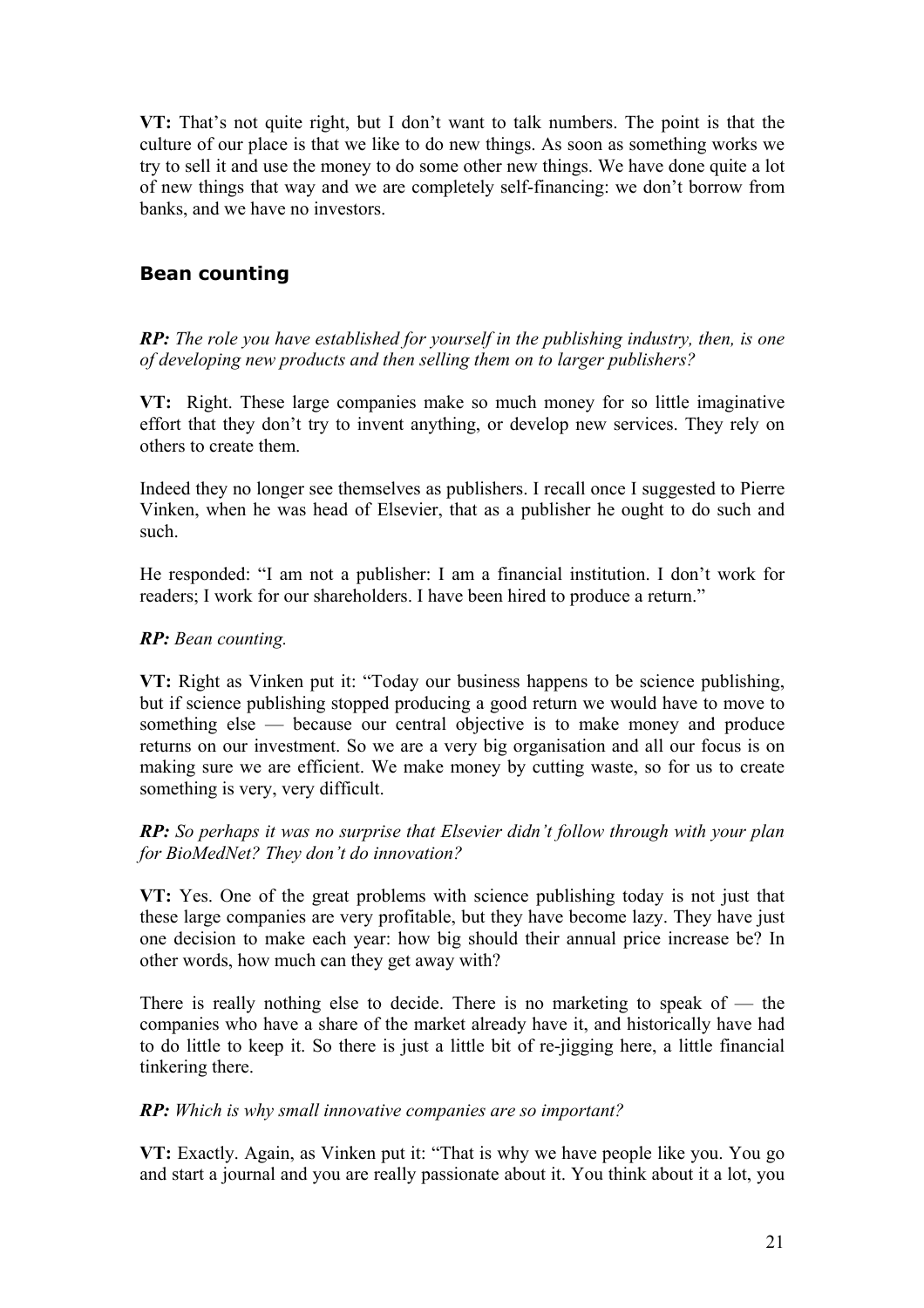work like crazy and then you start some other journal and you have five people working on each journal, and you care about those journals.

"Then one day you suddenly start making a profit and you can hardly believe it is possible because until now it was just eating money. What you hadn't realised is that you have been pushing a ball uphill that has accumulated such a lot of value. You just don't know how much money is waiting there to be pulled out of that ball.

"We then come and offer you more money than you can imagine, so you sell it to us. We buy it, and instead of having five people on one journal we have 12 journals for one person, and we cut, and cut, and cut, and this thing starts pulling out an unbelievable amount of money, until slowly the ball starts rolling down the hill, getting smaller, and smaller, and smaller.

"In the process we have extracted lots of money, and we use that money to buy another ball."

## **Open Access**

*RP: You are not just an innovator of course: you are clearly also a very successful commercial publisher. Yet in 1998 you created the first Open Access publisher, BioMed Central.[67](#page-21-0) What intrigues me is why a commercial publisher would become one of the earliest and most committed advocates of OA when it would appear to offer so little financially. In short, why BioMed Central, and why your conversion to OA?* 

VT: It all began when I visited David Lipman<sup>68</sup> at the US National Institutes of Health (NIH) for the first time. David is a remarkable man whom I had admired for a long time — he is a great scientist, runs one of the most important bioinformatics institutes (NCBI), is responsible for PubMed, $69$  GenBank $70$  and much more.

While I was talking to David I had an idea that I had been cooking in various vague ways for a while. I said: "I think perhaps the time has come to create a central repository for research papers. The benefits of having everything available in one place, without any access restrictions, would be enormous. Moreover, with the web technology available today publishing can potentially happen independently of publishers. If authors started depositing their papers directly into a central repository they could by-pass publishers and make it freely available."

<span id="page-21-0"></span> $67$  http://www.biomedcentral.com.

<span id="page-21-1"></span><sup>&</sup>lt;sup>68</sup> David Lipman is director of the US National Institutes of Health (NIH) National Center for Biotechnology Information ([NCBI\)](http://www.ncbi.nih.gov/), and the National Library of Medicine [\(NLM](http://www.nlm.nih.gov/)).<br>http://www.ncbi.nlm.nih.gov/CBBresearch/Lipman.

<span id="page-21-2"></span> $\frac{69}{69}$  $\frac{69}{69}$  $\frac{69}{69}$  PubMed is a Web-based retrieval system developed by the National Center for Biotechnology Information (NCBI) at the National Library of Medicine. It is part of NCBI's vast retrieval system,

<span id="page-21-3"></span> $k<sup>70</sup>$  GenBank is the NIH genetic sequence database, an annotated collection of all publicly available DNA sequences. As of February 2006, there are approximately 59,750,386,305 bases in 54,584,635 sequence records in the traditional GenBank divisions and 63,183,065,091 bases in 12,465,546 sequence records in the WGS ([Whole Genome Shotgun](http://en.wikipedia.org/wiki/Whole_genome_shotgun_sequencing)) division.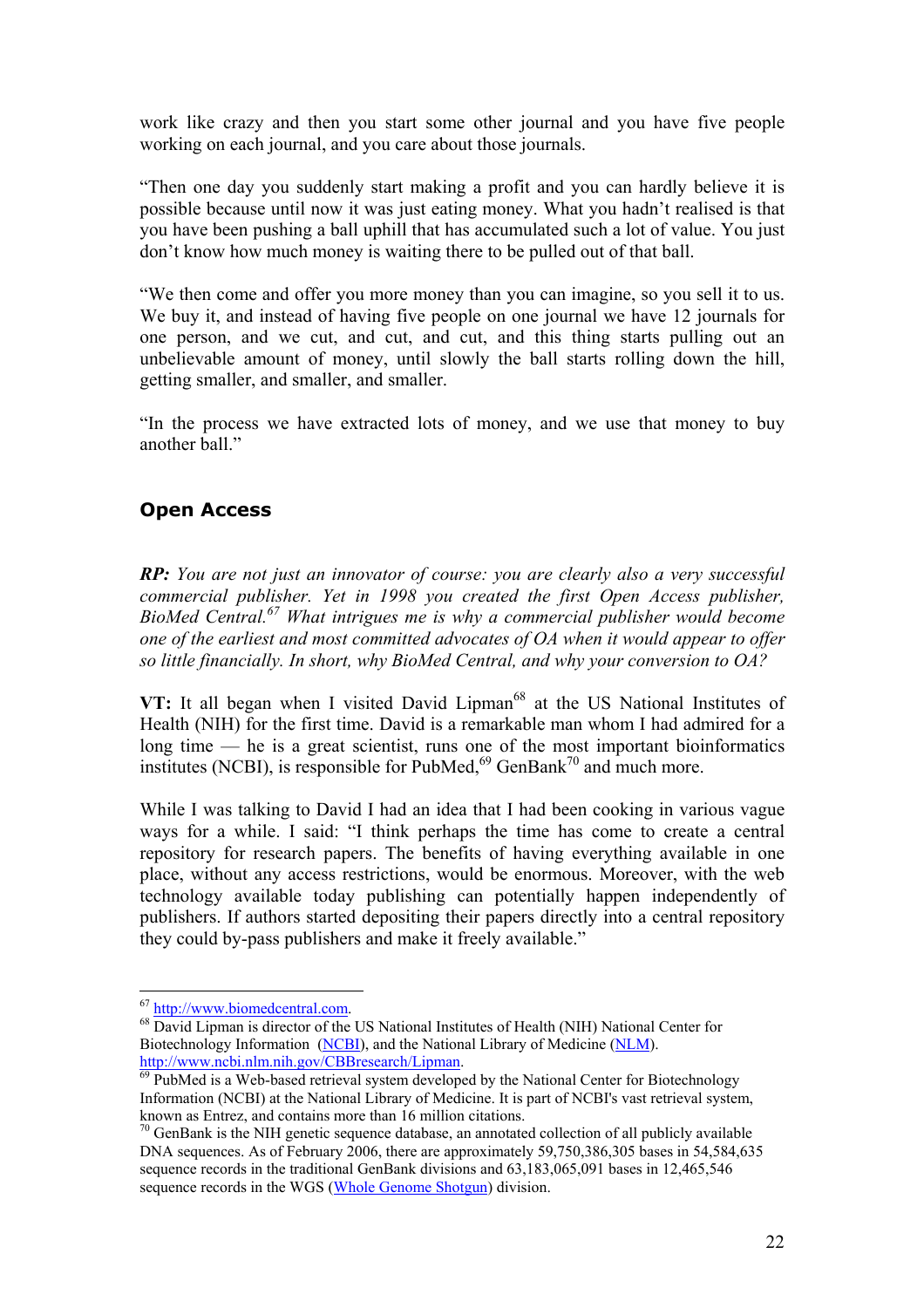I added: "I think you are the only person in the world who can do it because you have the infrastructure and you have PubMed. So NIH has the means, the technology and the know-how to run a big database like that — I believe you should do it."

#### *RP: How did David Lipman reply?*

**VT:** He said it sounded like a really interesting idea, but it was not for him. "The genome is happening, and we have millions of other things to do too," he said. "Let someone else do it." But a month later he sent me an e-mail: "I can't stop thinking about what you said," he wrote. "I think you are right: we must do something. I am going to talk to Harold Varmus<sup>71</sup> about it".

#### *RP: This was the seeds of Harold Varmus' proposal to create E-biomed?[72](#page-22-1)*

**VT:** I think so; one of them. During later discussions, however, it became clear that a large funding organisation like NIH could not be seen to be acting as a publisher as there would be a conflict of interest. So I offered to support the repository by starting to publish virtual journals in all areas of biology and medicine, and placing all the articles in the open repository.

#### *RP: That was the origins of BioMed Central?*

**VT:** Indeed. It was proposed, by the way, that all the journals listed in Medline and Embase<sup>73</sup> could also be invited to deposit their papers in the repository, and that anyone else could start a journal — so long as three people on the editorial board were grantees of major granting institutions. Initially we also thought that preprints could be included too. Authors would post their papers and there would be a filter to check the system was not being abused.

*RP: The filter system sounds like the model proposed by Paul Ginsparg*<sup>74</sup> — a concept *he developed after creating the physics preprint server (arXi[v75\)](#page-22-4) in the early 1990s?* 

**VT:** Yes, a system like that. Pat Brown<sup>76</sup> had also become enthusiastic about such a model, and his ideas on pre-prints were an important influence on all of us. "If

<span id="page-22-0"></span> $71$  Harold Varmus, who is a Nobel Prize laureate, was at that time director of the NIH. <http://nobelprize.org/medicine/laureates/1989/varmus-autobio.html><br> $\frac{1}{72}$  $\frac{1}{72}$  $\frac{1}{72}$  http://www.nih.gov/about/director/pubmedcentral/ebiomedarch.html<br> $\frac{1}{72}$  EMBASE is also part of the Elsevier Empire. The company describes EM

<span id="page-22-1"></span>

<span id="page-22-5"></span><span id="page-22-2"></span>biomedical database available today." Articles appear in the database, on average, within two weeks of receipt of the original journal. Each record contains the full bibliographic citation, indexing terms and codes; 80% of all citations in EMBASE include author-written abstracts. EMBASE contains over 11 million records from 1974 to present, with over 500,000 citations and abstracts added annually. These records reflect all current developments in biomedical and drug-related fields. EMBASE also has over 7 million unique MEDLINE records from 1966 to the present <u>www.embase.com</u>.<br><sup>74</sup> [http://www.physics.cornell.edu/profpages/Ginsparg.htm.](http://www.physics.cornell.edu/profpages/Ginsparg.htm)<br><sup>75</sup> arXiv (pronounced "archive", as if the "X" were the Greek letter χ) is an archi

<span id="page-22-4"></span><span id="page-22-3"></span>preprints of scientific papers in the fields of physics, mathematics, computer science and biology which can be accessed via the Internet. In many fields of mathematics and physics, almost all scientific papers are placed on the arXiv, with some work, including even very influential papers, remaining purely as eprints and not published in peer-reviewed journals. arXiv.org currently contains about 368,600 e-prints, with three to four thousand new e-prints being added every month. [www.arxiv.org](http://www.arxiv.org/).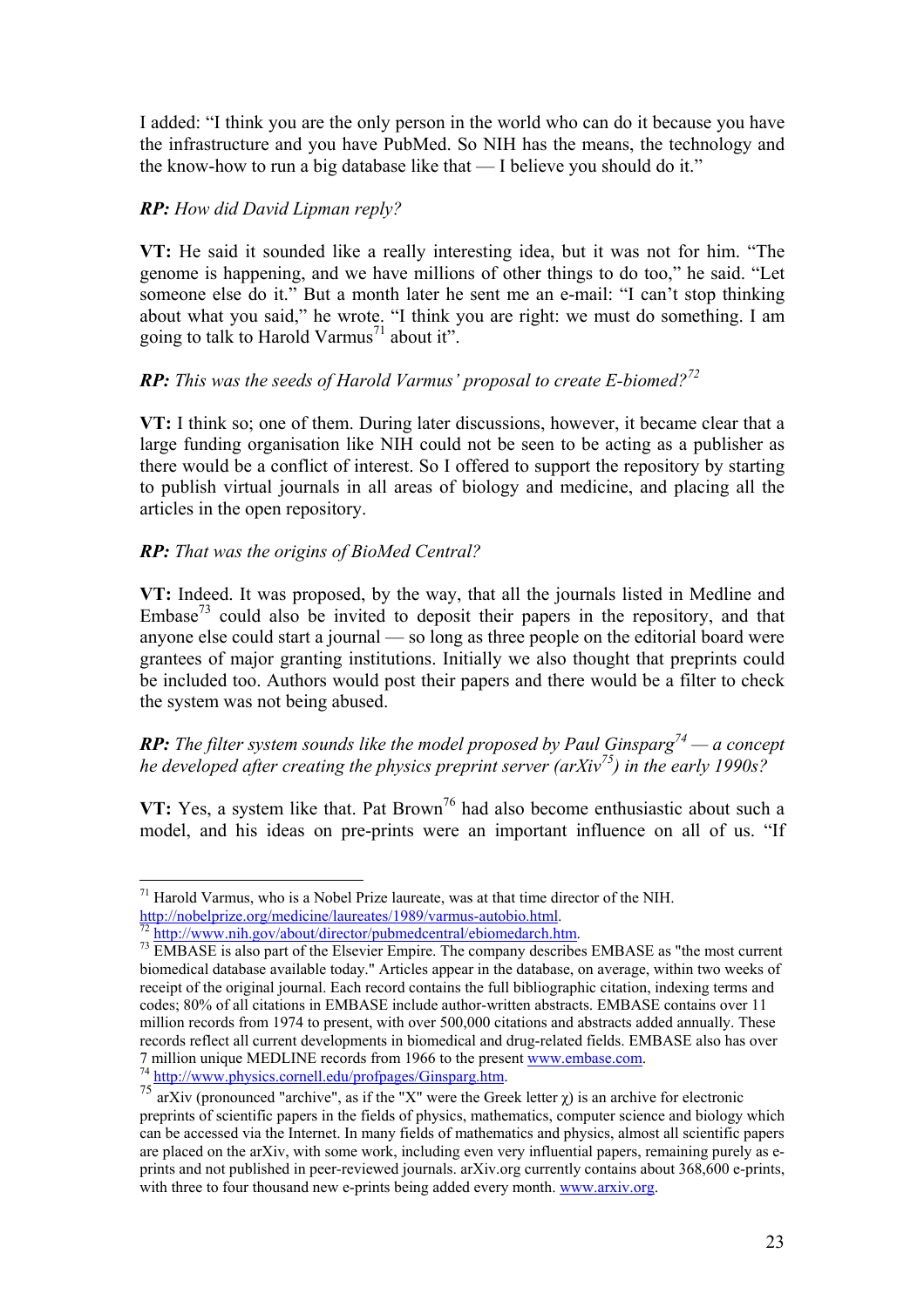physicists can publish preprints then why do we need referees, who just mess papers up," he argued. "Why don't we just publish preprints and get them refereed afterwards?" Paul was also involved in the discussions, and he became a close friend. It turned out, however, that the subject was much more complex, much richer, and with so many aspects that we hadn't thought about.

*RP: And as a result of this complexity when the NIH repository was eventually launched as PubMed Central in 2000, it included peer-reviewed papers only, with no preprints?* 

VT: Right. Also a little later Pat Brown, Harold Varmus and Mike Eisen<sup>77</sup> sent out the Open Letter<sup>78</sup> that started the Public Library of Science. Lots of people signed the letter. There was a great swell of opinion for this new way of publishing research results, which later became known as Open Access. It seems there was a lot of anger about the greediness of publishers.

## **Inevitable**

#### *RP: You too are a publisher of course.*

**VT:** True, but for me the rights and wrongs of making profits from science publishing was never at issue. After all, it's the legitimate job of commercial publishers to make profits, and I see myself as one of them.

For me the issue has always been simply that both science and society will greatly benefit from OA, and that it offers an exciting new commercially sustainable model of science publishing that I wanted to experiment with.

*RP: Do you think the development of the Web means that OA is in any case inevitable?* 

**VT:** I think so. But it is not just that the Web has made it possible: biomedical science simply can't function efficiently any more without open, unrestricted access to research results. Access to past findings is of the essence in doing science, and research is becoming more data rich, so that the results it produces are increasingly database like.

<sup>&</sup>lt;sup>76</sup> Patrick Brown is a Stanford geneticist and a co-founder of Public Library of Science [\(PLoS\)](http://www.plos.org/).<br>http://www.plos.org/about/board.html#Brown.

<span id="page-23-0"></span> $\frac{77}{71}$  Michael Eisen is a computational and evolutionary biologist at Ernest Orlando Lawrence Berkeley<br>National Laboratory and also a co-founder of PLoS. http://www.plos.org/about/board.html#Eisen.

<span id="page-23-1"></span> $\frac{78}{18}$  The Public Library of Science initiative began with the circulation of an open letter urging scientific publishers to allow the research papers that have appeared in their journals to be distributed freely by independent, online public libraries of science. The letter was signed by nearly 34,000 scientists from 180 countries, but had little impact on publisher practice, or on Open Access. The founders of PLoS therefore decided to turn the organisation they had created into an OA publisher. <http://www.plos.org/about/letter.html>.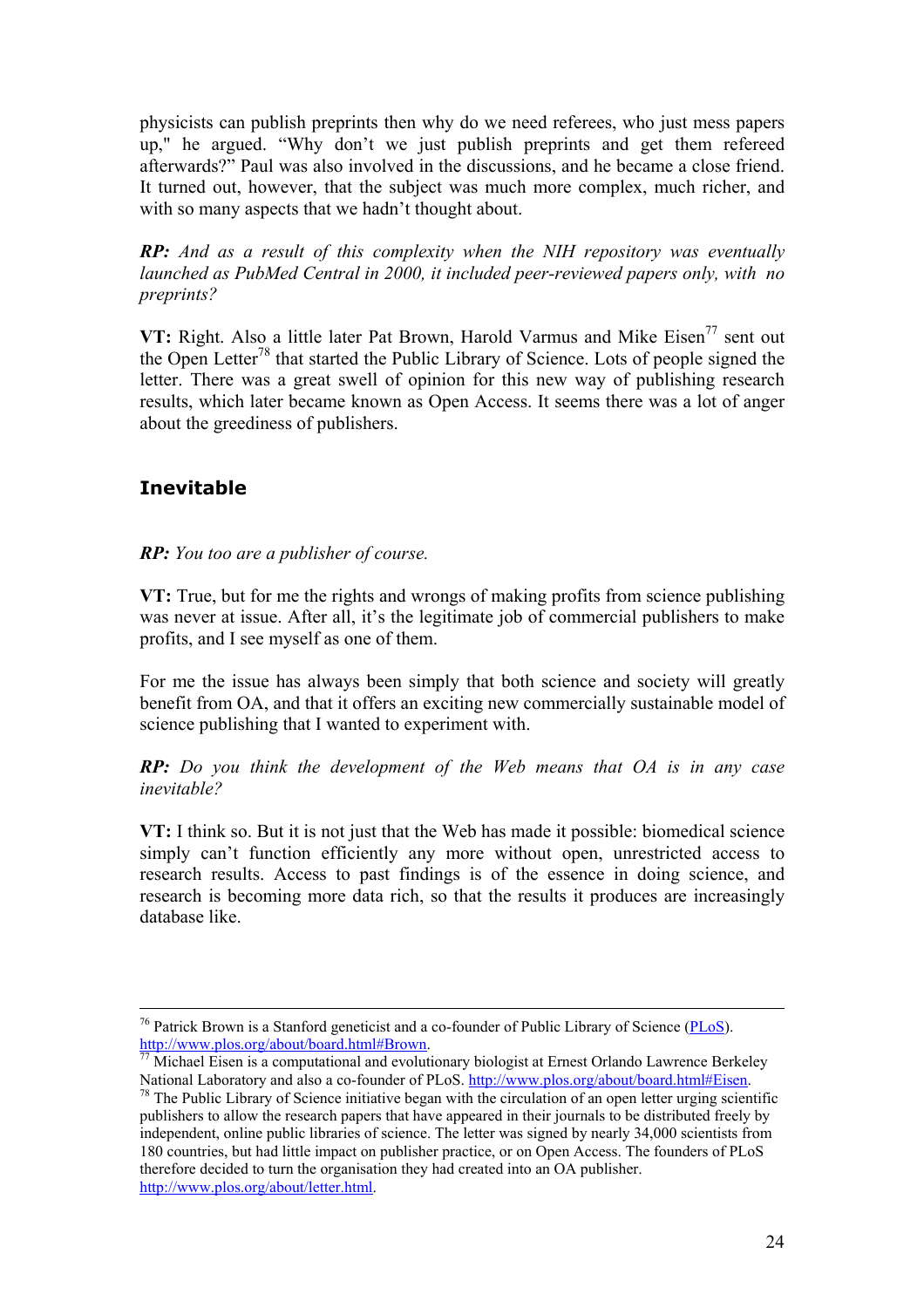We are seeing, for instance, research papers containing databases and being linked to databases, and it is becoming simply impractical to work without the ability to easily gather and manipulate the data.

#### *RP: And this data now needs to be free?*

**VT:** Well, we have seen from our experience with the genome how important it is that the data is free and that everyone can access it.<sup>79</sup>

What this means is that we have to completely re-think the way science reports its findings, including the basic idea of the paper and why is it written. The whole area is changing very quickly, and this surely is a big challenge to science publishers as well as to scientists. But just think how many businesses grew up around the genome, and how many inventions have been made because the data is all in one freely available database and people can gather it and play with it.

## **The challenge**

 $\overline{a}$ 

*RP: So publishers have little choice but to embrace OA. The challenge lies in creating a business model capable of supporting Open Access publishing?* 

**VT:** Right. When we started BioMed Central we didn't know what the business model would be. We believed the data would have to be free, but it also became clear that — for the moment at least — authors couldn't place their papers in the public domain without some processes that cost money. What was also clear was that authors are more interested in publishing than readers are in reading. We also knew that authors have always been prepared to pay for having their papers published by paying page charges and paying for colour pictures etc.

#### *RP: Which means that there remain plenty of services for publishers to provide?*

VT: Exactly. So we said: "OK, we will turn the current model upside down and offer the research articles free to readers and charge for services to authors, rather than charge readers via subscriptions. We will take their papers, mark them up, find referees to review them, and generally act as an intermediary."

<span id="page-24-0"></span> $79$  Launched in 1986, The Human Genome Project (HGP) was developed to map the human genome down to the nucleotide (or base pair) level and to identify all the genes present in it. It was coordinated by the US Department of Energy, the NIH and, the UK-based Wellcome Trust. In 1998 the American researcher Craig Venter and his firm Celera Genomics launched an identical, privately funded, project. The \$300 million Celera effort was intended to proceed at a faster pace and at a fraction of the cost of the roughly \$3 billion taxpayer-funded project. The competition proved to be very good for the project. Initially the rivals agreed to pool their data, but the agreement fell apart when Celera refused to deposit its data in the unrestricted public database [GenBank.](http://en.wikipedia.org/wiki/GenBank) Celera had incorporated the public data into their genome, but forbade the public effort to use Celera data. On [14 April](http://en.wikipedia.org/wiki/April_14) [2003](http://en.wikipedia.org/wiki/2003), a joint [press release](http://www.genoscope.cns.fr/externe/CHODE/English/Actualites/Presse/HGP/HGP_press_release-140403.pdf) announced that the project had been completed by both groups, with 99% of the genome sequenced with 99.99% accuracy. In 2005, in a decision that essentially marked the end of the genome wars. Celera Genomics announced it would release its formerly proprietary human, mouse, and rat genome sequences into the public domain. The decision went into effect on July  $1<sup>st</sup> 2005$ . [http://www.bio](http://www.bio-itworld.com/newsitems/2005/06-05/06-09-05-news-celera)[itworld.com/newsitems/2005/06-05/06-09-05-news-celera.](http://www.bio-itworld.com/newsitems/2005/06-05/06-09-05-news-celera)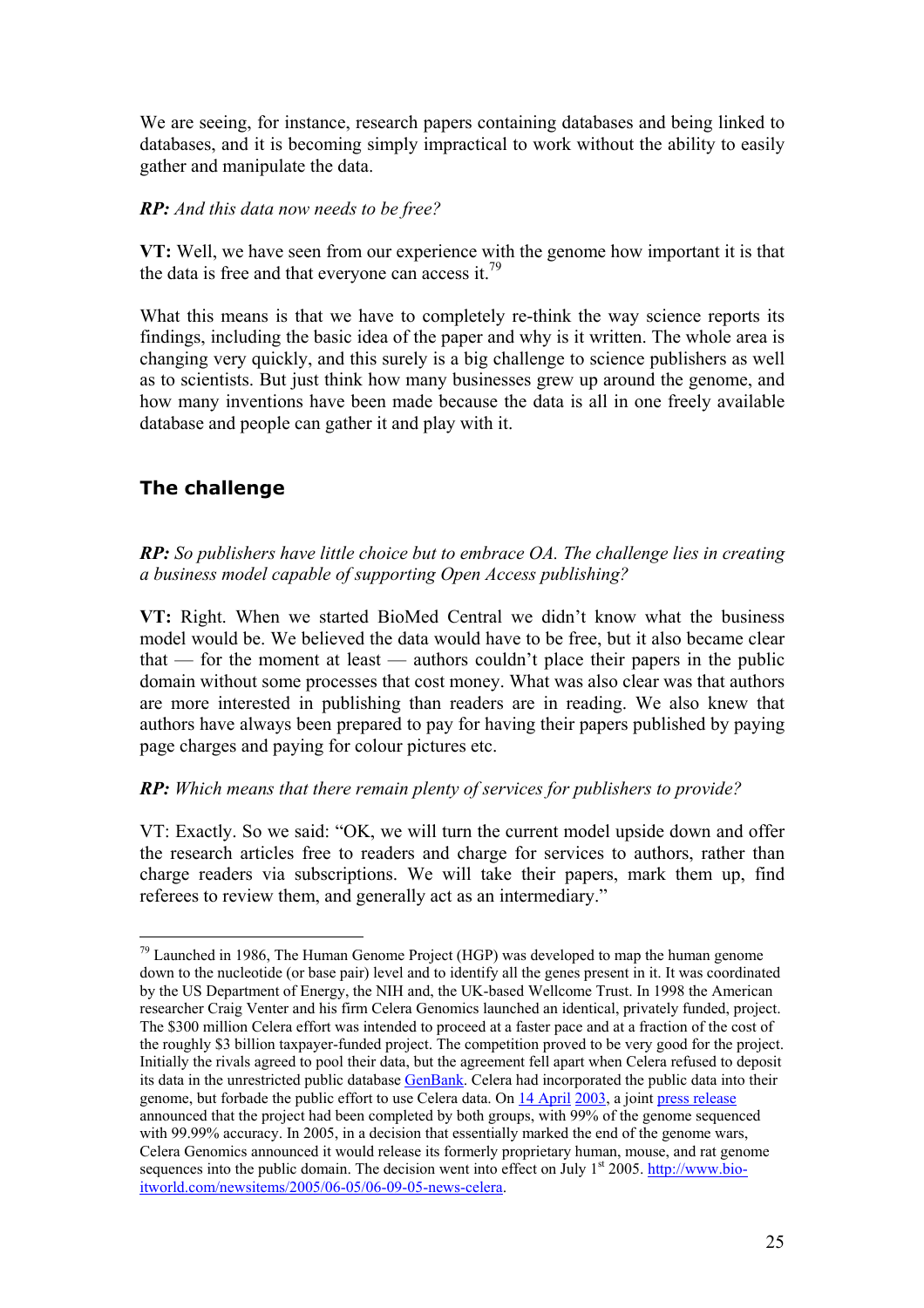Of course the charges are not really to authors personally, but rather to the funders of the research or the institutions where the authors work. We soon realised that such a business model could be very effective.

*RP: Currently, however, neither BioMed Central nor the Public Library of Science makes money, and some maintain that OA publishing will never be financially viable.*  When you gave evidence to the UK Select Committee into scientific publishing<sup>80</sup> you *said that you expect to be in the black sometime in 2006. Is that still the plan?* 

**VT:** Yes. We think we need about 2,000 to 2,500 papers a month to break even. We estimate that we will have around  $2,000$  by the end of next year.<sup>81</sup> While OA publishing will never be as profitable as the current system of selling subscriptions we are confident it can and will be profitable.<sup>82</sup>

*RP: One of the problems you face is that authors appear to be as reluctant as publishers to adopt OA.* 

**VT:** You are completely wrong to say that. In fact, OA is growing much faster then anything I have ever experienced in my time in publishing, and it will continue to grow very fast as more and more people find out about it.

#### *RP: Can you give me some figures to demonstrate that?*

**VT:** Absolutely. Submissions to our journals are now running at above 700 papers<sup>83</sup> a month. A year ago this figure was 300; two years ago it was about 120. So it is more than doubling each year. We know that authors who have published Open Access once publish that way again. And they tell others. Today around 1% of papers are published OA. I believe that when this becomes more like 5% we will reach a "tipping point". Suddenly everyone will start knowing someone who has done it and for whom it worked well, and at that point the rate of growth will increase rapidly.

## **Better than nothing**

*RP: Of course if authors are mandated by research funders to adopt OA they will have little choice but to embrace it. The proposal to require that all NIH-funded research is made freely available in PubMed Central was significantly watered down. In its final version the proposed delay from when a paper is published and made freely available was lengthened from six to 12 months, and what was initially a requirement became merely a recommendation. What does this portend for the success of OA?* 

<span id="page-25-0"></span><sup>&</sup>lt;sup>80</sup> [http://www.publications.parliament.uk/pa/cm200304/cmselect/cmsctech/399/39902.htm.](http://www.publications.parliament.uk/pa/cm200304/cmselect/cmsctech/399/39902.htm)<br><sup>81</sup> 2005.

<span id="page-25-1"></span>

<span id="page-25-2"></span> $\frac{82}{81}$  The company has still to achieve profitability, but see Matt Cockerill's comment in the introduction.  $\frac{83}{83}$  As noted in the introduction, in May 2006 this figure was 1,200 submissions a month.

<span id="page-25-3"></span>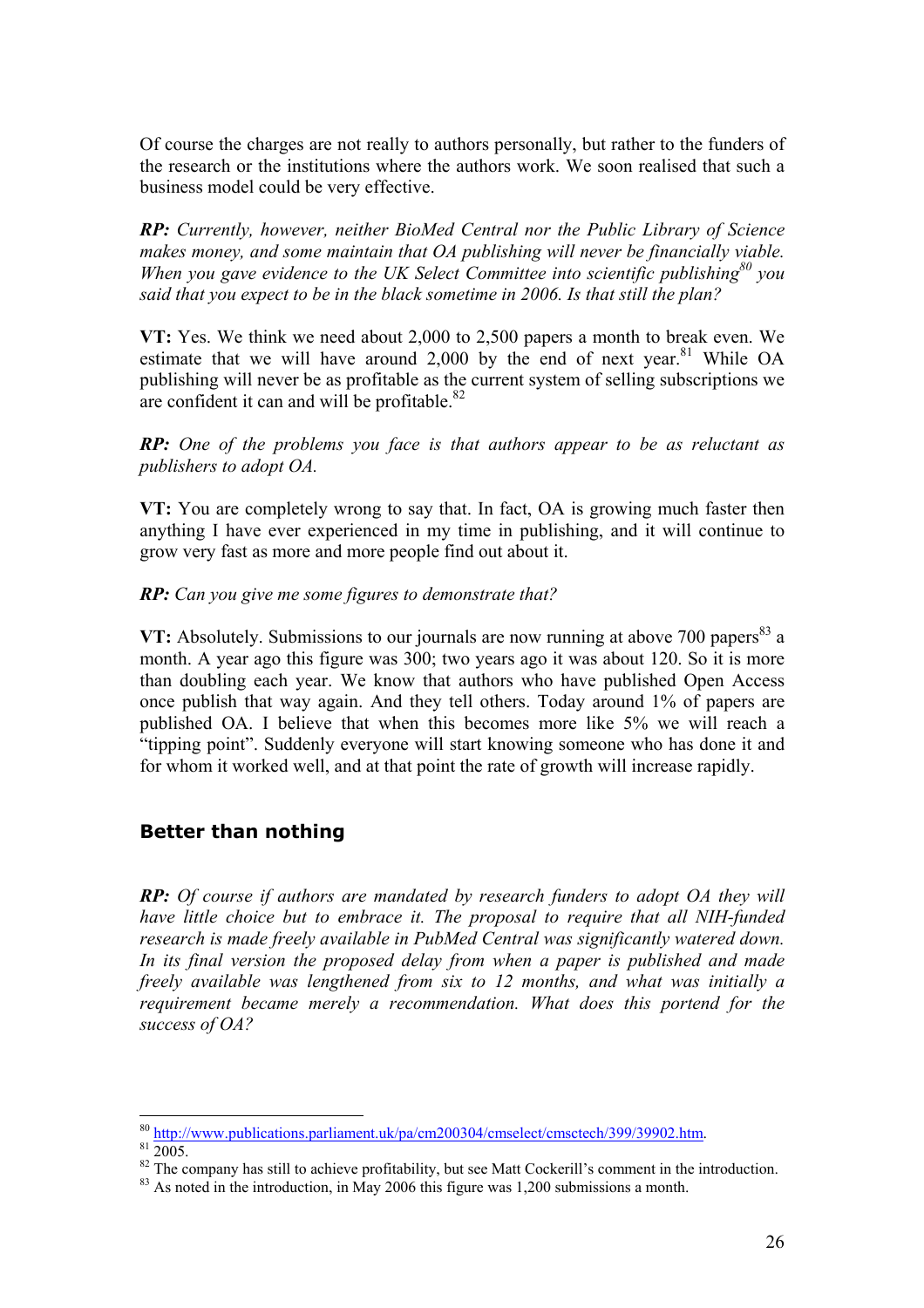**VT:** The final proposal is not ideal, but it is better than nothing.<sup>84</sup> However, the point is that OA is inevitable, and the principle is now so broadly and generally accepted that funders feel obliged to do something. Many governments do too: the US Congress, for instance, seems to feel as strongly about the issue as the NIH does.<sup>[85](#page-26-1)</sup>

Clearly, however, we are going to go through a period of transition; and we will see a number of different approaches co-existing. In some cases it will be a requirement that papers are made OA; in others it will be a recommendation. Likewise, in some cases it will happen immediately; in others there will be a delay.

But what the NIH has done, what the Wellcome Trust has done,<sup>86</sup> and what we expect research funders in the UK $^{87}$  and France to do, $^{88}$  is just an intermediary stage.

Within a year or two we will see that all publicly-funded research will be made immediately available on the Web, and people will be able to do whatever they want with it — so long as they acknowledge the source.

*RP: One further complication that could perhaps retard progress is that the OA movement has forked, with advocates disagreeing over the best way forward. While OA publishers like you advocate OA publishing (the so-called "Gold Road" to OA) supporters of the "Green Road" like Stevan Harnad argue that it is sufficient for authors to continue publishing in traditional subscription-based journals, but to then self-archive their papers. Does Harnad have a point?* 

**VT:** I do not think so. Self archiving is of course very desirable, but the issue is quite simple: publishers are not really going to allow authors to self-archive in an easy way, and authors are not going to do it unless it is completely painless.

#### *RP: I'm told that around 93% of journals currently do allow self-archiving?[89](#page-26-5)*

**VT:** They say they allow it, but publishers have merely created the pretence of allowing it. They don't really. They say they allow self-archiving, but authors can't just take their published papers and archive them: they have to use their original manuscript, without any of the corrections and changes made by the publisher. They have to mark it up themselves, and they cannot use the illustrations created or amended by the publisher. In practice it is really quite difficult to reproduce the published paper.

<span id="page-26-0"></span> $\overline{a}$ <sup>84</sup> As noted in the introduction, in a January 2006 report to Congress NIH Director Elias Zerhouni said that less than 4% of eligible articles were added to PubMed Central during the first eight months of the policy enactment.<br><sup>85</sup> Indeed, the recently announced **FRPAA** suggests that the US could be about to lead the world on

<span id="page-26-1"></span>mandating OA.<br><sup>86</sup> See the introduction: in October 2005 the Wellcome Trust introduced a mandate requiring that all

<span id="page-26-2"></span>papers resulting from research that it funds are made Open Access.<br>http://www.wellcome.ac.uk/doc\_wtx025191.html.

<span id="page-26-3"></span> $\frac{87}{125}$  $\frac{87}{125}$  $\frac{87}{125}$  Despite the publication of a position statement on OA in June 2005, Research Councils UK has yet to introduce an OA policy. http://www.rcuk.ac.uk/access/index.asp.

<span id="page-26-4"></span> $t^{88}$  In March 2005 four major French public research agencies — [INRA](http://www.inra.fr/), [CNRS,](http://www.cnrs.fr/) [INRIA,](http://www.inria.fr/) and [Inserm](http://www.inserm.fr/)  issued a joint [press release](http://w3.inra.fr/presse/vers_un_acces_libre_aux_resultats_de_la_recherche_le_cnrs_l_inserm_l_inra_et_l_inria_creent_des_archives_institutionnelles_pour_les_chercheurs) announcing a common policy to launch OA archives to disseminate their research output.

<span id="page-26-5"></span>[http://www.earlham.edu/~peters/fos/2005\\_03\\_20\\_fosblogarchive.html#111154472103008317.](http://www.earlham.edu/~peters/fos/2005_03_20_fosblogarchive.html)<br><sup>[89](http://www.earlham.edu/~peters/fos/2005_03_20_fosblogarchive.html)</sup> See: <http://romeo.eprints.org/stats.php>.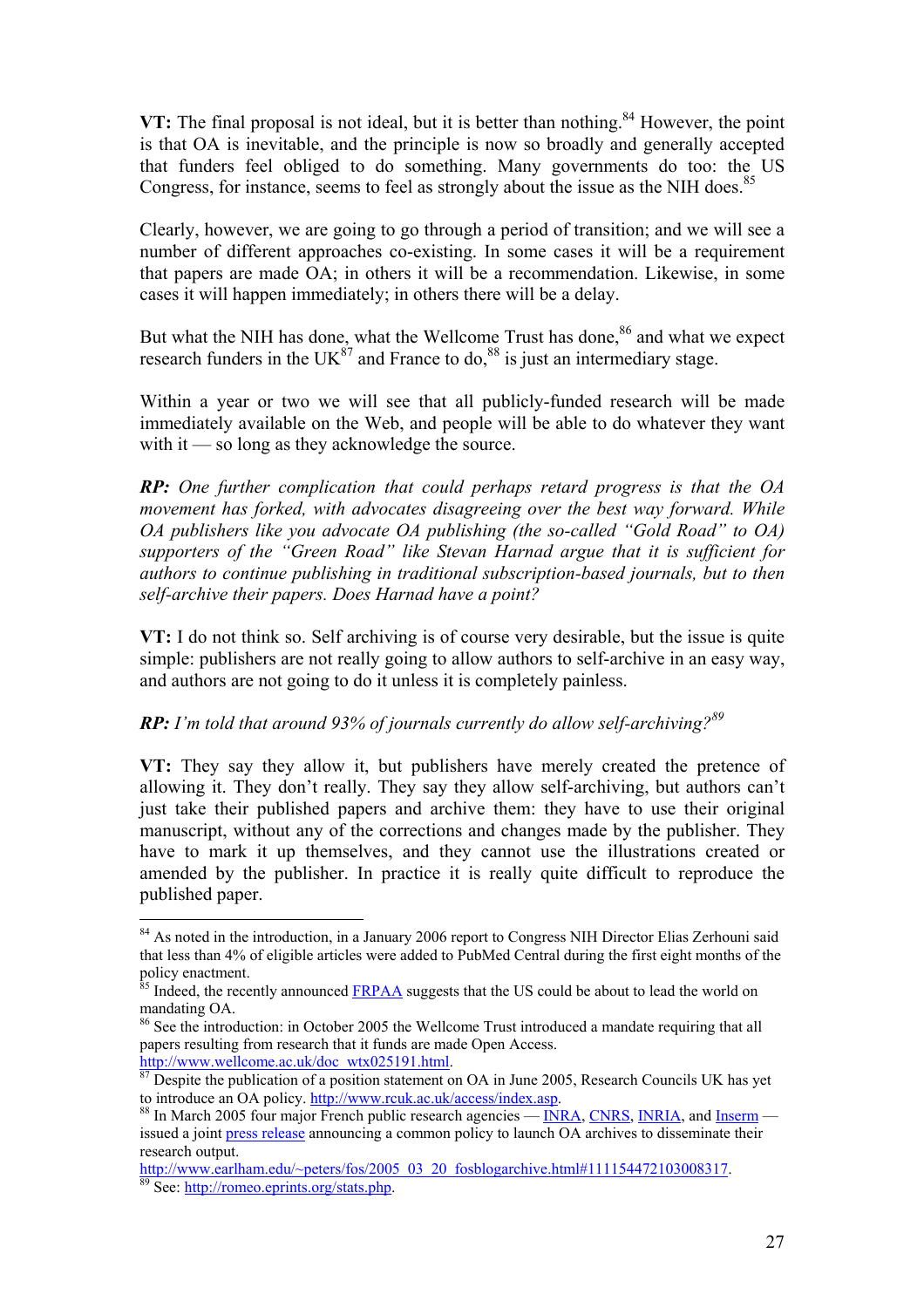If self-archiving were so easy why isn't it happening? Because in practice selfarchiving is impractical. That said, for those who want it BioMed Central supports self-archiving by offering to help institutions create repositories for their researchers' papers.[90](#page-27-0)

## **Ideology**

*RP: If I understand correctly, you are saying that embracing OA is simply an issue of commercial pragmatism for publishers. But I wonder if there is an element of ideology at play here too. The president of Blackwell Publishing*<sup>91</sup> Bob Campbell<sup>5</sup> *for instance, described the UK Government's refusal to mandate OA as a triumph of "common sense over ideology"?[93](#page-27-3)* 

**VT:** Bob is a traditional publisher. For him OA is bad news as it threatens his particular business. If there is any ideology here it is Bob's business ideology. It is OA that represents common sense. Undoubtedly there are many who support the present system. That, however, doesn't mean that it is the best system. I am sure there were objections when they introduced the automobile.

#### *RP: So it's a case of "They would say that wouldn't they?"*

**VT:** It is. Indeed, if I were running one of these companies I too would be doing anything to prolong the *status quo* for another year; and I would invent any argument — no matter how idiotic — to prolong it.

What is sure is that those who criticise author-pays Open Access publishing are simply fighting a rearguard action. The reality is that the subscription model of publishing cannot survive: the moment libraries don't need to have their own collections, and one copy of a paper is enough for everybody, the subscription system just has to collapse.

#### *RP: Commercial publishers may simply choose to exit the market if their profits start to fall, but what about learned societies? They are more vulnerable aren't they?*

**VT:** Learned societies have climbed on the bandwagon of the money-making scheme that publishers invented. In doing so they started to act against the interests of their members. This has created large ineffective and inefficient bureaucracies like the American Chemical Society (ACS).<sup>94</sup>

<span id="page-27-0"></span> $\overline{a}$ <sup>90</sup> In September 2004, BioMed Central announced that in the wake of the UK House of Commons Science & Technology Committee report (*Scientific Publications: Free for all?),* it was launching a repository service for universities and research institutions.

<http://www.biomedcentral.com/info/about/pr-releases?pr=20040913>.<br>
<sup>[91](http://www.biomedcentral.com/info/about/pr-releases?pr=20040913)</sup> [http://www.blackwellpublishing.com](http://www.blackwellpublishing.com/).<br>
<sup>92</sup> <http://www.infotoday.com/IT/sep03/poynder.shtml>.<br>
<sup>93</sup> <http://www.infotoday.com/newsbreaks/nb041115-1.shtml>.<br>

<span id="page-27-1"></span>

<span id="page-27-2"></span>

<span id="page-27-3"></span>

<span id="page-27-4"></span>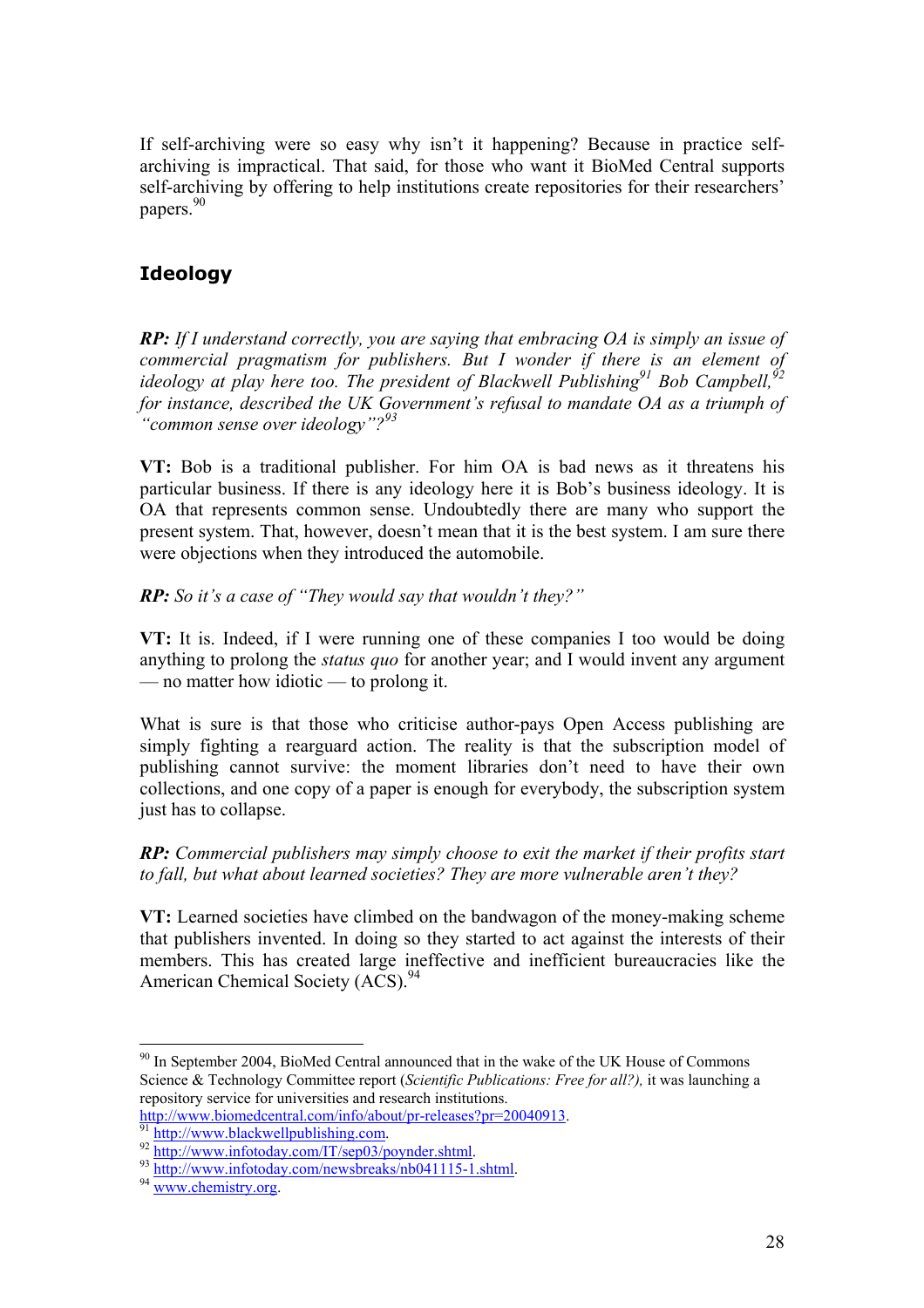In most cases it isn't the society as such that doesn't like it — it is the bureaucracy of the society. This is not surprising: the reality is that lots of people's jobs will go. That is why they don't like it.

#### *RP: So what will happen to societies?*

**VT:** They will revert to doing what they did before the bandwagon came along. They will continue to exist, and to the extent that their members want to be served they will pay and be served.

But you know there are lots of societies that don't publish journals for excessive profit. And let's face it, those societies that do publish journals for excessive profits are taking money out of science, and they are taking money out of their members.

*RP: The former editor-in-chief of the ACS's Chemical & Engineering News Rudy Baum would undoubtedly disagree with you. He also smells ideology, arguing that the "unspoken crusade" of the OA movement is to "socialise all aspects of science".[95](#page-28-0) In an attempt to find out if you have any ideological agenda I asked Tim Hailstone about your politics. He said, "Vitek believes politicians should be kept out, that is why he is in favour of coalition governments. Anything that controls their power" Is that right?* 

**VT:** It's true that I am not a political person, and I have never belonged to any political organisation. Indeed, I suspect ideology. After all, I came from Poland — a country that experienced the consequences of ideology. I don't like ideologies, and I am worried about ideologically motivated politicians, which is why I like coalitions. Coalitions help to curb ideologies.

#### *RP: But you do clearly see a role for government?*

**VT:** Of course. Politics and politicians play a very important role in societies. They keep society going: they take care of people who are in trouble, and create a healthy environment in which people can flourish. So politics are necessary, but ideology isn't. The job of politics is much better undertaken by people who are pragmatic, and through a process of compromise.

## **Not interested in money**

 $\overline{a}$ 

#### *RP: So what primarily motivates you is money is it?*

**VT:** No. Actually, I am also not interested in money particularly. I am not one of those people who said to himself: "I want to be a millionaire by the time I am forty." I am perfectly happy not to have money, although it is nice to have it. What I enjoy is working with this group of people, and inventing new things; things that were not there before; and things that are both difficult to do and complicated. After all one of our goals in life is to do something interesting, to avoid boredom at all cost.

<span id="page-28-0"></span><sup>95</sup> In September 2004, the Editor-in-Chief of ACS's *Chemical & Engineering News* Rudy Baum published an editorial denouncing Open Access as "Socialized Science". [http://pubs.acs.org/cen/editor/8238edit.html.](http://pubs.acs.org/cen/editor/8238edit.html)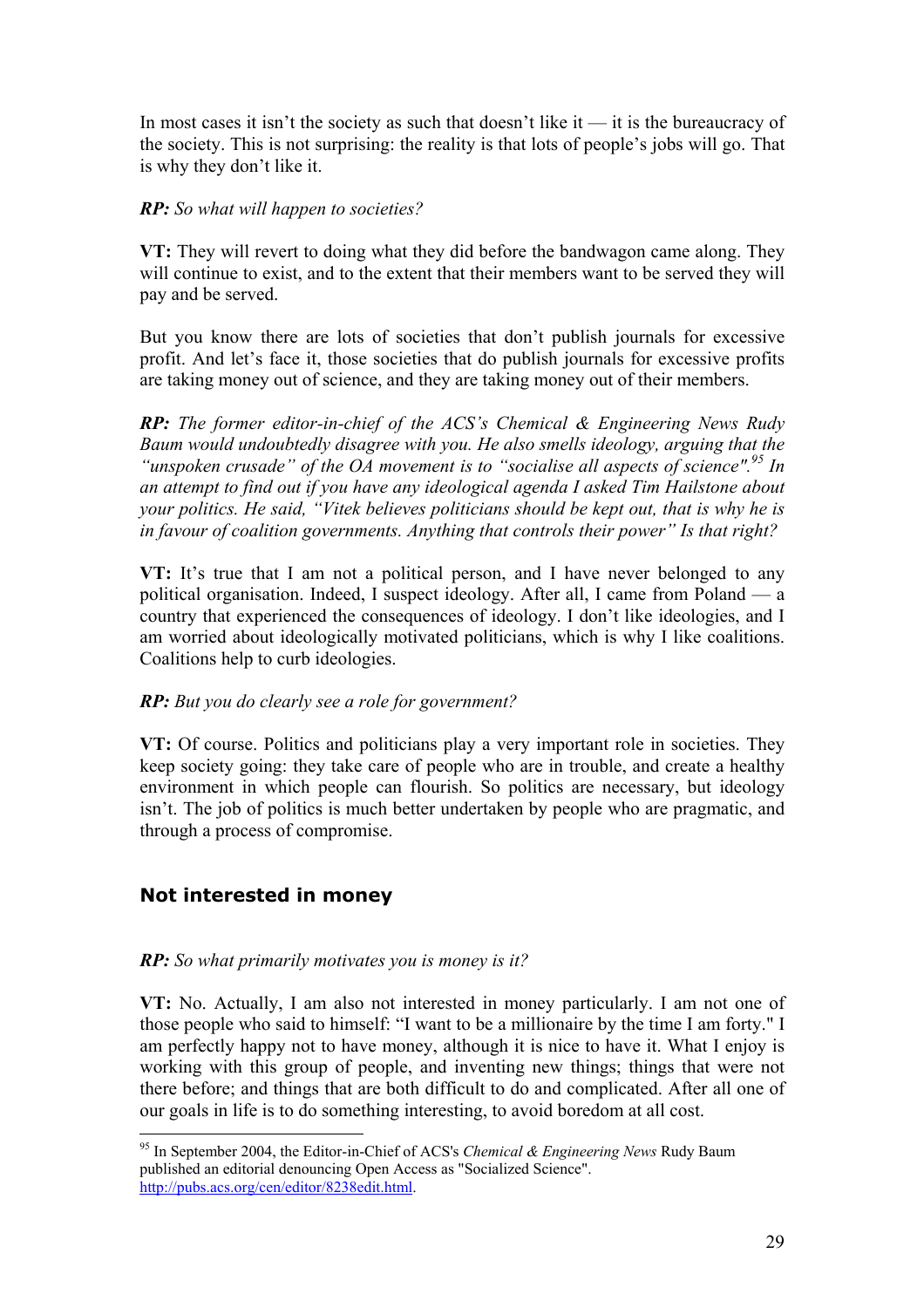*RP: Nevertheless, much of what you do appears to be financially motivated. I'm told, for instance, that you have taken up art collecting and that this for you is not so much a matter of having beautiful paintings but another opportunity to make money?* 

**VT:** I am not an art collector.

*RP: A dealer then?* 

 $\overline{a}$ 

**VT:** I am not a dealer.

*RP: You do buy paintings, and your office here is full of catalogues from Sotheby's and Christie's?* 

**VT:** You know once you buy a picture they start sending you these catalogues. They have nice pictures to look at, so I put them in my bookshelf!

But listen, I am not a dealer. In fact, I am completely not interested in dealing; and I am not interested in collecting.

#### *RP: So why do you buy paintings?*

**VT:** I will tell you what I do with art: I will sell a company and will as a result have a lot of money. We then use that money to develop something new. Sometimes we have a lot of money, and since I never invest in anything, and I don't buy shares, rather than just putting the money in the bank I take some of it and I buy a few pictures.

Often a project will come to almost nothing, and so we have to sell something else and twice I have had to sell paintings to raise some money.

*RP: I guess your most significant personal investment would have been the house you had built in Barnes[96.](#page-29-0) This has an unusual design I'm told — all based around the concept of the triangle?* 

**VT:** The background to building the house is that when I sold Gower to Harper & Row the president of the company decided that he liked me. So he asked me to stay. "We are going to change Harper & Row," he said. "And you are going to help me."

I very quickly realised, however, that nobody in the company wanted any change, least of all the president. It was just words. Then after working there for about nine months or so I met the president in Frankfurt and he asked me what I thought about the company. "I think it is terrible," I said.

"Why do you think that?" he asked; to which I replied: "I have to tell you that you are the reason. You are just a terrible head of the company. You are obsessed about things, and you hide away."

<span id="page-29-0"></span><sup>&</sup>lt;sup>96</sup> Barnes is in southwest London, in the London Borough of Richmond upon Thames. It has some of the most expensive housing in London, prized for its relatively secluded location (the river acts as a barrier to much through traffic) and its elegant mansions. <http://en.wikipedia.org/wiki/Barnes>.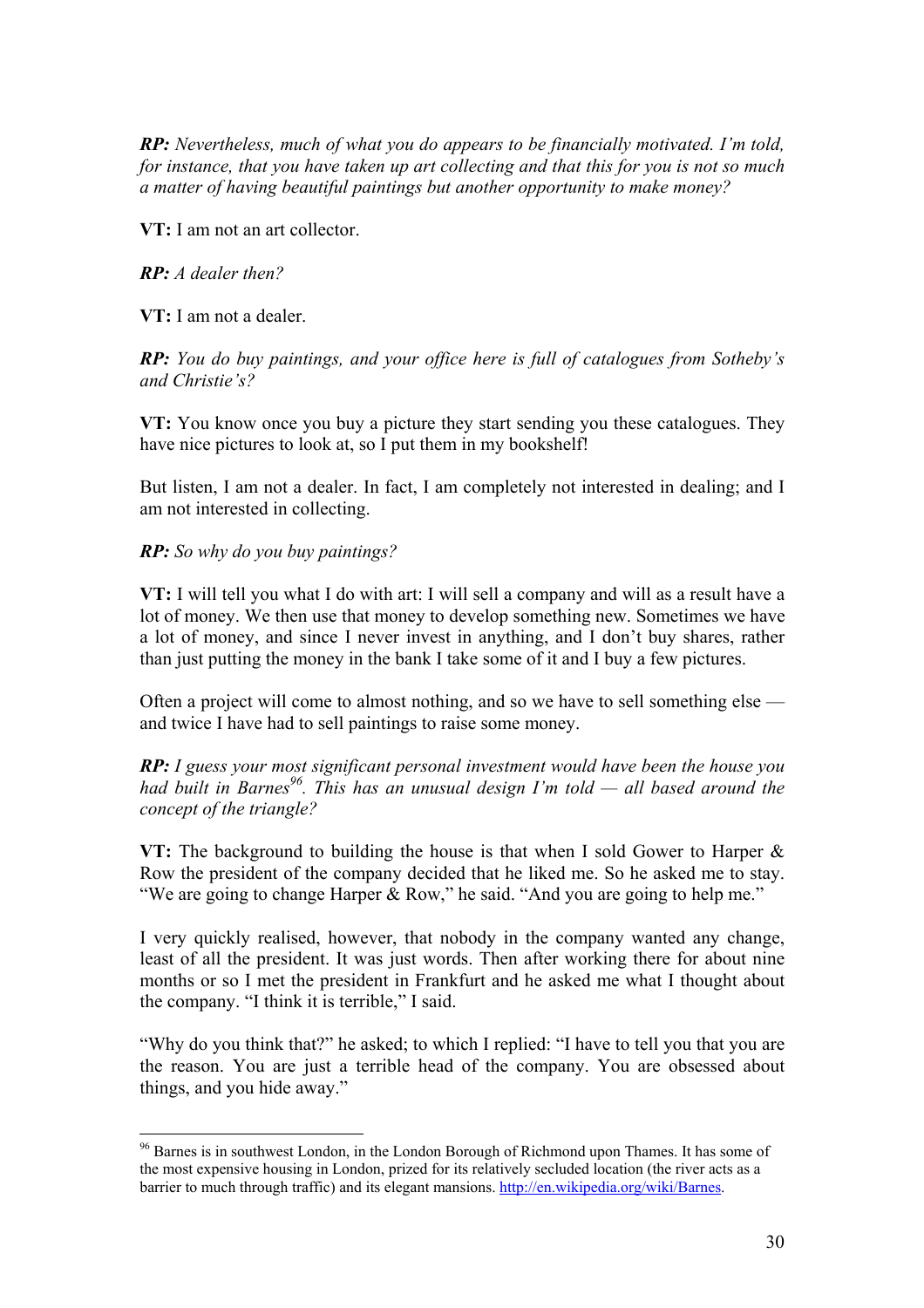#### *RP: How did he react to that?*

**VT:** After a short hesitation he said: "You know, you are very good at strategic thinking but your tactical judgement is really quite bad. So I am asking you from this moment to take one year's sabbatical — on full pay — and just do what you like, only don't compete with us. One year from now we will meet and in the interim I will ask you to think about just one subject: 'Harper & Row in year 2000 (this was in the  $80s$ )."

So I took the year off and built a house — after all, everyone dreams of building a house one day.

*RP: So why the triangles? Everything, including the door handles, I'm told, is triangular?* 

**VT:** I studied architecture for a year and I am amateur designer. I am also a mathematician — or used to be — and I like those sorts of games where you make patterns around triangles and squares. So I thought: "What is a house? [Starts drawing a sketch on a piece of paper to demonstrate] A house is a square in a triangle; and then there is an arch, a chimney and a door."

I played with this idea and I drew it on a pattern of squares and triangles. It turned out that the design made a very nice house!

## **Profound transformation**

*RP: Looking to the future, how do you see science publishing developing over the next ten years?* 

**VT:** It will go through a very profound transformation. In fact, we will hardly recognise it ten years from now. It will become less dependent on things like peer review and selection, for instance, and it will become a much more seamless and continuous process.

#### *RP: Can you say a little more about this transformation?*

**VT:** Science is about finding what and how things happen and making these findings visible. It is made up of two things: the findings themselves and the interpretation of these findings. A good example is a clinical trial: somebody takes a group of patients, gives half of them this, and half of them that, and then compares the results. They then have the data and they make their interpretation of that data, which they publish. Others then can interpret the data differently.

Today what we mostly see is the interpretation of the data: the data itself is not published. I think the data will become more visible and people will share the data in the way they did with the genome.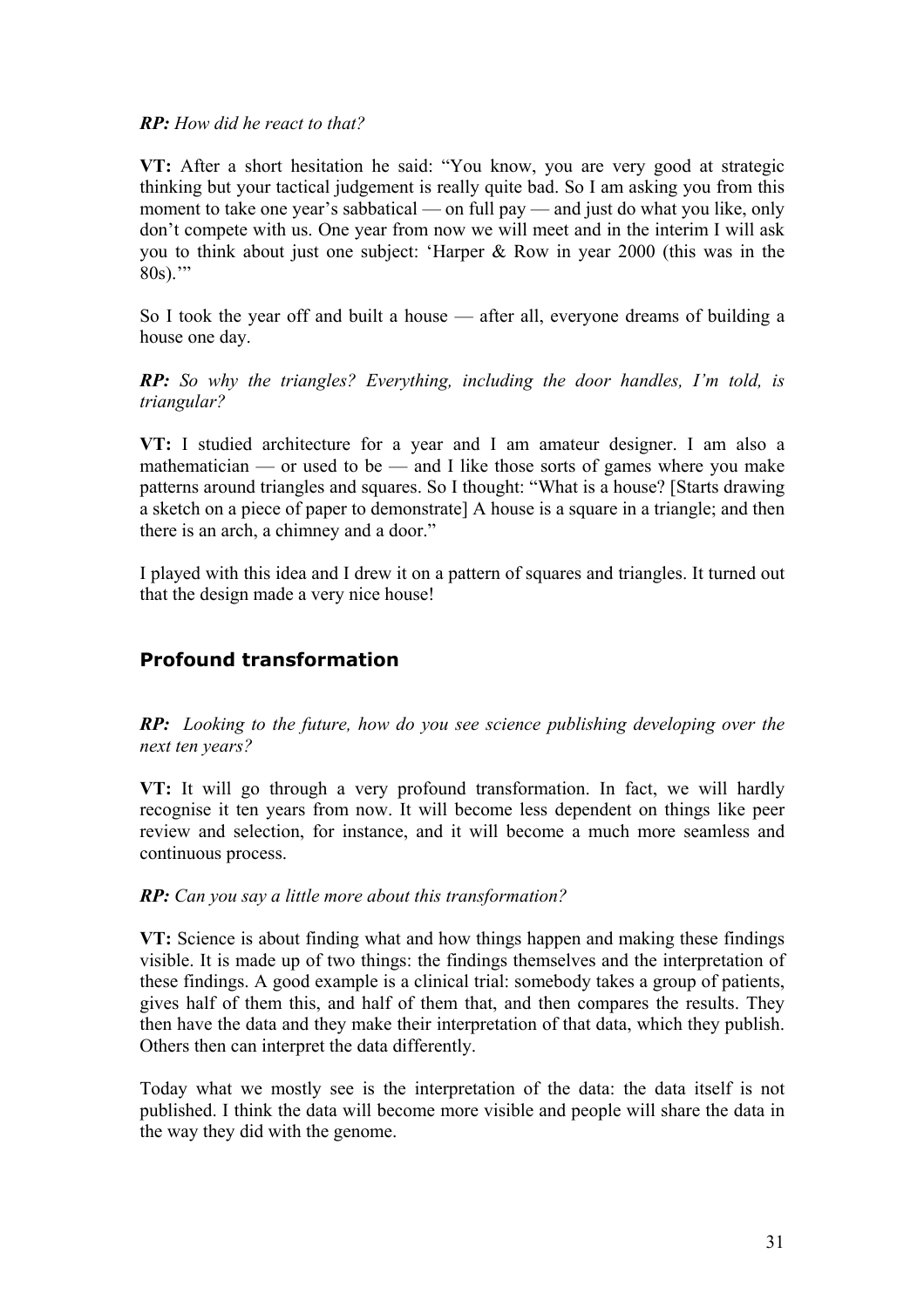In the future, therefore, the interpretation of the data will be attached to the data, and as a consequence, the whole process of peer review will increasingly be seen to be irrelevant, ineffective and too time consuming. In practice, it will simply not be done.

#### *RP: A lot of papers will never be peer-reviewed?*

**VT:** Yes, I think Pat Brown's call for publishing without prior peer review will come true, and making the data visible will become the single most important thing. People will publish the data and the interpretation of the data and there will be *de facto* postpublication refereeing of papers — done by various bodies for various reasons.

#### *RP: And the very concept of "the paper" starts to seem outdated perhaps?*

**VT:** That's right. When we talk about papers we are imprisoned by the idea of something that consists of a discrete quota of information, mandated by the fact that there is only so much you can do on paper.

In future a "paper" could be one sentence long or 1,000 pages long, and it will be constantly accumulating. You don't really need publishers for that: you need tools, and software development.

#### *RP: What then will this transformation mean for traditional publishers?*

**VT:** It doesn't matter what it means for publishers. It is not written in the stars that we have to have science publishers; and it is not a moral imperative for us to defend them. Science doesn't exist for publishers: publishers are there to serve science — so if there is something for them to do they will do it. But as I say, while science publishing faces a crisis today I believe there is a very big role for publishers in the future.

#### *RP: How do you mean?*

**VT:** It is not practical for scientists to do anything that requires a strong editorial overhead — so all the things scientists cannot do themselves will need publishers. Review journals for instance. Above all, however, I believe it means highly specialised editorially intensive databases.

So where today you have thousands of journals sold on subscriptions, in ten to twenty years there will be thousands of editorially intensive databases also sold on subscriptions, many of them probably sold by existing science publishers.

*RP: You are saying that subscription remains a viable model for the future?* 

**VT:** I cannot think of a better model.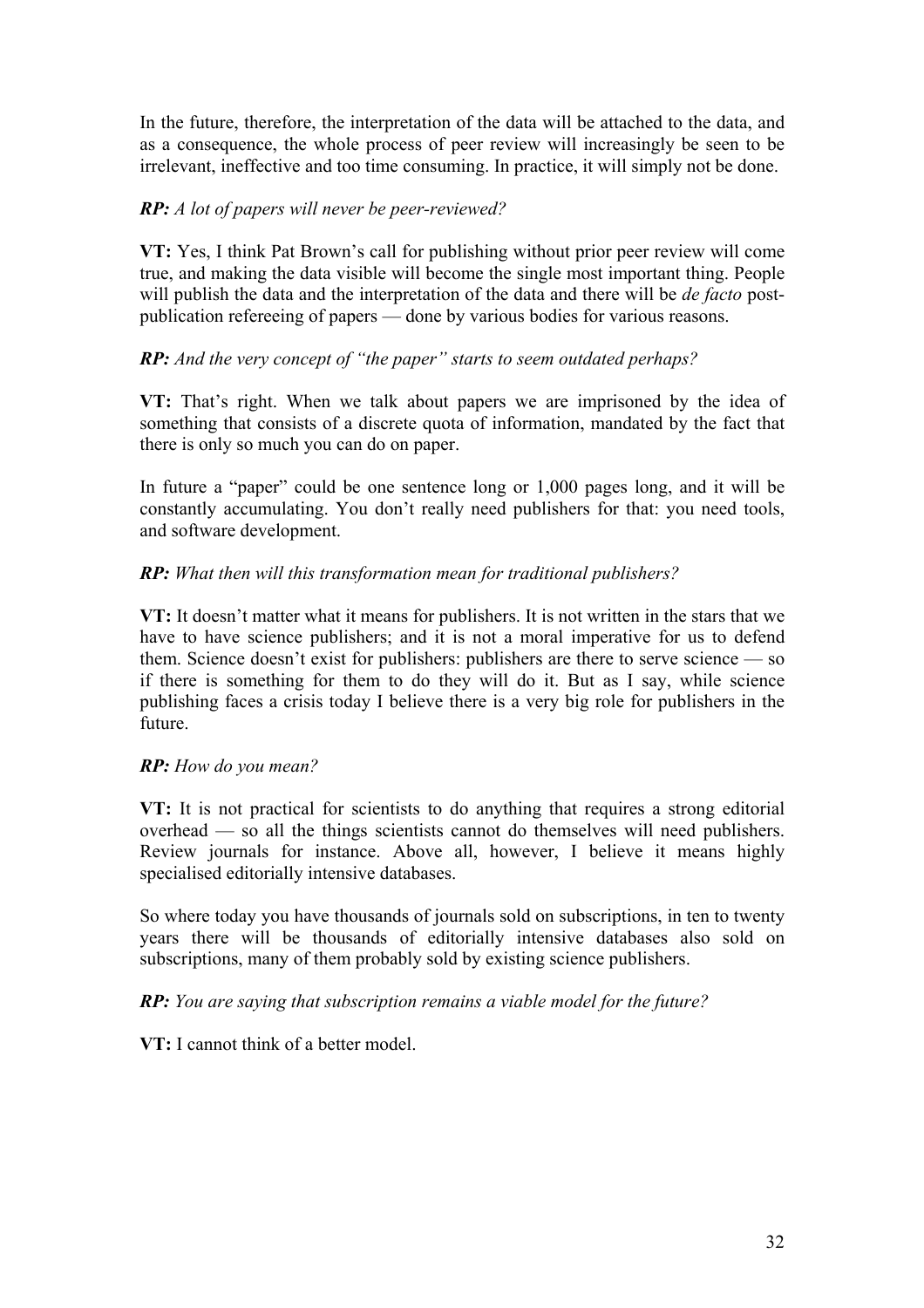## **Not everything has to be free**

*RP: How does that fit with the principles of Open Access? If science requires that research be freely available, subscriptions will surely work against that by limiting access?* 

**VT:** Not everything has to be free: the original research findings must be freely available to all — because you can't do science without research findings — and the author's papers must also be freely available.

*RP: So we are talking about three different types of information here: the primary research data,*[97](#page-32-0) *the research papers in which these findings are reported and interprete[d98,](#page-32-1) and value-added databases that take these first two types of information and add value to them. The first two types of information will be openly available, but the last will be sold on a subscription basis to researchers?* 

**VT:** Right. A value-added database would effectively surround publicly available information, and would include commissioned analysis and synthesis of that information. It would also structure the data and arrange it so that it would provide a useful tool for researchers.

*RP: Can you give me an example of how this might work in practice?* 

**VT:** Sure. A publisher could, for instance, focus on the bit of the carrot genome that makes it red. This could involve collecting all the papers written about that part of the carrot genome and then commissioning someone to write a commentary on those papers. This would synthesise the papers and explain their significance to that bit of the carrot genome. Then all the data — including the raw source data, the published papers evaluating that source data, and the commissioned commentary — would be structured in some electronic format designed to make it easy for researchers to use, to display, and to link to other relevant databases. It would also be constantly updated.

*RP: And this value-added database would be proprietary, and would be sold on subscription?* 

**VT:** Yes.

 $\overline{a}$ 

**RP:** *Presumably unlike OA research papers — which OA publishers make available under a Creative Commons licence — these databases would be subject to traditional copyright terms?* 

**VT:** Right. In this respect they are like textbooks. It is the part that the scientists cannot — or will not — do for themselves. However, someone will need to invest in them, to commission the commentary, and to develop them. And so it is logical that publishers should do this, and that they should charge researchers for doing so.

<span id="page-32-0"></span><sup>&</sup>lt;sup>97</sup> See in this context the incipient Open Data Movement.<br>http://www.arl.org/sparc/announce/102405.html.

<span id="page-32-1"></span> $\frac{1}{98}$  $\frac{1}{98}$  $\frac{1}{98}$  i.e. the research papers that OA advocates are calling to be made Open Access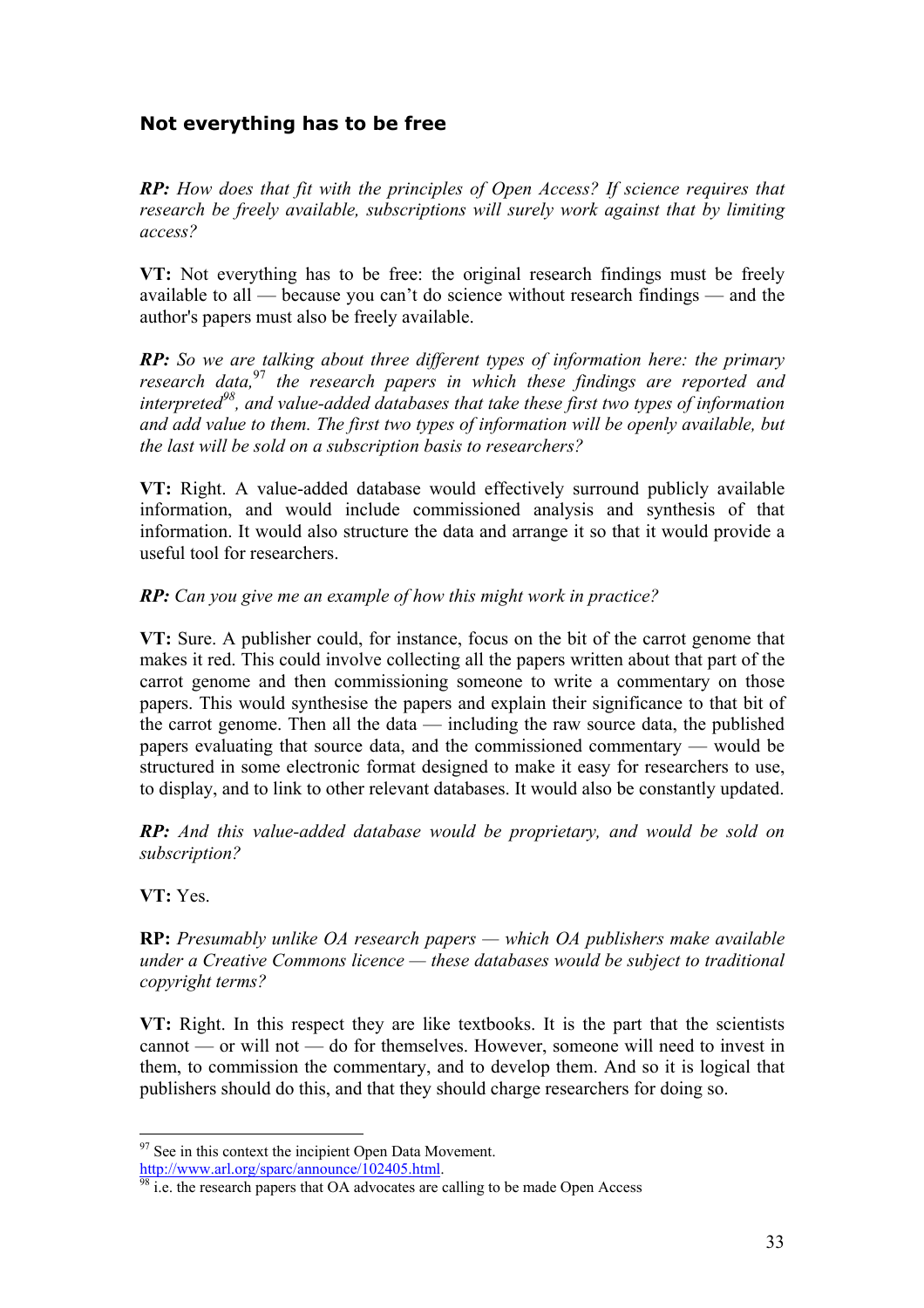*RP: So the Open Access author-pays business model is only relevant in relation to the activity of helping researchers make their papers freely available on the Internet?* 

**VT:** Yes. Open Access is a service not a subscription allowing access. Moreover that service will become a smaller and smaller component of the publishing business. More and more of what we do for authors today they will be able to do for themselves in the future, and as we develop more tools to allow them to do it themselves, so what we charge them will be less and less.

*RP: OA publishing, therefore, is likely to prove a short-term business opportunity for publishers. The future lies in providing value-added databases?* 

**VT:** I think so. However, we publishers must remember that the issue is not what is good for publishers but what is good for science. It is neither in the interests of funders nor of authors not to embrace OA. It is only in the interests of traditional publishers to continue the status quo. If some publishers find that there is no money in publishing they will do something else. The central point in the Open Access debate is that it is essential for science and beneficial for society. That is what makes it inevitable.

## **We believe it is worth doing**

*RP: I just want to return to your motivation for supporting OA. From your perspective BioMed Central is no different from any of your other businesses right? There is no politics, no ideology; it's just another business?* 

**VT:** We are start-up shop, or incubator, so everything we do is different. We have an incredible amount of very talented people — and lots of young people — and we do what we do with passion and pleasure. Indeed, everything we do we do because it is something we believe is worth doing, both financially and as a general good.

But if you ask me directly what my motivation for promoting OA is I will answer that it is twofold: firstly, it is a very interesting, complicated and difficult thing to achieve; secondly it is good.

#### *RP: Good?*

**VT:** It is good for science. It is a good thing.

#### *RP: Good is an interesting word to use. It implies an emotional commitment on your part.*

**VT:** Why do I use the word good? That's a good question! It may not be an appropriate term: it is not quite right to say science is good. But I am on the side of science — because it is rational; it is human; it is understandable; and it is beautiful.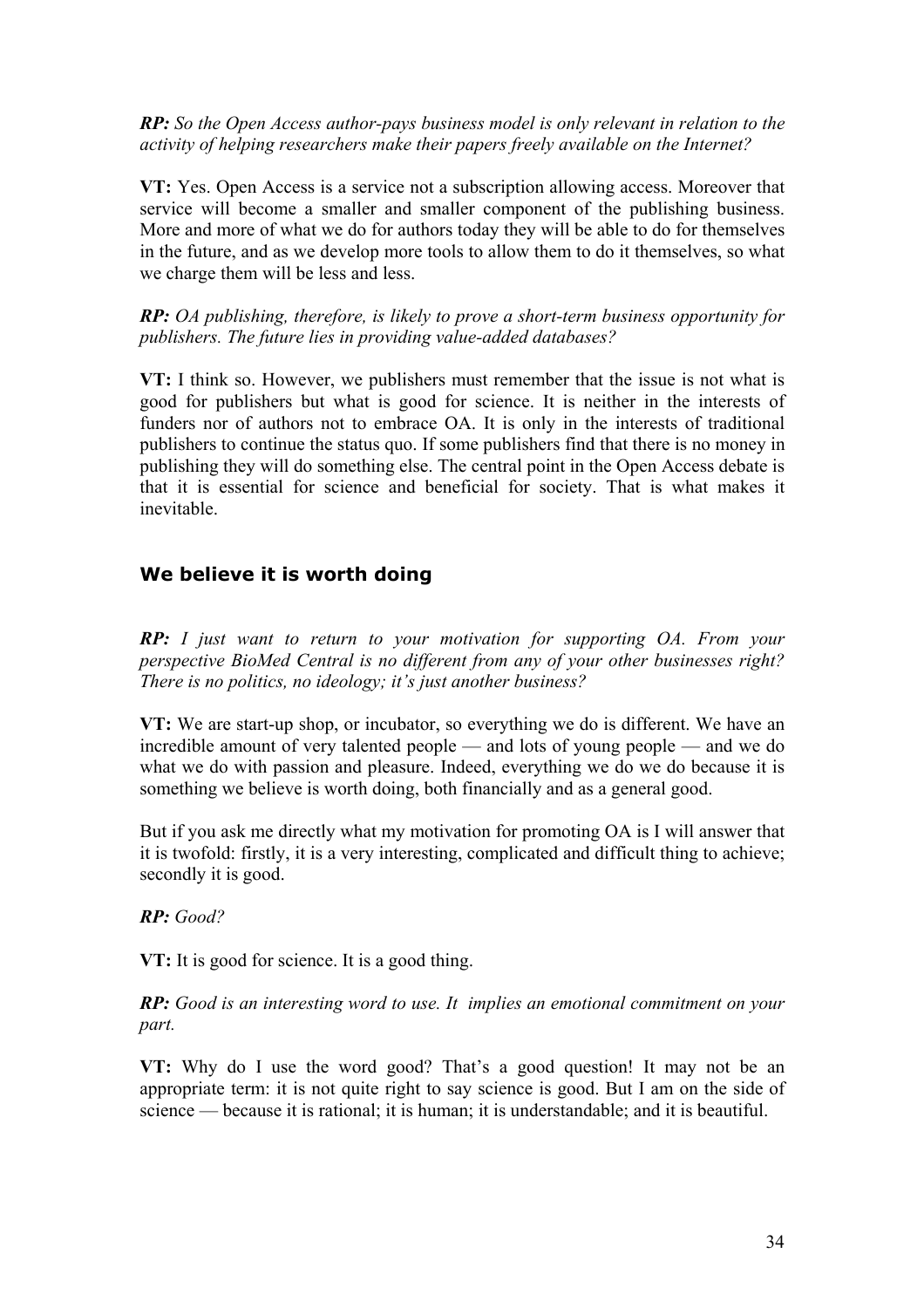So while I like movies and pictures and such like, I *believ*e in science. It is a great expression of humanity; at the same time it can benefit humanity. That is why I say it is good.

So what helps science evolve faster and better — especially the biomedical sciences (which can help us better understand what is happening in our bodies and in nature) — is in my view good.

#### *RP: So OA promises to make science better?*

**VT:** OA will increase the efficiency of science, yes. What also motivates me, by the way, is that most of my friends are scientists now. I love them and feel attached to them; they are part of my community and part of my work — if I can make some money in helping them so much the better.

#### *RP: Is there also an ethical component here?*

VT: Yes. I think there is. If something is beneficial to society, and it can be done, then it should be done. As a result of the Internet, for instance, things that before were desirable but not possible are now possible. And since OA is beneficial to society then there is an ethical reason for insisting that it happens. This ethical dimension operates on some people more than others. Personally I am passionate about Open Access, and it means a lot to me.

## **Changing the texture of businesses**

*RP: Do you see any connection between Open Access and the growing number of other "free" and "open" movements like the Free and Open Source Software Movements, Creative Commons, Open Spectrum, Open Biology etc.?* 

**VT:** Yes. I do. I think there is an ethical component common to all of them. If something that was not possible before is now possible, and if it is desirable for society that it should happen, then there is an ethical reason for making it happen.

#### *RP: And businesses just have to adapt?*

**VT:** Exactly. The point is that what the Web is doing is changing the texture of businesses in a very broad range of ways, because it is making things possible that were not previously possible. Like animals in the jungle, businesses will just have to adapt, or move elsewhere.

*RP: Could it be that our basic understanding of economic models may also have to change? That the economic rules of the past may be being completely re-worked?* 

**VT:** It is certainly possible. I do have a sense that something very deep and very profound is happening in the way in which information is exchanged. So it would make sense that the economics of information may be changing too.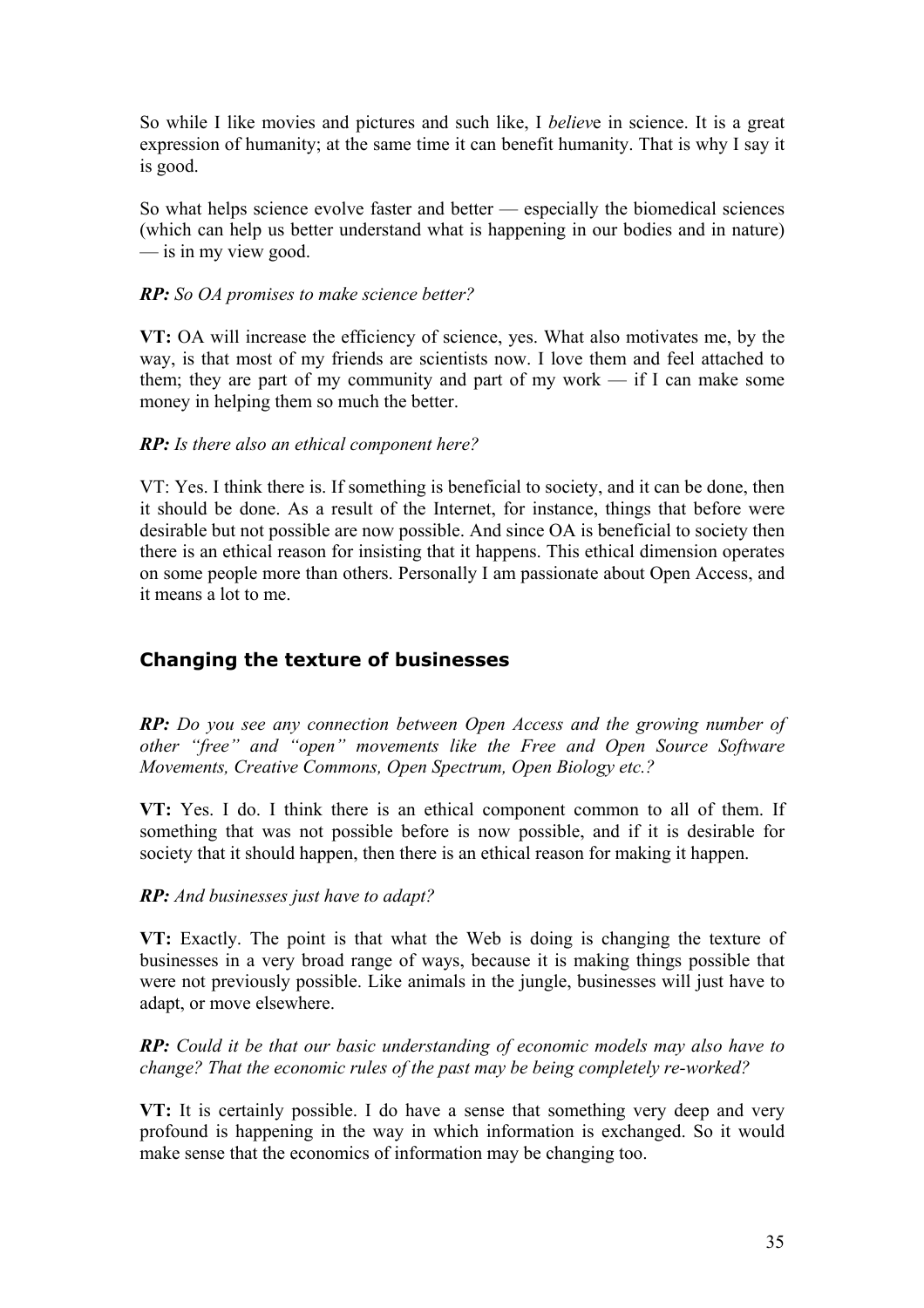But I am not a thinker in that sense. I am not a philosopher. My forte is finding some really interesting, difficult and worthwhile problem to solve and then to try and execute it.

*RP: The high regard you have for the rational, and your distrust of ideology: this presumably stems from your childhood? I'm told, for instance, that when the war started one branch of your family opted for the Germans and the other side for the Russians — two ideologies in conflict. Those of your family who opted for the Germans were all killed weren't they?* 

**VT:** Like many people in such families when the war broke out my parents decided to run away from the Germans. Actually, they ran away because they were communists. But most of the family — my grandparents and all my uncles and aunts — all believed that the Germans would be better than the Russians.

When the Germans arrived, however, everybody was killed immediately — within the first week. Practically every single one was killed; few survived.

*RP: This was in the Jewish shtetl your family came from?* 

**VT:** Yes.

 $\overline{a}$ 

*RP: All this must have had quite an impact on you?* 

**VT:** For a Jewish family living in Eastern Poland/Western Russia this was typical story.

#### *RP: You say your father was a communist. He embraced an ideology then?*

**VT:** My father remained a communist until 1956, when Khrushchev<sup>99</sup> came to power and sent the Red Army into Hungary.<sup>100</sup> At that point my family very courageously woke up and realised something was wrong.

I genuinely believe that my father was a believer, and that he lost his belief at that point. He left the communist party and asked to emigrate to Israel, which put him and his family in great danger. After a long time he was finally allowed to go.

<span id="page-35-0"></span><sup>&</sup>lt;sup>99</sup> Nikita Sergeyevich Khrushchev was the leader of the Soviet Union after the death of Joseph Stalin. He was First Secretary of the Communist Party of the Soviet Union from 1953 to 1964 and Chairman of the Council of Ministers from 1958 to 1964. He was removed from power by his party colleagues in 1964 and replaced by Leonid Brezhnev. He spent the last seven years of his life under house arrest. [http://en.wikipedia.org/wiki/Nikita\\_Khrushchev](http://en.wikipedia.org/wiki/Nikita_Khrushchev).<br><sup>[100](http://en.wikipedia.org/wiki/Nikita_Khrushchev)</sup> In 1956 Khrushchev ordered the suppression of the <u>[Hungarian Revolution](http://en.wikipedia.org/wiki/1956_Hungarian_Revolution)</u>. Also known as the

<span id="page-35-1"></span>Hungarian Uprising or simply the Hungarian Revolt, the Hungarian Revolution was an anti-Soviet revolt in Hungary lasting from 23<sup>rd</sup> October to 4<sup>th</sup> November 1956. The revolt was suppressed by Soviet troops, and to a much smaller degree the Hungarian ÁVH. [http://en.wikipedia.org/wiki/1956\\_Hungarian\\_Revolution.](http://en.wikipedia.org/wiki/1956_Hungarian_Revolution)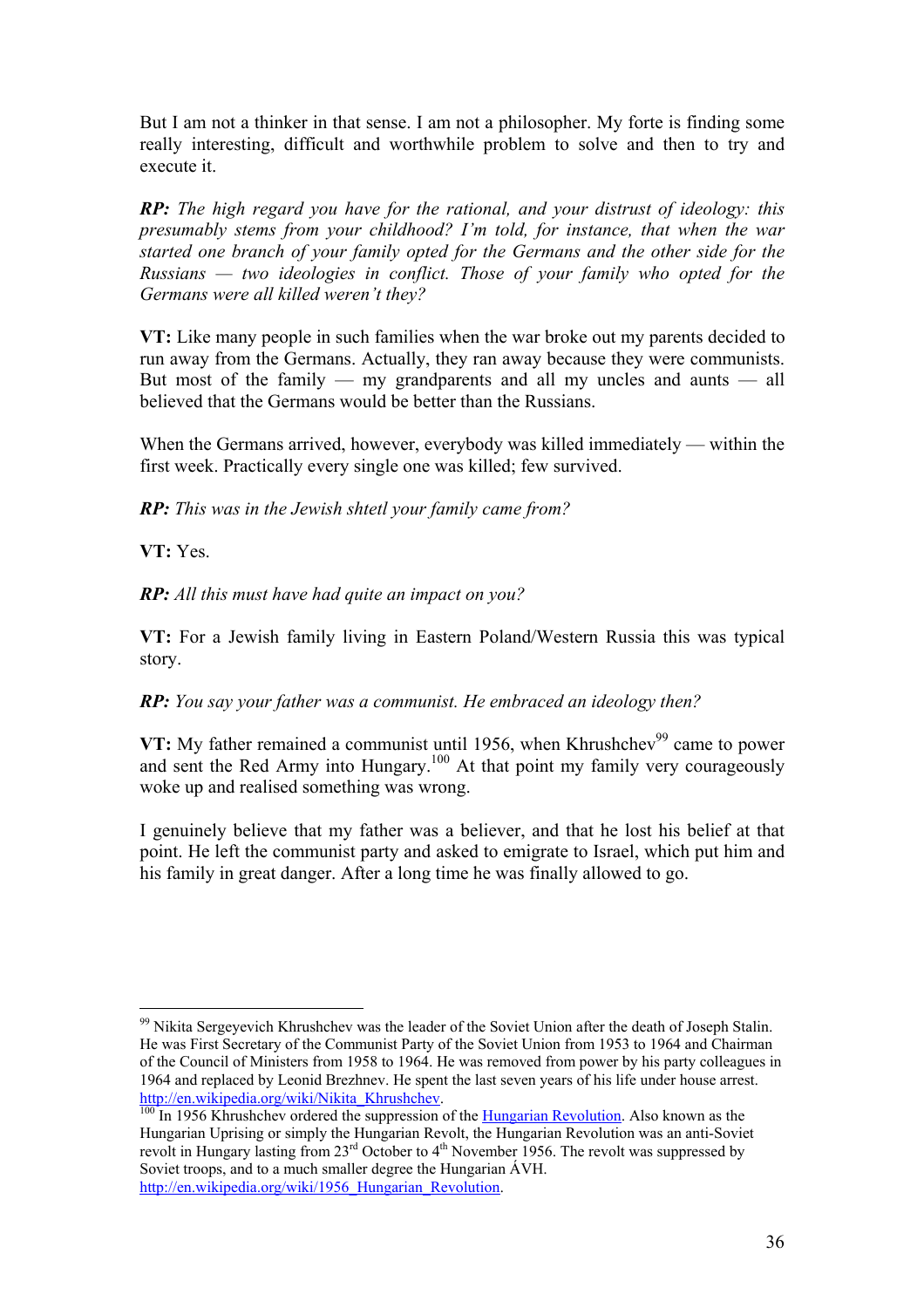## **Chance and personality**

*RP: What I'm trying to explore is the extent to which your childhood experiences influenced the way you have led your life, and developed your career?* 

**VT:** Actually, I see no direct relationship. I think such things are a mainly a product of chance and personality. You are what you are because of your genes; and to a large extent you come across things by chance. Then, when you are faced with events, you make choices.

*RP: You have over the years taken an interest in the humanities, in the arts and in science. Most of your entrepreneurial activities, however, have been devoted to science. Is that because there is more money to be made in the sciences, or is it — as I think you were indicating earlier — because you believe the sciences are ultimately more important?* 

**VT:** No. Again, it was just circumstances, like everything in life. You, for instance, are a journalist doing this interview. That is not, I suspect, because you think it is the single most important thing in life, but because that is how things turned out: circumstances led to you becoming a journalist; you found yourself doing it, and it was quite enjoyable, and you said: "Well I will do some more of it."

Suddenly you found yourself quite good at it. So it was for me. It was just chance. That said, I enjoy what I do very much.

*RP: No regrets then?* 

**VT:** Absolutely not. I love what I do, and I think science publishing has turned out to be much more interesting than making movies. In fact it is incredibly interesting now because science publishing faces a big crisis, and what is a crisis for some is an opportunity for others.

I also think science publishing will be bigger, more important, and more exciting in the future than it is now — because there will be more science, and because scientists need lots of services. It is just that they don't need the particular service publishers have been providing quite as much as before.

*RP: Ok, thank you very much for your time.* 

© 2006 Richard Poynder

This interview is published under the terms of the Creative Commons Attribution-Non-commercial-No-Derivatives Licence ([http://creativecommons.org/licenses/by-nc-nd/2.5/\)](http://creativecommons.org/licenses/by-nc-nd/2.5/). This permits you to copy and distribute it as you wish, so long as you credit me as the author, do not alter or transform the text, and do not use it for any commercial purpose.